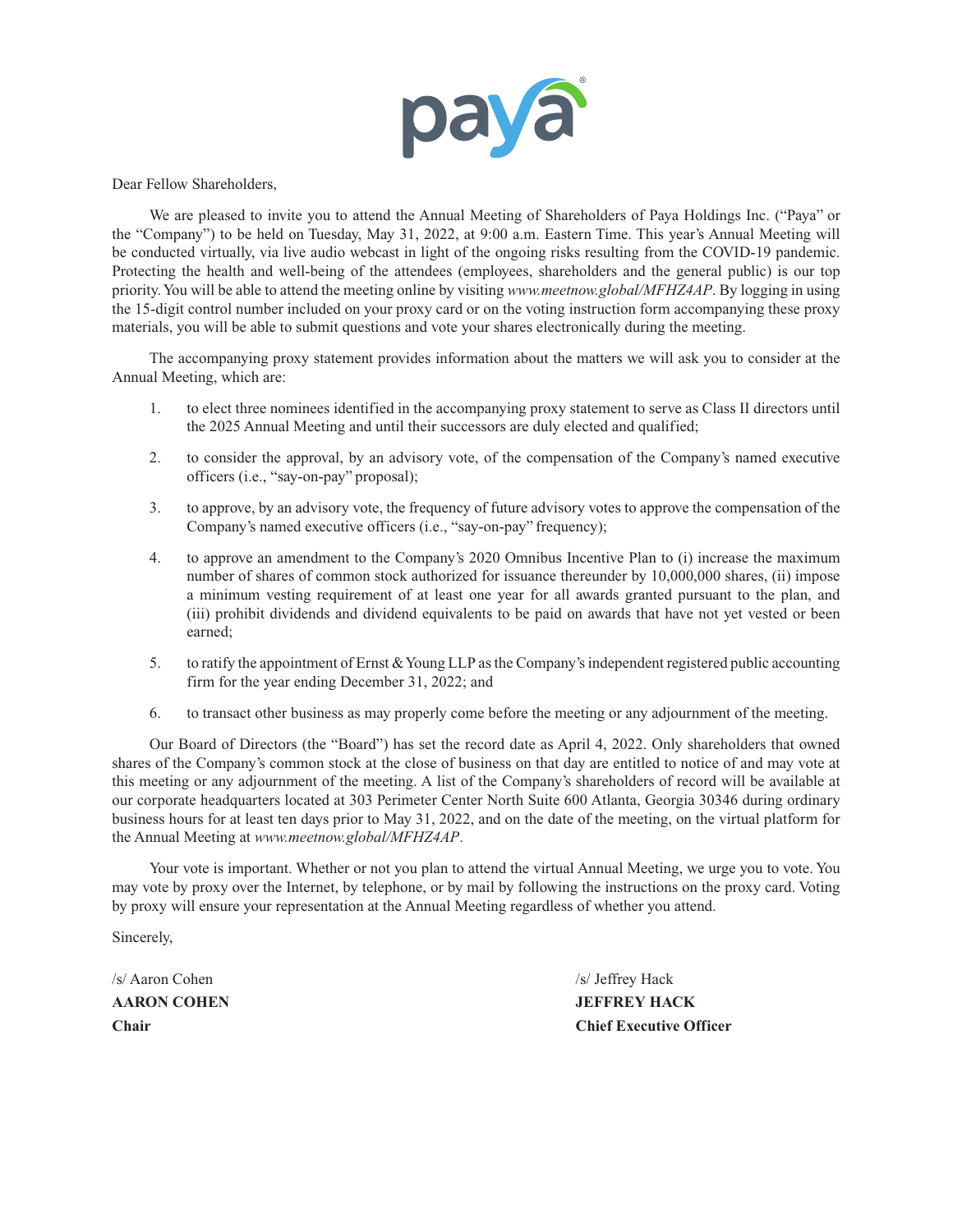

## **NOTICE OF 2022 ANNUAL MEETING OF SHAREHOLDERS**

The 2022 annual meeting of shareholders of Paya Holdings Inc. will be held via the internet at *www.meetnow. global/MFHZ4AP* on Tuesday, May 31, 2022, at 9:00 a.m. Eastern Time for the following purposes:

- 1. to elect three nominees identified in the accompanying proxy statement to serve as Class II directors until the 2025 Annual Meeting and until their successors are duly elected and qualified;
- 2. to consider the approval, by an advisory vote, of the compensation of the Company's named executive officers (i.e., "say-on-pay" proposal);
- 3. to approve, by an advisory vote, the frequency of future advisory votes to approve the compensation of the Company's named executive officers (i.e., "say-on-pay" frequency);
- 4. to approve an amendment to the Company's 2020 Omnibus Incentive Plan to (i) increase the maximum number of shares of common stock authorized for issuance thereunder by 10,000,000 shares, (ii) impose a minimum vesting requirement of at least one year for all awards granted pursuant to the plan, and (iii) prohibit dividends and dividend equivalents to be paid on awards that have not yet vested or been earned;
- 5. to ratify the appointment of Ernst & Young LLP as the Company's independent registered public accounting firm for the year ending December 31, 2022; and
- 6. to transact other business as may properly come before the meeting or any adjournment of the meeting.

A list of shareholders entitled to vote at the meeting will be available for examination by any shareholder for any purpose relevant to the meeting during ordinary business hours for at least ten days prior to May 31, 2022, at 303 Perimeter Center North Suite 600 Atlanta, Georgia 30346 and on the date of the meeting, on the virtual platform for the Annual Meeting at *www.meetnow.global/MFHZ4AP*.

The proxy statement is first being delivered to the Company's shareholders as of the record date on or about April 29, 2022.

By Order of the Board of Directors

/s/ Melinda Doster

**MELINDA DOSTER General Counsel and Secretary**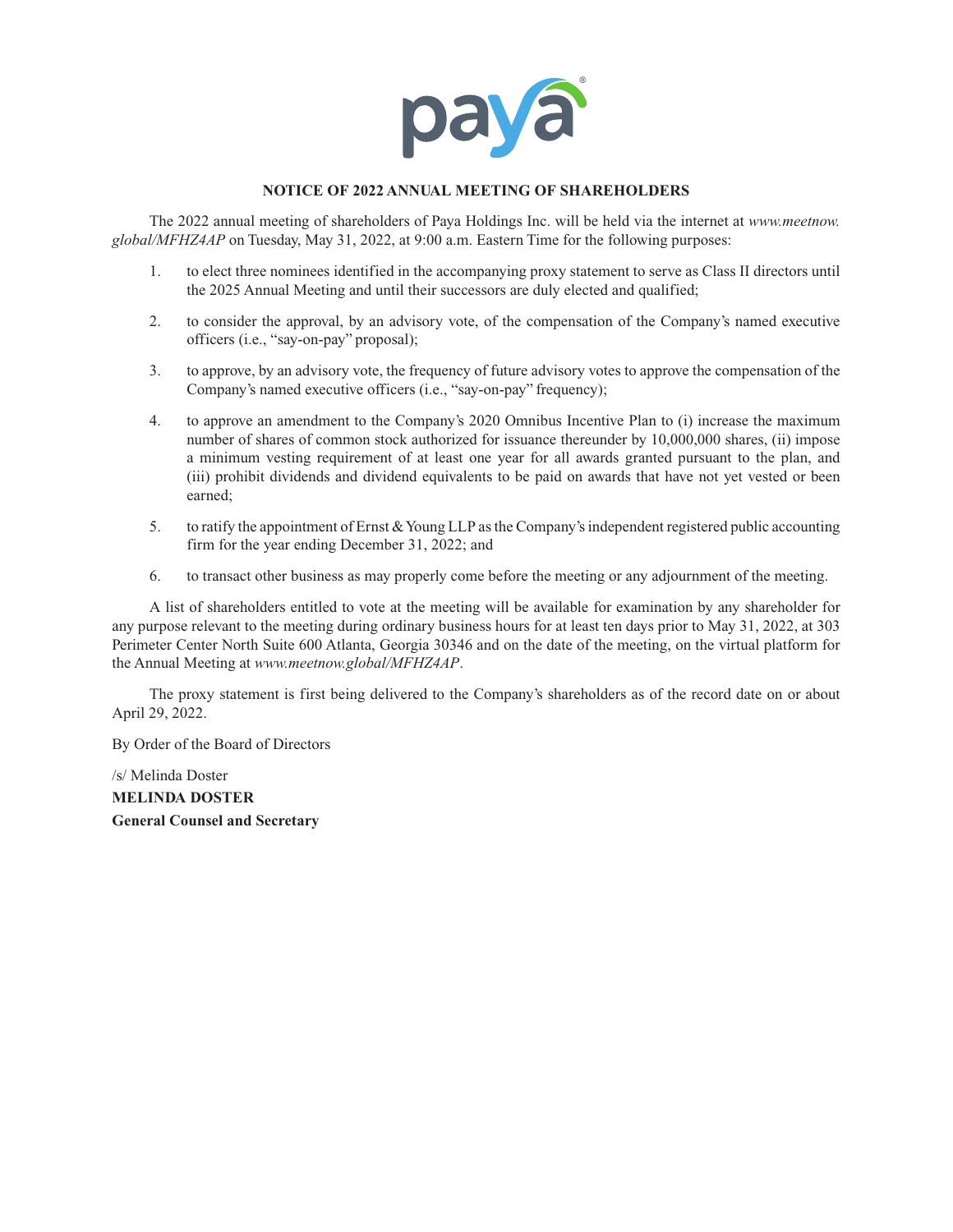# **TABLE OF CONTENTS**

|                                                                                                                                           | Page  |
|-------------------------------------------------------------------------------------------------------------------------------------------|-------|
| COMMONLY ASKED QUESTIONS AND ANSWERS ABOUT THE ANNUAL MEETING                                                                             |       |
|                                                                                                                                           | 5     |
|                                                                                                                                           | 8     |
|                                                                                                                                           | 17    |
|                                                                                                                                           | 18    |
|                                                                                                                                           | 27    |
| SECURITY OWNERSHIP OF CERTAIN BENEFICIAL OWNERS AND MANAGEMENT                                                                            | 29    |
|                                                                                                                                           | 31    |
|                                                                                                                                           | 32    |
| PROPOSAL 4 - APPROVAL OF AN AMENDMENT TO THE PAYA HOLDINGS INC. 2020<br>OMNIBUS INCENTIVE PLAN TO INCREASE THE NUMBER OF SHARES OF COMMON |       |
| STOCK AUTHORIZED FOR ISSUANCE THEREUNDER BY 10,000,000 SHARES, IMPOSE<br>A MINIMUM VESTING REQUIREMENT AND PROHIBIT DIVIDEND PAYMENTS ON  |       |
|                                                                                                                                           | 33    |
| PROPOSAL 5 - RATIFICATION OF APPOINTMENT OF INDEPENDENT REGISTERED                                                                        | 42    |
|                                                                                                                                           | 43    |
|                                                                                                                                           | 44    |
| AVAILABILITY OF SEC FILINGS, CODE OF CONDUCT AND COMMITTEE CHARTERS                                                                       | 45    |
|                                                                                                                                           | 46    |
| ANNEX A — AMENDMENT TO PAYA HOLDINGS INC. OMNIBUS INCENTIVE PLAN                                                                          | $A-1$ |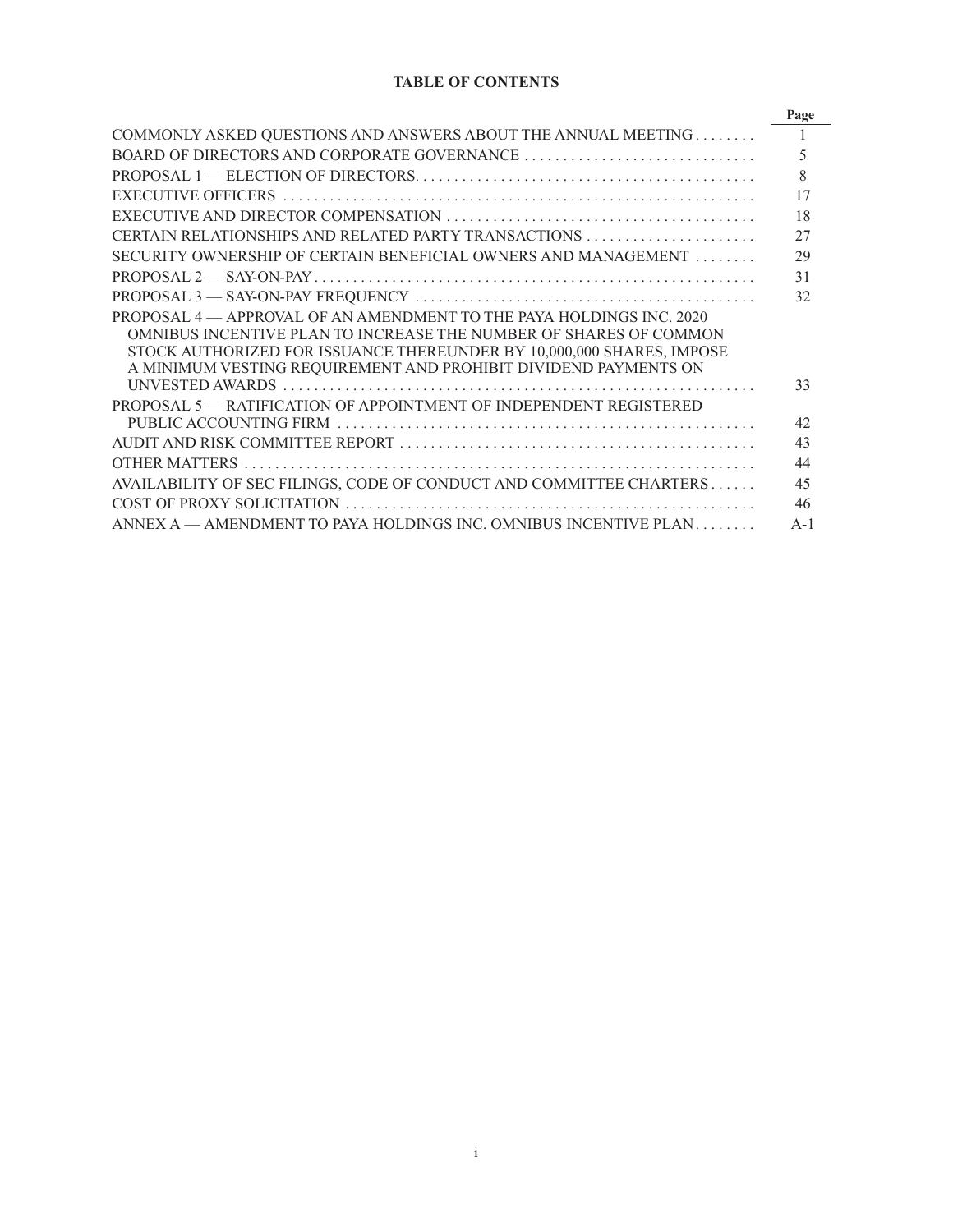## **COMMONLY ASKED QUESTIONS AND ANSWERS ABOUT THE ANNUAL MEETING**

## **Q: Why did I receive these materials?**

The Board of the Company is soliciting your proxy to vote at our 2022 Annual Meeting of Shareholders (or at any postponement or adjournment of the meeting). Shareholders who own shares of our common stock as of the record date, April 4, 2022 (the "Record Date"), are entitled to vote at the Annual Meeting. You should review these proxy materials carefully as they give important information about the proposals that will be voted on at the Annual Meeting, as well as other important information about the Company.

*Householding.* The Securities and Exchange Commission's ("SEC") rules permit us to print an individual's multiple accounts on a single set of annual meeting materials. To take advantage of this opportunity, we have summarized on one set of annual meeting materials all of the accounts registered with the same tax identification number or duplicate name and address, unless we received contrary instructions from the impacted shareholder prior to the mailing date. We agree to deliver promptly, upon written or oral request, a separate copy of the annual meeting materials, as requested, to any shareholder to which a single copy of those documents was delivered. If you prefer to receive separate copies of the annual meeting materials, contact Broadridge Financial Solutions, Inc. at 1-866-540-7095 or in writing at Broadridge, Householding Department, 51 Mercedes Way, Edgewood, New York 11717. A number of brokerage firms have instituted householding. They will have their own procedures for shareholders who wish to receive individual copies of the proxy materials.

## **Q: Who will be entitled to vote?**

Shareholders who own shares of our common stock as of the Record Date, are entitled to vote at the Annual Meeting. As of the Record Date, the Company had 132,067,113 shares of common stock outstanding. Holders of shares of common stock are entitled to one vote per share. Cumulative voting is not permitted with respect to the election of directors or any other matter to be considered at the Annual Meeting.

## **Q: What will I be voting on?**

You will be voting on:

- 1. the election of three Class II directors to serve on the Board until the 2025 Annual Meeting and until their successors are duly elected and qualified;
- 2. the approval, by an advisory vote, of the compensation of the Company's named executive officers (i.e., "say-on-pay" proposal);
- 3. the approval, by an advisory vote, the frequency of future advisory votes to approve the compensation of the Company's named executive officers (i.e., "say-on-pay" frequency);
- 4. the approval of an amendment to the Company's 2020 Omnibus Incentive Plan to (i) increase the maximum number of shares of common stock authorized for issuance thereunder by 10,000,000 shares, (ii) impose a minimum vesting requirement of at least one year for all awards granted pursuant to the plan, and (iii) prohibit dividends and dividend equivalents to be paid on awards that have not yet vested or been earned;
- 5. the ratification of the appointment of Ernst & Young LLP as the Company's independent registered public accounting firm for the year ending December 31, 2022; and
- 6. any other business as may properly come before the meeting or any adjournment of the meeting.

## **Q: How does the Board recommend I vote on these matters?**

The Board recommends you vote:

- 1. FOR the election of Debora Boyda, Kalen James (KJ) McConnell and Jeffrey Hack as Class II directors;
- 2. FOR the approval, by an advisory vote, of the compensation of the Company's named executive officers, as disclosed in this proxy statement (i.e., "say-on-pay" proposal);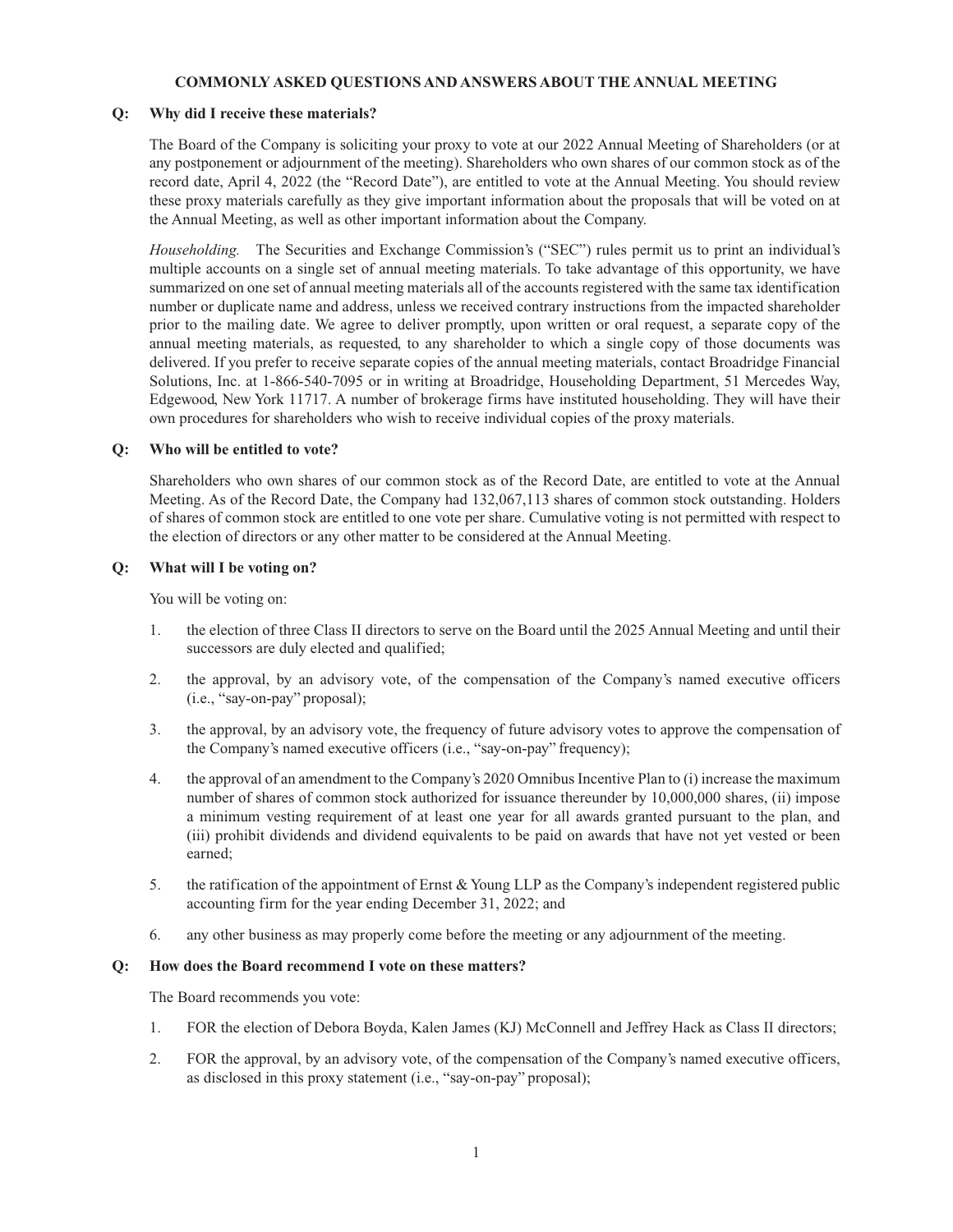- 3. EVERY YEAR for the frequency of future advisory votes to approve named executive officer compensation (i.e., "say-on-pay" frequency);
- 4. FOR the approval of the amendment to the Company's 2020 Omnibus Incentive Plan to (i) increase the maximum number of shares of common stock authorized for issuance thereunder by 10,000,000 shares, (ii) impose a minimum vesting requirement of at least one year for all awards granted pursuant to the plan, and (iii) prohibit dividends and dividend equivalents to be paid on awards that have not yet vested or been earned; and
- 5. FOR the ratification of the appointment of Ernst & Young as our independent registered public accounting firm for the year ending December 31, 2022.

## **Q: How do I cast my vote?**

*Beneficial Shareholders.* If you hold your shares through a broker, trustee or other nominee, you are a beneficial shareholder. In order to vote your shares, please refer to the materials forwarded to you by your broker, bank or other nominee for instructions on how to vote the shares you hold as a beneficial shareholder.

*Registered Shareholders.* If you hold shares in your own name, you are a registered shareholder and may vote during the virtual Annual Meeting at *www.meetnow.global/MFHZ4AP*. You will need log in by entering your unique 15-digit control number included on your proxy card or on the instructions that accompany your proxy materials. Only one person will be able to log in with that unique control number at any time. You can also vote by proxy before the Annual Meeting in the following ways:

- 1. via the Internet at *www.envisionreports.com/PAYA*;
- 2. by phone by calling 1-800-652-VOTE (8683); or
- 3. by signing and returning a proxy card.

Proxies submitted via the Internet or by telephone must be received by 11:59 p.m., Eastern Time, on May 30, 2022.

### **Q: Can I access the proxy materials electronically?**

Yes. Our proxy materials are available at *https://investors.paya.com*. In addition, instead of receiving future copies of our proxy statement and annual reports by mail, shareholders of record and most beneficial owners can elect to receive an email that will provide an electronic link to these documents. If you would like to instruct us to send electronic copies of our proxy materials, you should follow the instructions available at *www.envisionreports/PAYA*. Your election to receive future proxy materials by email will remain in effect until you revoke it.

### **Q: How may I change or revoke my proxy?**

*Beneficial Shareholders.* Beneficial shareholders should contact their broker, trustee or nominee for instructions on how to change their proxy vote.

*Registered Shareholders.* Registered shareholders may change a properly executed proxy at any time before its exercise:

- 1. via the Internet at *www.envisionreports.com/PAYA*;
- 2. by phone by calling 1-800-652-VOTE (8683);
- 3. by signing and returning a new proxy card; or
- 4. by voting at the virtual Annual Meeting.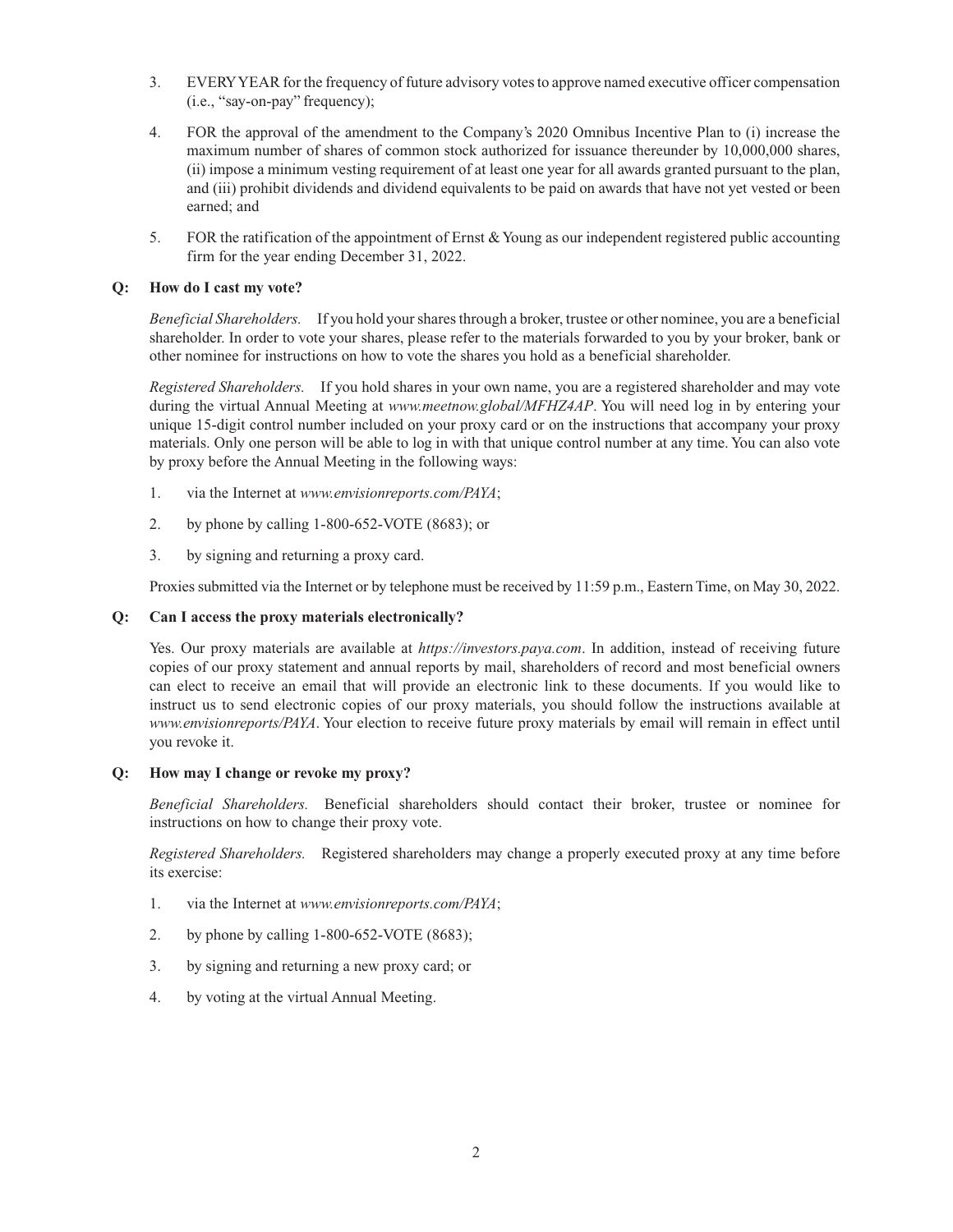## **Q: How can I attend the virtual Annual Meeting?**

The Annual Meeting is being held as a virtual only meeting this year.

If you are a shareholder of record as of the Record Date, you may attend, vote and ask questions virtually at the meeting by logging in at *www.meetnow.global/MFHZ4AP* and entering your 15-digit control number. This number is included in your proxy card.

If you are a shareholder holding your shares in "street name" as of the Record Date, you must register in advance to attend the Annual Meeting. To register, you must submit proof of your "legal proxy" obtained from your bank, broker or nominee reflecting your Company holdings, along with your name and email address to Computershare: (1) by email to legalproxy@computershare.com; or (2) by mail to Computershare, Paya Holdings Legal Proxy, P.O. Box 43001, Providence, RI 02940-3001. Obtaining a "legal proxy" may take several days and shareholders are advised to register as far in advance as possible. Requests for registration must be labeled as "Legal Proxy" and be received no later than 5:00 p.m., ET, on May 25, 2022. You will receive a confirmation email from Computershare of your registration. Once registered, you may participate in and vote at the Annual Meeting by following the instructions available on the meeting website.

If you encounter any difficulty accessing the virtual meeting, please contact 1-888-724-2416 or 1-781-575-2748 for assistance. You may not vote your shares via the Internet or ask questions at the virtual Annual Meeting unless you receive a valid proxy from your brokerage firm, bank, broker-dealer or other nominee holder.

If you are a shareholder as of the Record Date and have logged in using your 15-digit control number, you may type questions into the dialog box provided at any point during the meeting (until the floor is closed to questions). The audio broadcast of the Annual Meeting will be archived at *www.meetnow.global/MFHZ4AP* for at least one year.

If you are not a shareholder as of the Record Date or do not log in using your 15-digit control number, you may still listen to the Annual Meeting, but will not be able to ask questions or vote at the meeting.

## **Q: Why is the Annual Meeting virtual only?**

In light of the ongoing risks resulting from the COVID-19 pandemic, we think a virtual only meeting for this year is advisable to protect the health and well-being of the attendees (employees, directors, shareholders and the general public). We are excited to embrace the latest technology to provide ease of access, real-time communication, and cost savings for our shareholders and the Company. Hosting a virtual meeting makes it easy for our shareholders to participate from any location around the world.

### **Q: What is the voting requirement to approve each of the proposals, and how are the votes counted?**

## *PROPOSAL 1 — ELECTION OF DIRECTORS*

A plurality of the votes cast by the shares of common stock present in person or represented by proxy at the meeting and entitled to vote thereon is required to elect each nominee named herein. This means that the three nominees receiving the highest number of votes at the Annual Meeting will be elected, even if those votes do not constitute a majority of the votes cast. Abstentions and broker non-votes will not impact the election of the nominees.

*PROPOSAL 2 — NON-BINDING ADVISORY VOTE ON NAMED EXECUTIVE OFFICER COMPENSATION* 

*PROPOSAL 4 — AMENDMENT TO THE COMPANY'S 2020 OMNIBUS INCENTIVE PLAN; AND*

# *PROPOSAL 5 — RATIFICATION OF THE APPOINTMENT OF THE INDEPENDENT REGISTERED ACCOUNTING FIRM*

The affirmative vote of a majority of the shares of common stock present in person or represented by proxy at the meeting and entitled to vote thereon is required to approve Proposals 2, 4 and 5. Abstentions will be counted as present and entitled to vote on these proposals and will therefore have the effect of a negative vote. Broker non-votes will not be entitled to vote on Proposal 2 (non-binding advisory vote on named executive officer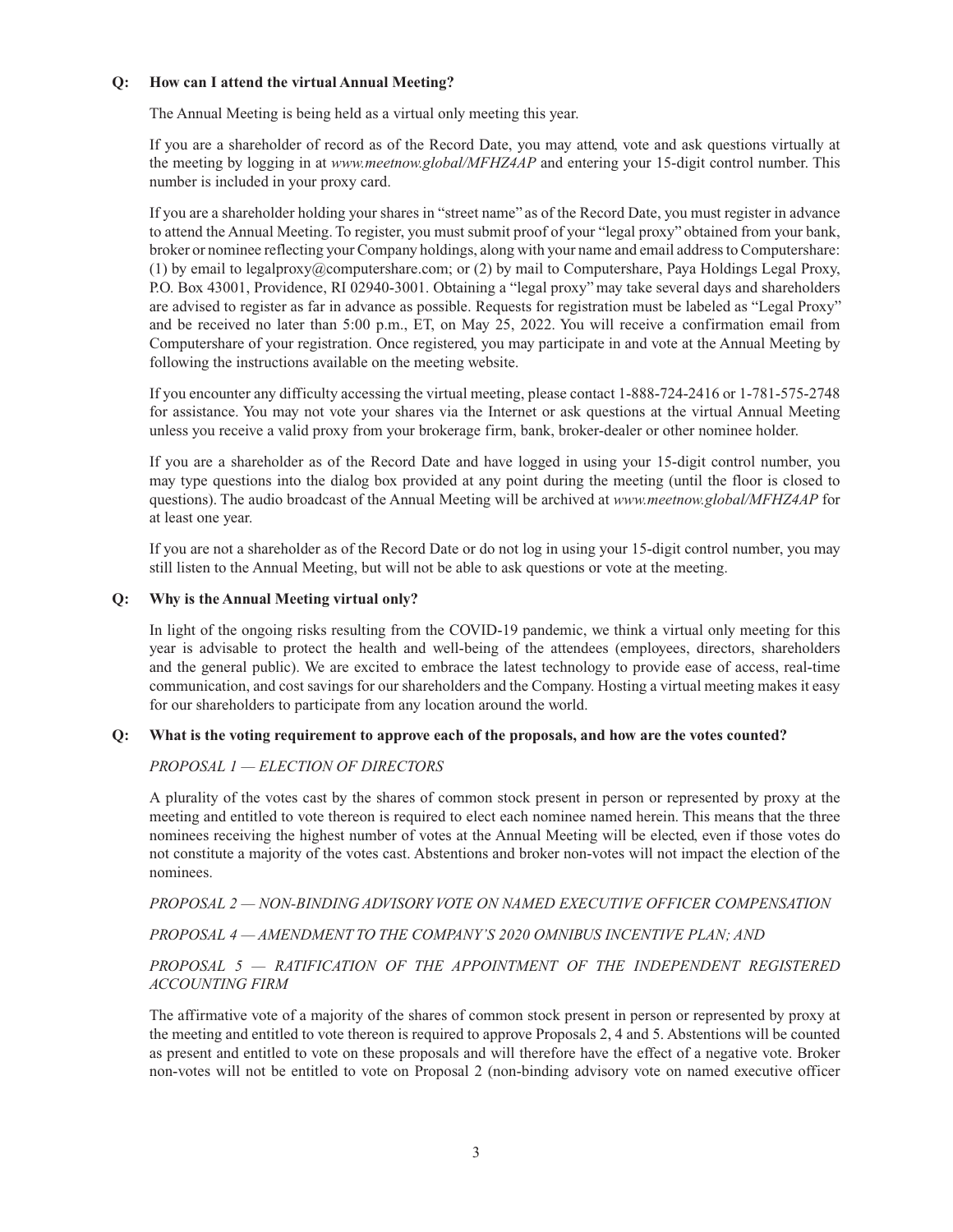compensation) and Proposal 4 (amendment to the Company's 2020 Omnibus Incentive Plan) and will therefore have no effect on these proposals. We do not expect there to be any broker non-votes with respect to Proposal 5 (the ratification of the appointment of Ernst & Young LLP as our independent registered public accounting firm for 2022).

With respect to Proposal 2 (non-binding advisory vote on named executive officer compensation), although the results will not be binding on the Board, the Board will consider the results of the shareholder vote when making future decisions regarding executive compensation.

## *PROPOSAL 3— NON-BINDING ADVISORY APPROVAL OF SAY-ON-PAY FREQUENCY*

In the case of Proposal 3, the frequency that receives the highest number of votes cast will be deemed to be the frequency selected by shareholders. Abstention and broker non-votes will not count in the determination of which alternative receives the highest number of votes cast. Although the results will not be binding on the Board, the Board will consider the results of the shareholder vote when making future decisions regarding the frequency with which it will submit for shareholder approval the compensation of the Company's named executive officers.

## **Q: When will the results of the vote be announced?**

The preliminary voting results will be announced at the virtual Annual Meeting. The final voting results will be published in a Current Report on Form 8-K filed with the SEC within four business days of the Annual Meeting.

## **Q: What is the deadline for submitting a shareholder proposal or director nomination for the 2023 Annual Meeting?**

Shareholder proposals pursuant to SEC Rule 14a-8 for inclusion in the Company's proxy statement and form of proxy for the Company's annual meeting of shareholders to be held in 2023, must be received by the Company at our principal executive offices at 303 Perimeter Center North Suite 600 Atlanta, Georgia 30346 no later than the close of business on December 30, 2022. Shareholders wishing to make a director nomination or bring a proposal before the annual meeting to be held in 2023 (but not include it in the Company's proxy materials) must provide written notice of such proposal to the Secretary at the Company's principal executive offices no later than the close of business on March 2, 2023 and not earlier than the close of business on January 31, 2023, assuming the Company does not change the date of the 2023 annual meeting of shareholders by more than 30 days before or after the anniversary of the 2022 Annual Meeting. If so, the Company will release an updated time-frame for shareholder proposals. Any shareholder proposal or director nomination must comply with the other provisions of the Company's Amended and Restated Bylaws and be submitted in writing to the Secretary at the Company's principal executive offices. In addition to the requirements under the Company's Amended and Restated Bylaws, to comply with the universal proxy rules (once applicable), shareholders who intend to solicit proxies in support of director nominees, other than the Company's nominees, must provide notice that sets forth the information required by Rule 14a-19 under the Exchange Act no later than April 3, 2023.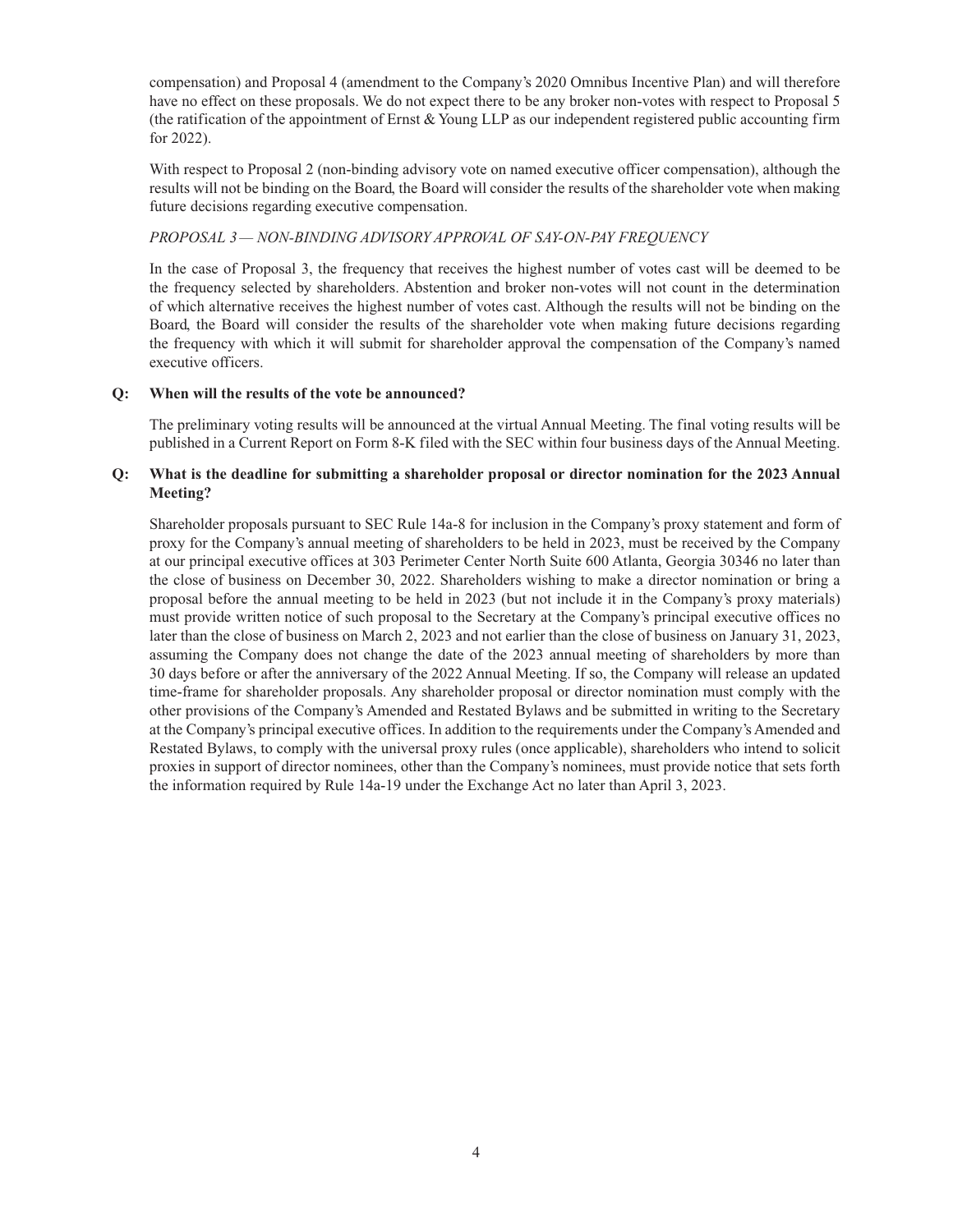### **BOARD OF DIRECTORS AND CORPORATE GOVERNANCE**

Our business and affairs are managed under the direction of our Board, which is composed of ten directors. Our certificate of incorporation (our "Certificate") provides that the authorized number of directors may be changed only by resolution of our Board. Our Certificate also provides that our Board will be divided into three classes of directors, with the classes as nearly equal in number as possible. At each annual meeting of shareholders, a class of directors will be elected for a three-year term to succeed the class whose term is then expiring. Ms. Christine Larsen will not stand for re-election at the Annual Meeting, and therefore, her term will expire immediately following the Annual Meeting. Our Nominating and Corporate Governance Committee recommended, and our Board approved, the nomination of Ms. Debora Boyda as a Class II director to stand for election by our shareholders at this Annual Meeting. If Ms. Boyda is elected, our Board of Directors will continue to be composed of ten directors following the Annual Meeting. See "Proposal 1 — Election of Directors" for Ms. Boyda's biographical information as well as a description of the experiences, qualifications, skills and attributes that led the Nominating and Corporate Governance Committee and the Board to conclude that Ms. Boyda should be nominated to serve as a director.

The following table sets forth the director class, name, age as of April 20, 2022, and other information for each member of our Board:

| Name                       | <b>Class</b> | Age | <b>Position</b>                                | <b>Director</b><br><b>Since</b> | <b>Current</b><br><b>Term</b><br><b>Expires</b> | <b>Expiration of</b><br><b>Term For</b><br>Which<br><b>Nominated</b> |
|----------------------------|--------------|-----|------------------------------------------------|---------------------------------|-------------------------------------------------|----------------------------------------------------------------------|
| Jeffrey Hack               | П            | 57  | <b>Chief Executive</b><br>Officer and Director | 2020                            | 2022                                            | 2025                                                                 |
| Kalen James (KJ) McConnell | П            | 36  | Director                                       | 2020                            | 2022                                            | 2025                                                                 |
| Christine Larsen*          | Н            | 60  | Director                                       | 2020                            | 2022                                            |                                                                      |
| Oni Chukwu                 | I            | 64  | Director                                       | 2021                            | 2024                                            |                                                                      |
| Sid Singh                  | I            | 44  | Director                                       | 2021                            | 2024                                            |                                                                      |
| Anna May Trala             |              | 55  | Director                                       | 2020                            | 2024                                            |                                                                      |
| Stuart Yarbrough           |              | 71  | Director                                       | 2020                            | 2024                                            |                                                                      |
| Aaron D. Cohen             | Ш            | 46  | Chair of the Board                             | 2020                            | 2023                                            |                                                                      |
| Collin E. Roche            | Ш            | 51  | Director                                       | 2020                            | 2023                                            |                                                                      |
| Michael J. Gordon          | Ш            | 52  | Director                                       | 2020                            | 2023                                            |                                                                      |
|                            |              |     |                                                |                                 |                                                 |                                                                      |

Ms. Larsen will not stand for re-election at the Annual Meeting, and therefore, her term will expire immediately following the Annual Meeting.

We believe that in order for our Board to effectively guide us to long-term sustainable, dependable performance, it should be composed of individuals with sophistication and experience in the many disciplines that impact our business. In order to best serve our shareholders, we seek to have a Board, as a whole, that is competent in key corporate disciplines, including accounting and financial acumen, business judgment, crisis management, governance, leadership, people management, risk management, social responsibility, reputational issues, strategy and strategic planning. Additionally, we desire that the Board have specific knowledge related to our industry, such as expertise in software and technology. The Nominating and Corporate Governance Committee believes that all directors must, at a minimum, meet the criteria set forth in the Company's Code of Ethics and the Corporate Governance Guidelines, which specify, among other things, that the Nominating and Corporate Governance Committee will consider criteria such as independence, diversity, age, skills, and experience in the context of the needs of the Board. In addressing issues of diversity in particular, the Nominating and Corporate Governance Committee considers a nominee's differences in gender, ethnicity, race, tenure, skills and qualifications. The Nominating and Corporate Governance Committee believes that diversity of backgrounds and viewpoints is a key attribute for a director nominee. While we do not have a formal policy on diversity, when considering the selection of director nominees, the Nominating and Corporate Governance Committee considers individuals with diverse viewpoints, accomplishments, cultural background, professional expertise, and diversity in gender, ethnicity, race, skills and geographic representation, that, when considered as a group, provide a sufficient mix of perspectives to allow the Board to best fulfill its responsibilities to the long-term interests of our shareholders. Further, our Board is committed to seeking qualified women and individuals from underrepresented minority groups to include in the pool from which new candidates are selected. The Nominating and Corporate Governance Committee also will consider a combination of factors for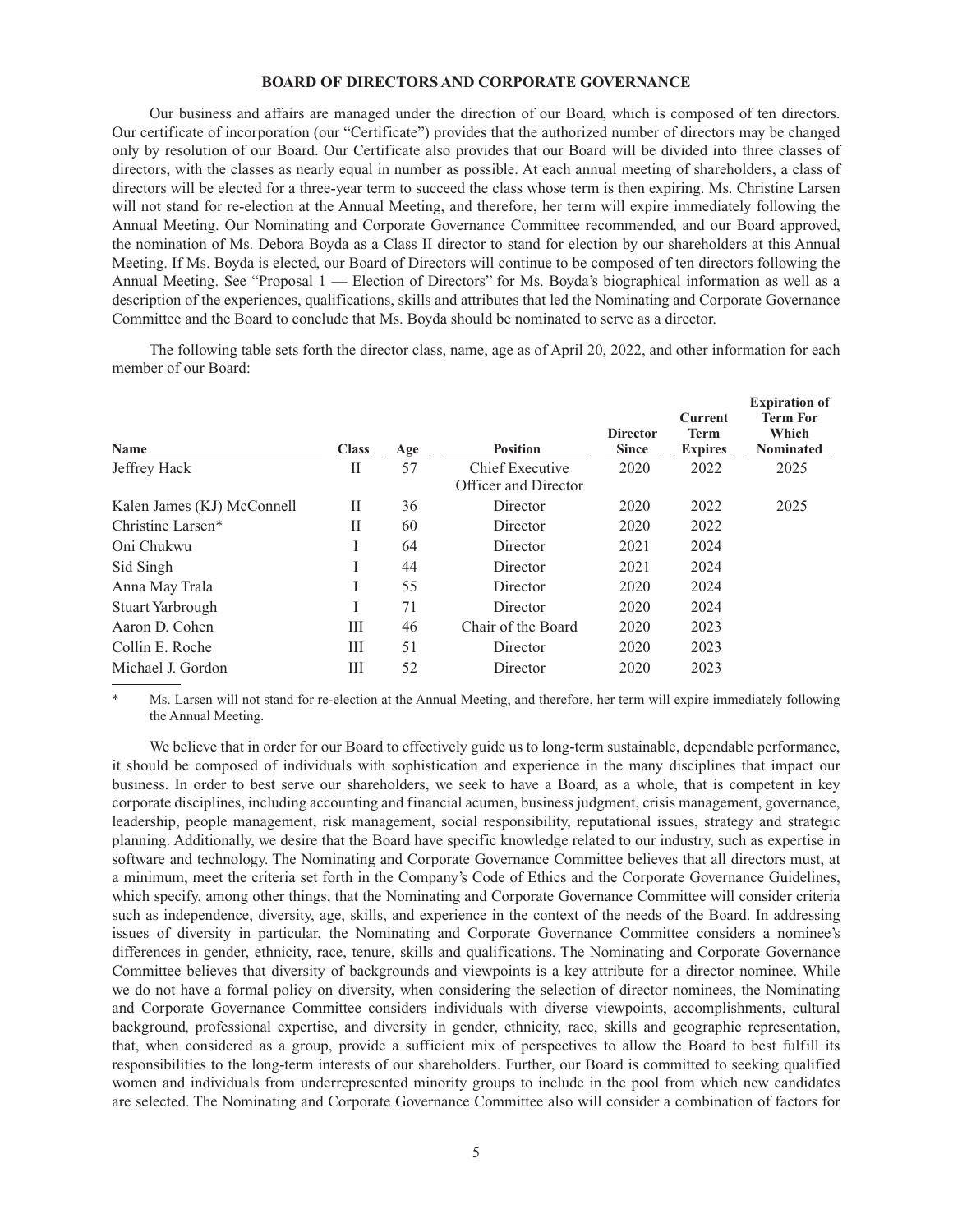each director, including (a) the nominee's ability to represent all shareholders without a conflict of interest, (b) the nominee's ability to work in and promote a productive environment, (c) whether the nominee has sufficient time and willingness to fulfill the substantial duties and responsibilities of a director, (d) whether the nominee has demonstrated the high level of character, ethics and integrity expected by the Company, (e) whether the nominee possesses the broad professional and leadership experience and skills necessary to effectively respond to the complex issues encountered by a publicly-traded company, (f) the nominee's ability to apply sound and independent business judgment and (g) the diverse attributes of the nominee, such as differences in background, qualifications and personal characteristics.

The Nominating and Corporate Governance Committee has determined that all of our directors and nominees meet the criteria and qualifications set forth in the Company's Code of Ethics, the Corporate Governance Guidelines and the criteria set forth above for director nominees. Moreover, each director possesses the following critical personal qualities and attributes that we believe are essential for the proper functioning of the Board to allow it to fulfill its duties for our shareholders: accountability, ethical leadership, governance, integrity, risk management, and sound business judgment. In addition, our directors have the confidence to assess and challenge the way things are done and recommend alternative solutions, a keen awareness of our business and social realities of the environment in which we operate, the independence and high performance standards necessary to fulfill the Board's oversight function, and the humility, professional maturity, and style to interface openly and constructively with other directors. Finally, the director biographies below include a non-exclusive list of other key experiences and qualifications that further qualify the individual to serve on the Board. These collective qualities, skills, experiences and attributes are essential to our Board's ability to exercise its oversight function for the Company and its shareholders, and guide the long-term sustainable, dependable performance of the Company.

When filling a vacancy on the Board, the Nominating and Corporate Governance Committee identifies the desired skills and experience of a new director and nominates individuals who it believes can strengthen the Board's capabilities and further diversify the collective experience represented by the then-current directors. The Nominating and Corporate Governance Committee may engage third parties to assist in the search and provide recommendations. Also, directors are generally asked to recommend candidates for the position. The candidates are then evaluated based on the process outlined in our Corporate Governance Guidelines and the Nominating and Corporate Governance Committee charter, and the same process is used for all candidates, including candidates recommended by shareholders. In connection with the nomination of Mr. Sid Singh, who joined the Board on September 30, 2021 and Ms. Boyda who is nominated for election at this Annual Meeting, following recommendation by certain members of the Board, various directors met with Mr. Singh and Ms. Boyda, as applicable, and after such meetings, based on the candidates' experiences, qualifications, skills and background, including, in the case of Mr. Singh, his extensive experience in integrated and software-led payments, and in the case of Ms. Boyda, her directorship experience as well as her extensive career leading large companies, the Nominating and Corporate Governance Committee recommended that Mr. Singh be appointed to the Board and Ms. Boyda be nominated for election at this Annual Meeting. Upon such recommendation and further discussion, the Board appointed Mr. Singh as a member of the Board in September of 2021 and nominated Ms. Boyda to stand for election at this Annual Meeting.

Subject to any earlier resignation or removal in accordance with the terms of our Certificate, our bylaws and the Director Nomination Agreement (as defined and discussed below) by and among the Company and GTCR-Ultra Holdings, LLC ("Ultra"), GTCR Fund XI/B LP and GTCR Fund XI/C LP (collectively, "GTCR"), our Class I directors will serve until the annual meeting of shareholders to be held in 2024, our Class II directors will serve until this Annual Meeting, and our Class III directors will serve until the annual meeting of shareholders to be held in 2023. In addition, our Certificate provides that our directors may be removed only for cause upon the affirmative vote of at least 66⅔% of the voting power of our outstanding shares of stock entitled to vote thereon.

#### *Director Nomination Agreement*

In connection with the closing of our business combination (the "Business Combination") with Fintech Acquisition Corp. III ("Fintech"), we entered into a Director Nomination Agreement (the "Director Nomination Agreement") with GTCR. The Director Nomination Agreement provides GTCR the right to designate nominees for election to the Company's Board for so long as GTCR beneficially own 5% or more of the total number of the Company's shares of common stock then outstanding. The number of nominees that GTCR is entitled to nominate under the Director Nomination Agreement is dependent on its beneficial ownership of shares of common stock. For so long as GTCR beneficially owns more than 5% of the outstanding shares of common stock, GTCR will have the right to nominate a specific number of directors equal to the product of  $(x)$  the total number of directors of the Company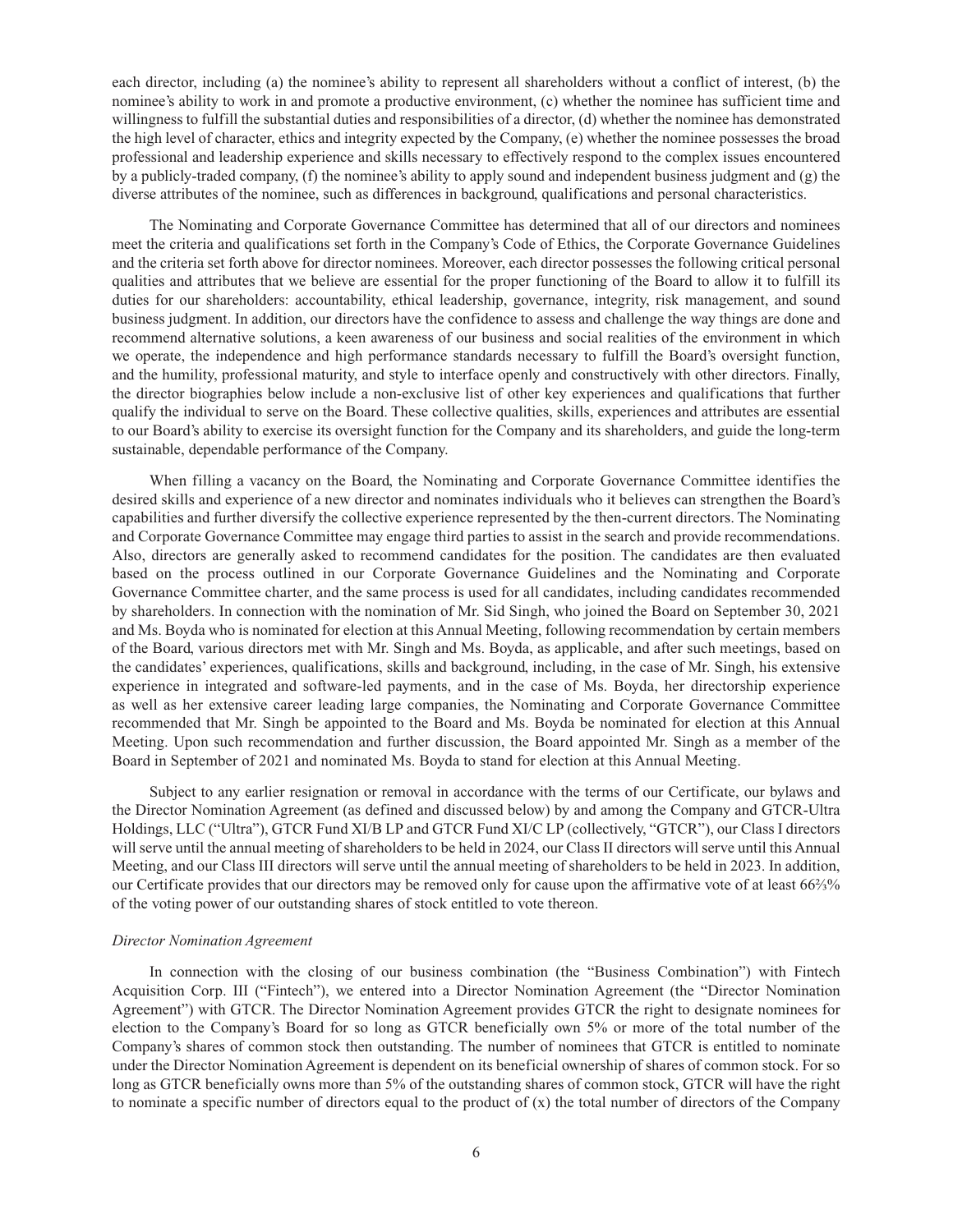multiplied by (y) GTCR's beneficial ownership percentage of outstanding Company common stock (rounded up to the nearest whole number). In addition, GTCR will have the right to designate the replacement for any of its designees whose board service has terminated prior to the end of the director's term, regardless of GTCR's beneficial ownership at such time. GTCR will also have the right to have its designees participate on committees of the Board, subject to compliance with applicable law and the listing rules of the Nasdaq Global Select Market ("Nasdaq").

#### *Shareholder Recommendations for Director Nominees*

The Nominating and Corporate Governance Committee will consider shareholder nominations for membership on the Board. For the 2023 Annual Meeting, nominations may be submitted to 303 Perimeter Center North Suite 600 Atlanta, Georgia 30346, Attn: General Counsel and Secretary, and such nominations will then be forwarded to the Chair of the Nominating and Corporate Governance Committee. Recommendations must be in writing and we must receive the recommendation no later than the close of business on March 2, 2023 and not earlier than the close of business on January 31, 2023. Recommendations must also include certain other procedural requirements as specified in our Amended and Restated Bylaws. In addition to the requirements under the Company's Amended and Restated Bylaws, to comply with the universal proxy rules (once applicable), shareholders who intend to solicit proxies in support of director nominees, other than the Company's nominees, must provide notice that sets forth the information required by Rule 14a-19 under the Exchange Act no later than April 3, 2023.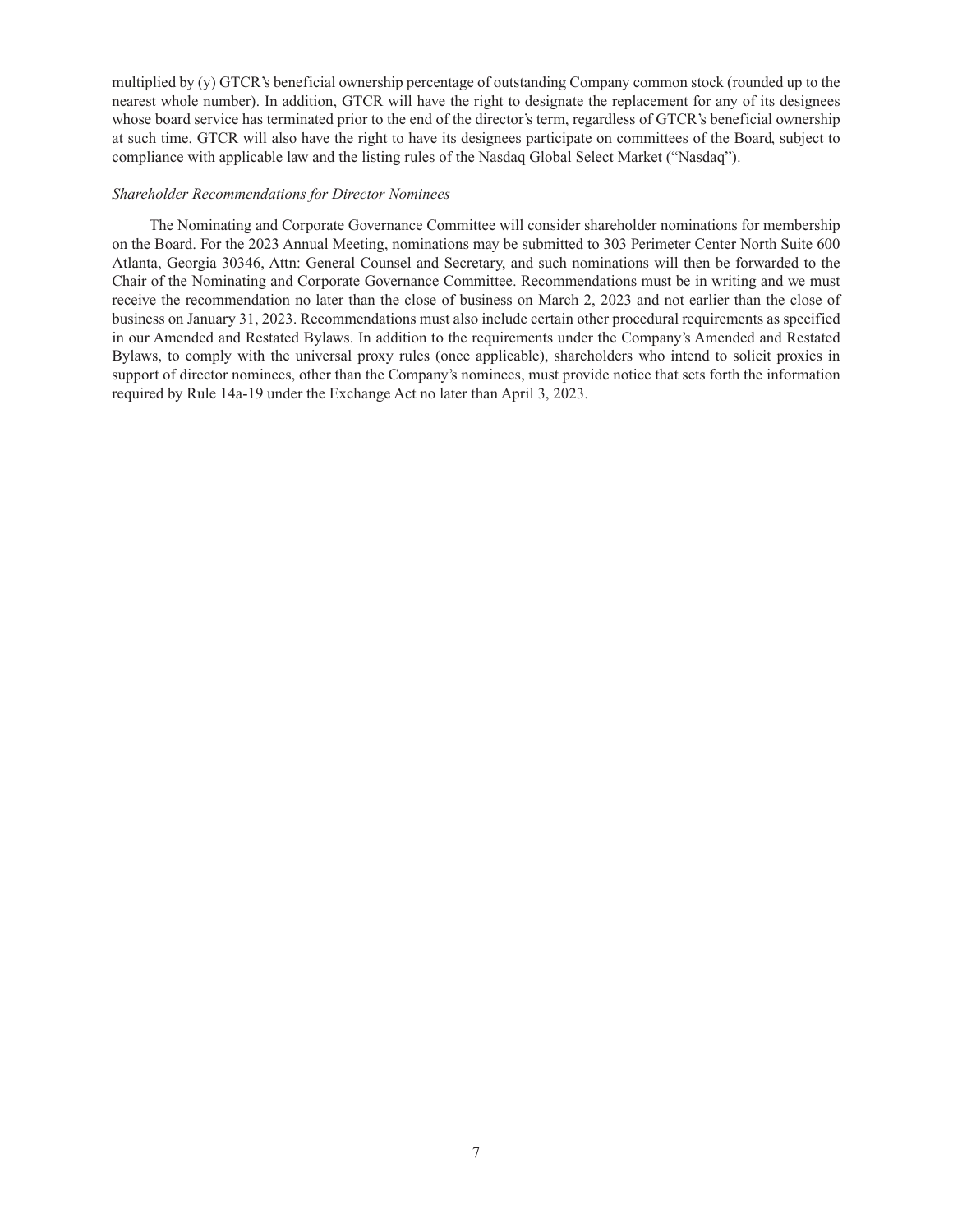#### **PROPOSAL 1 — ELECTION OF DIRECTORS**

Our Board recommends that the nominees below be elected as members of the Board at the Annual Meeting. The individuals listed below include two current Board members and a new director nominee, Ms. Debora Boyda.

| Name                       | <b>Class</b> | $Age*$ | <b>Position</b>                         | <b>Director</b><br><b>Since</b> | <b>Current</b><br>Term<br><b>Expires</b> | <b>Expiration of</b><br><b>Term For Which</b><br><b>Nominated</b> |
|----------------------------|--------------|--------|-----------------------------------------|---------------------------------|------------------------------------------|-------------------------------------------------------------------|
| Kalen James (KJ) McConnell | Н            | 36     | Director                                | 2020                            | 2022                                     | 2025                                                              |
| Jeffrey Hack               | Н            | 57     | Chief Executive<br>Officer and Director | 2020                            | 2022                                     | 2025                                                              |
| Debora Boyda               | Н            | 58     | Director                                | <b>New</b><br>Nominee           | N/A                                      | 2025                                                              |

Ages as of April 20, 2022.

Each nominee was recommended for election by the Nominating and Corporate Governance Committee for consideration by the Board and our shareholders. If, before the Annual Meeting, any nominee becomes unable to serve, or chooses not to serve, the Board may nominate a substitute. If that happens, the persons named as proxies on the proxy card will vote for the substitute. Alternatively, the Board may either let the vacancy stay unfilled until an appropriate candidate is identified or reduce the size of the Board to eliminate the unfilled seat.

## **THE BOARD RECOMMENDS THAT YOU VOTE "FOR" EACH OF THE DIRECTOR NOMINEES**.

#### **Director Nominees to Serve for a Three-Year Term Expiring at the 2025 Annual Meeting.**

**KJ McConnell.** Mr. McConnell has been our director since the closing of the Business Combination. Mr. McConnell joined GTCR in 2014 and is currently a Principal with the firm. Prior to joining GTCR, Mr. McConnell worked as an Associate at TPG Capital and as an Analyst in the Financial Institutions group at Goldman Sachs. He holds an MBA from Harvard Business School, where he was a Baker Scholar, and a bachelor's degree in finance with highest honors from the Indiana University Kelley School of Business.

We determined that Mr. McConnell's directorship experience with similar companies and extensive experience in the financial services, technology and payments industries qualifies him to serve as a director on the Board of Directors.

**Jeffrey Hack.** Mr. Hack has served as our Chief Executive Officer and a director since November 2018. Mr. Hack is an experienced executive who has spent his career building successful technology-centric financial services businesses. He brought his passion for leveraging innovative technology to deliver a world-class partner and customer experience to us when he joined as Chief Executive Officer. Under his leadership the rebranded company, which brings more than 20 years of tenured customers, quickly accelerated its technology and product roadmaps, enhanced its client implementation scale, integrated the acquisitions of First Billing, Stewardship, The Payment Group, Paragon and VelocIT, and expanded its sales and go to market strategy with a focus on serving software providers with flexible and custom integrated payment solutions. Under Mr. Hack's leadership, the Company has experienced solid top and bottom-line growth. Mr. Hack led the Business Combination and Nasdaq listing in October 2020 as well as an equity raise and debt refinancing in 2021.

From February 2017 to October 2018, Mr. Hack was an advisor and investor in financial technology and data/analytics companies. From June 2017 to October 2018, Mr. Hack was a Board Member of Boost Payment Solutions, a global provider of B2B payment technologies. From September 2013 to January 2017, Mr. Hack was an Executive Vice President and Management Committee Member at First Data Corporation, a global provider of payments technology and the largest US merchant processor. Mr. Hack was an integral part of the leadership team that transformed First Data, leading to a successful IPO. During his tenure, he held various leadership roles at the firm, including serving as Chief Operating Officer of Global Business Solutions, First Data's largest division. At First Data, Mr. Hack led the commercialization of integrated payments and software solutions to SMB clients, resulting in increased sales and retention.

Prior to First Data, Mr. Hack was Chief Operating Officer at Morgan Stanley Smith Barney from 2011 to 2013, where he was part of the new management team that led the successful integration of Smith Barney into Morgan Stanley following its acquisition from Citigroup. Prior to joining Morgan Stanley, Mr. Hack spent seven years at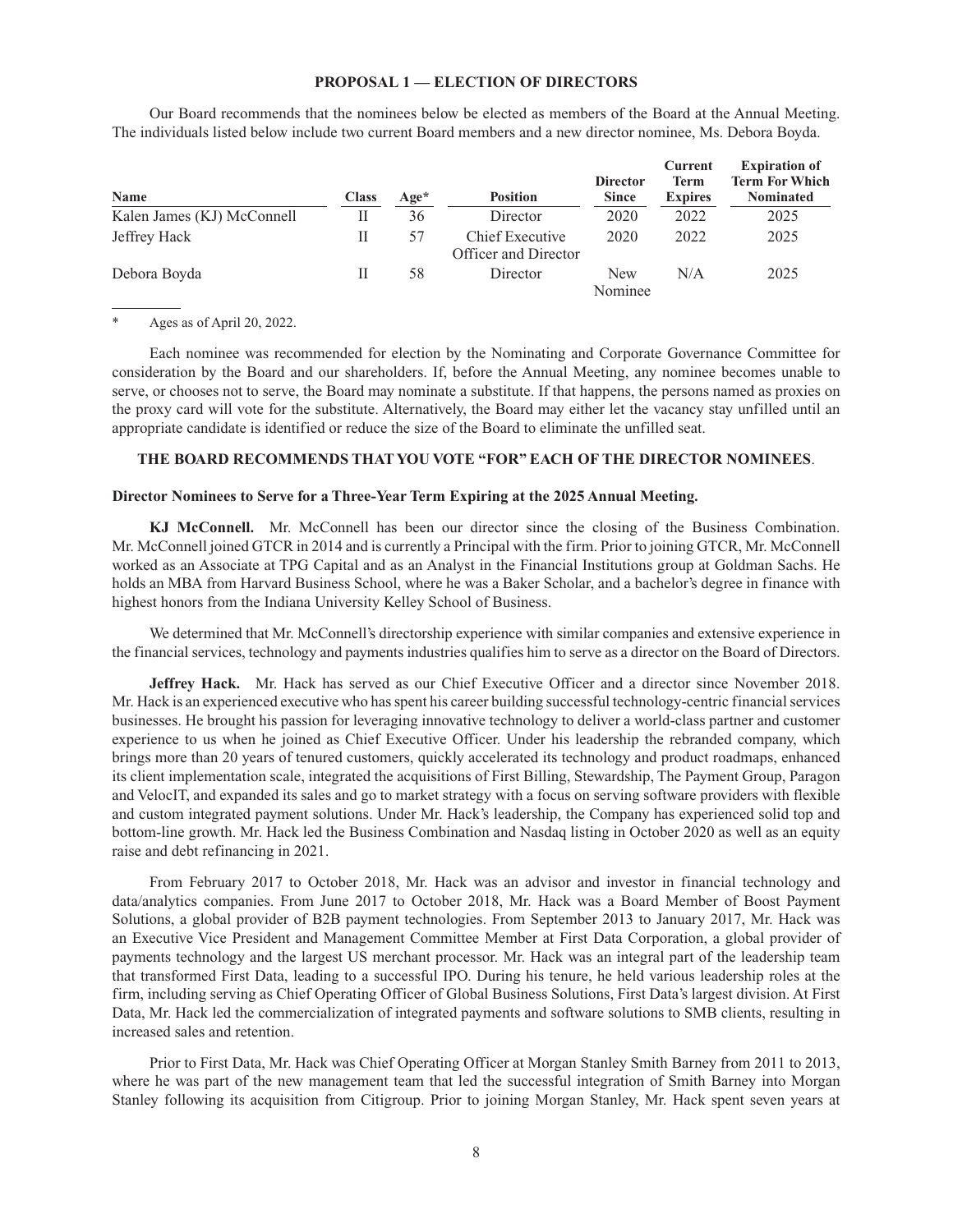J.P. Morgan Chase in a variety of leadership roles as Executive Vice President and Managing Director. Among his responsibilities were leading Corporate Strategy and serving as Chief Operating Officer of J.P. Morgan's Treasury and Securities Services businesses.

Earlier in his career, Mr. Hack spent 10 years at Smith Barney in leadership positions in product management, strategy, and finance. He served as Smith Barney's Chief Operating Officer and Chief Financial Officer from 2000 to 2004. He previously worked at McKinsey & Company as Engagement Manager advising major financial services companies from 1991 to 1994. Mr. Hack received his MBA from Harvard Business School and a Bachelor of Science degree in Economics from The Wharton School at the University of Pennsylvania.

We determined that Mr. Hack's valuable leadership and knowledge of the Company as well as his extensive experience in the technology financial industry and his career track record qualifies him to serve as a director on the Board of Directors.

**Debora Boyda.** Ms. Boyda is our new nominee. Since 2016, Ms. Boyda has served as a board director for Wells Enterprises where she serves on the Nominating and Audit Committees, and is the Chair of the Compensation and Talent Management Committee. Since 2016, Ms. Boyda has also served as a board director for The Chicago Network, a non-profit organization dedicated to the mission of empowering women in leadership. Since 2021, Ms. Boyda has served as a board director for Trustmark Benefits, where she also serves on both the Audit and Compensation Committees. From May 2018 to April 2021, Ms. Boyda was the Chief Executive Officer of Isobar, a member of the Dentsu International network. During her time at Isobar, Mr. Boyda served on Dentsu's North American Executive Leadership team. Prior to joining Isobar, Ms. Boyda was the President of Sapient/Razorfish from September 2014 to May 2018. Ms. Boyda received an MSA in Integrated Marketing from Northwestern University, and a Bachelor of Arts in English from Harvard University.

We determined that Ms. Boyda's previous and current directorship experience as well as her extensive career leading large companies qualifies her to serve as a director on the Board of Directors.

### **Continuing Directors**

**Aaron D. Cohen,** *Chair***.** Mr. Cohen has been our director since the closing of the Business Combination. Mr. Cohen joined GTCR in 2003 and currently serves as a Managing Director of the firm and head of the Financial Services & Technology group. He previously worked at Hicks, Muse, Tate & Furst and in the Mergers & Acquisitions group of Salomon Smith Barney. He holds a bachelor's degree in accountancy with high honors from the University of Illinois at Urbana — Champaign. Mr. Cohen is a Certified Public Accountant.

Mr. Cohen previously played an instrumental role in GTCR's investments in Prestige Brands, a publicly-listed company.

We determined that Mr. Cohen's directorship experience with similar companies, deep accounting background, and extensive experience in the financial services, technology and payments industries qualifies him to serve as a director on the Board of Directors.

**Oni Chukwu.** Mr. Chukwu has been our director since April 2021. Mr. Chukwu served as Chair of the board of directors of Exago Inc. from 2016 until its sale to Insight Software in October 2021, and has served as a director on the board of Invatron Systems Corp. since July 2020. Most recently, Mr. Chukwu became a director of Pole Star Space Applications Limited in April 2021, and of Opus Agency in January 2021. From 2013 to 2020, Mr. Chukwu was the Chief Executive Officer of Aventri, a cloud-based enterprise Event Management Software. Mr. Chukwu also served for six months as the Executive Chairman of Aventri's board of directors following its acquisition by HGGC, LLC. Prior to his time with Aventri, Mr. Chukwu was an Executive Vice President and the Chief Financial Officer of Triple Point Technology, an enterprise software company, from 2006 to 2013. In addition, Mr. Chukwu served as the Chief Financial Officer of Healthcare Software Synergies before it was acquired by United Healthcare, and at LexBridge Corporation, before it was acquired by PKS. Mr. Chukwu attended the University of New Haven, where he earned an MBA and received an honorary Ph.D. in Business Administration.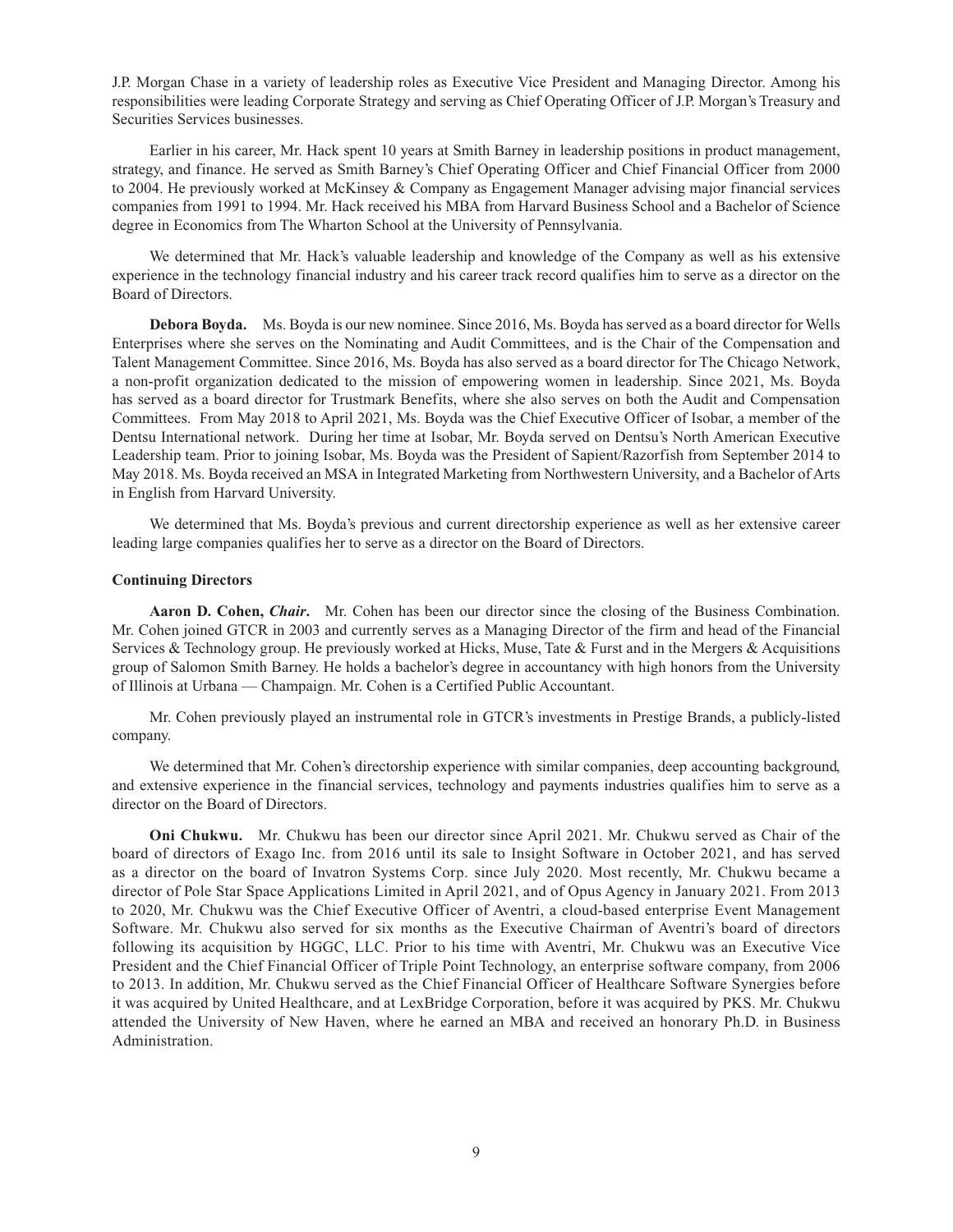We determined that Mr. Chukwu's substantial experience as an executive and director at high-growth enterprise software companies qualifies him to serve as a director on the Board of Directors.

**Michael J. Gordon.** Mr. Gordon has been our director since the closing of the Business Combination. Mr. Gordon is the Chairman and Chief Executive Officer of Aris Global. Mr. Gordon previously served as the Chief Executive Officer of Altus Group from September 2020 to March 2021, and was the Chief Executive Officer of Callcredit Information Group from 2014 to 2019. Mr. Gordon has also actively worked as a non-executive director on several companies in the United States and United Kingdom, including Constructionline, Zoopla/Hometrack and FinTech. Prior to joining Callcredit Mr. Gordon spent nine years in a range of senior leadership roles at FICO (NYSE: FICO) joining in 2005 as Vice President — Global Insurance Industry Lead and was promoted to additional positions including FICO's Vice President and Managing Director for EMEA and Executive Vice President of Sales, Services and Marketing. Prior to joining FICO in 2005, Mr. Gordon spent more than 13 years in the financial services industry. As a vice president at Capgemini (formerly Ernst & Young Consulting LLP), Mr. Gordon provided strategic and operational solutions to banking and insurance providers, and he led the Insurance Centre of Excellence and Solutions. Mr. Gordon has a BS in Industrial Engineering/Operations Research from Northwestern University and an MBA in Finance and Business Economics from The University of Chicago Graduate School of Business.

We determined that Mr. Gordon's extensive public company experience, directorship experience with similar companies, and extensive experience in the financial services and payments industries qualifies him to serve as a director on the Board of Directors.

**Collin E. Roche.** Mr. Roche has been our director since the closing of the Business Combination. Mr. Roche has been with GTCR since 1996 and currently serves as a Co-CEO and Managing Director of the firm. Prior to joining GTCR, Mr. Roche was an Associate at EVEREN Securities in Chicago and an Analyst with Goldman, Sachs & Company in New York. He holds an MBA from Harvard Business School, where he was a Baker Scholar and Henry Ford II Scholar, and a bachelor's degree in political economy with honors from Williams College.

Mr. Roche was previously head of the Financial Services & Technology group at GTCR. Mr. Roche was previously a director of GTCR public company investments including PrivateBancorp, Syniverse, Transaction Network Services and VeriFone.

We determined that Mr. Roche's extensive public company experience, directorship experience with similar companies, and extensive experience in the financial services, technology and payments industries qualifies him to serve as a director on the Board of Directors.

**Sid Singh.** Mr. Singh has been our director since September 2021. Mr. Singh currently serves as President, United States Information Solutions at Equifax (NYSE: EFX). Mr. Singh's prior roles included Group President, Integrated Solutions and Vertical Markets at Global Payments (NYSE: GPN), where he led the multi-year strategy and growth of the integrated and software-led payments business. Mr. Singh currently serves on the board of Vantage Score LLC, a joint venture between Equifax, Experian and Transunion and previously served on the board of a joint venture between La Caixa and Global Payments in Spain. Mr. Singh also co-founded RKM Educational & Charitable Trust, a non-profit organization which provides scholarships to economically challenged students in India, runs a physiotherapy center for the elderly and provides vocational training for women. Mr. Singh holds an MBA from the Institute of Management Technology and a bachelor's degree in mechanical engineering from Punjab Technical University.

We determined that Mr. Singh's extensive integrated and software-led payments experience qualifies him to serve as a director on the Board of Directors.

**Anna May Trala.** Ms. Trala has been our director since the closing of the Business Combination. Ms. Trala has served as GTCR's Chief Financial Officer since 2003 and currently serves as a Managing Director of the firm, leading its finance, treasury, tax, portfolio valuation, investor reporting and technology functions. Prior to joining GTCR, Ms. Trala was a partner in the Transaction Advisory Services group at Ernst & Young LLP advising the private equity industry in merger, acquisition and divestiture processes primarily in the healthcare, TMT, financial services and growth business services sectors. While at Ernst & Young LLP, Ms. Trala was involved in more than 100 transactions. Ms. Trala also led the TAS human capital initiatives for the Midwest region. She holds a Bachelor of Science in accounting from Goldey Beacom College and is a CPA.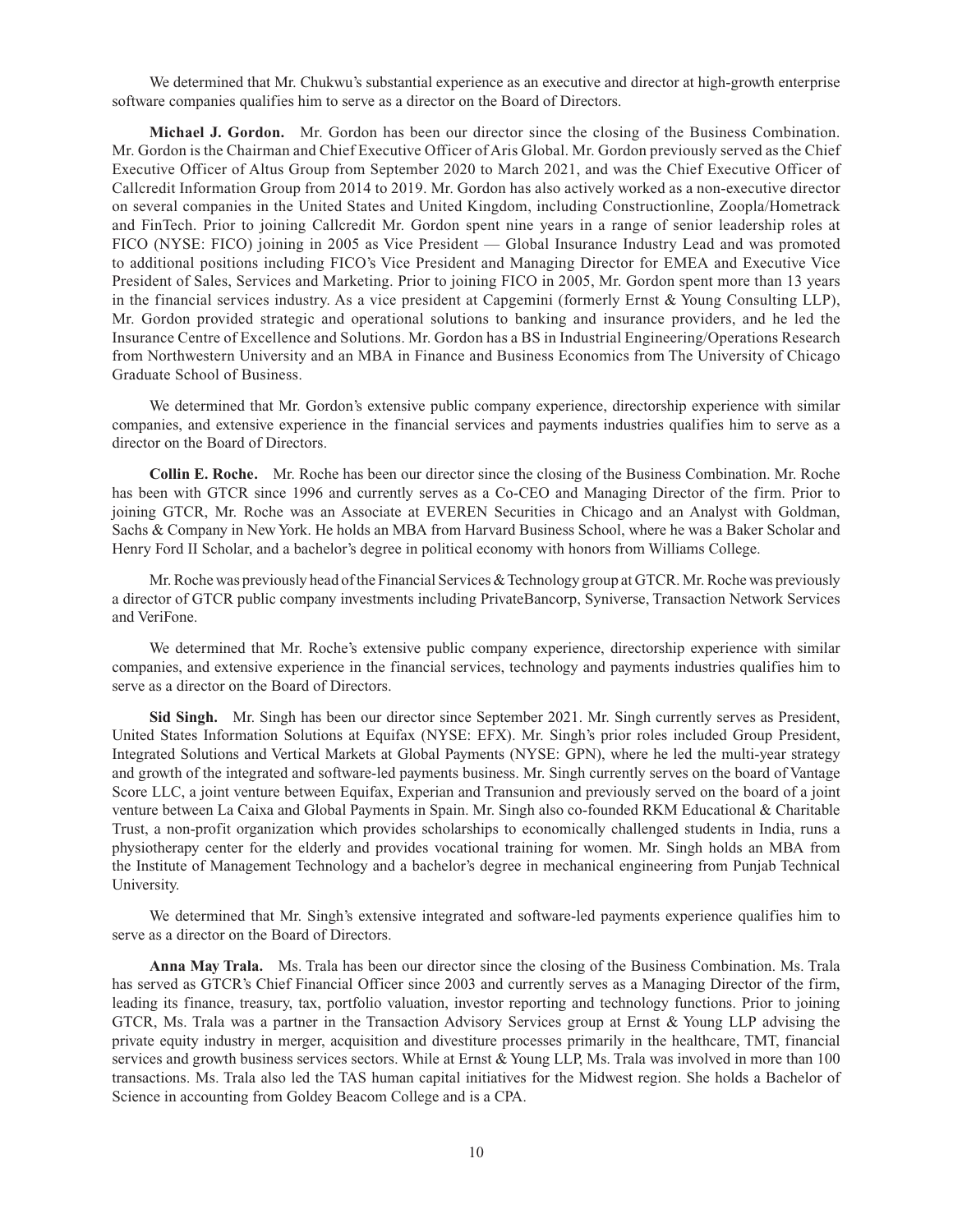We determined that Ms. Trala's expertise in public accounting and corporate finance and extensive experience in the financial services industry qualifies her to serve as a director on the Board of Directors.

**Stuart Yarbrough.** Mr. Yarbrough has been our director since the closing of the Business Combination. Mr. Yarbrough's professional experience includes over 20 years in public accounting, primarily with Ernst & Young and BDO Seidman, LLP. Since June 2008, Mr. Yarbrough has been a private investor. Mr. Yarbrough was a principal at CrossHill Financial Group Inc., a company he co-founded, which provided investment banking services and venture debt financing to growth companies. Mr. Yarbrough previously served on the board of directors of Solera Holdings, Inc., Cision Ltd. and DigitalNet Holdings, Inc., as well as several other public companies. Mr. Yarbrough has a bachelor's degree in management sciences from Duke University.

We determined Mr. Yarbrough's expertise in public accounting and corporate finance and directorship experience with public companies, including service on audit and other board of directors committees, qualifies him to serve as a director on the Board of Directors.

### **Board Diversity Matrix**

As previously described, the Board believes that diversity along multiple dimensions, including gender, race, ethnicity, sexual orientation, and professional expertise and experience, is an important factor in board composition. The below sets forth the self-identified diversity characteristics of our Board as of the April 20, 2022. Each of the categories listed in the table below has the meaning as it is used in Nasdaq Rule 5605(f).

| <b>Total Number of Directors</b>        | 10     |      |                   |                                      |  |  |  |  |
|-----------------------------------------|--------|------|-------------------|--------------------------------------|--|--|--|--|
|                                         | Female | Male | <b>Non-Binary</b> | Did Not<br><b>Disclose</b><br>Gender |  |  |  |  |
| <b>Part I: Gender Identity</b>          |        |      |                   |                                      |  |  |  |  |
|                                         |        | 8    |                   |                                      |  |  |  |  |
| Part II: Demographic Background         |        |      |                   |                                      |  |  |  |  |
| African American or Black               |        |      |                   |                                      |  |  |  |  |
|                                         |        |      |                   |                                      |  |  |  |  |
|                                         |        |      |                   |                                      |  |  |  |  |
|                                         |        |      |                   |                                      |  |  |  |  |
|                                         |        |      |                   |                                      |  |  |  |  |
|                                         |        | 6    |                   |                                      |  |  |  |  |
|                                         |        |      |                   |                                      |  |  |  |  |
|                                         |        |      |                   |                                      |  |  |  |  |
| Did Not Disclose Demographic Background |        |      |                   |                                      |  |  |  |  |

|  | Board Diversity Matrix (as of April 20, 2022) |  |  |  |
|--|-----------------------------------------------|--|--|--|
|--|-----------------------------------------------|--|--|--|

#### **Independence Status**

Our Board has determined that all of our non-employee directors and our new director nominee meet the requirements to be independent directors under Nasdaq listing standards. In making these determinations, our Board considered the current and prior relationships that each non-employee director and our new nominee has with the Company and all other facts and circumstances that our Board deemed relevant in determining independence, including beneficial ownership of our common stock, and the transactions involving them described in the section entitled "Certain Relationships and Related Transactions."

In addition, our Board has determined that each member of our Audit and Risk Committee, Compensation Committee and Nominating and Corporate Governance Committee are independent and that Audit and Risk Committee members as well as Compensation Committee members satisfy independence criteria set forth in Rule 10A-3 and Rule 10C-1, respectively, under the Securities Exchange Act of 1934, as amended (the "Exchange Act").

As a result of the above mentioned determinations, we currently comply with all independence requirements under Nasdaq listing standards.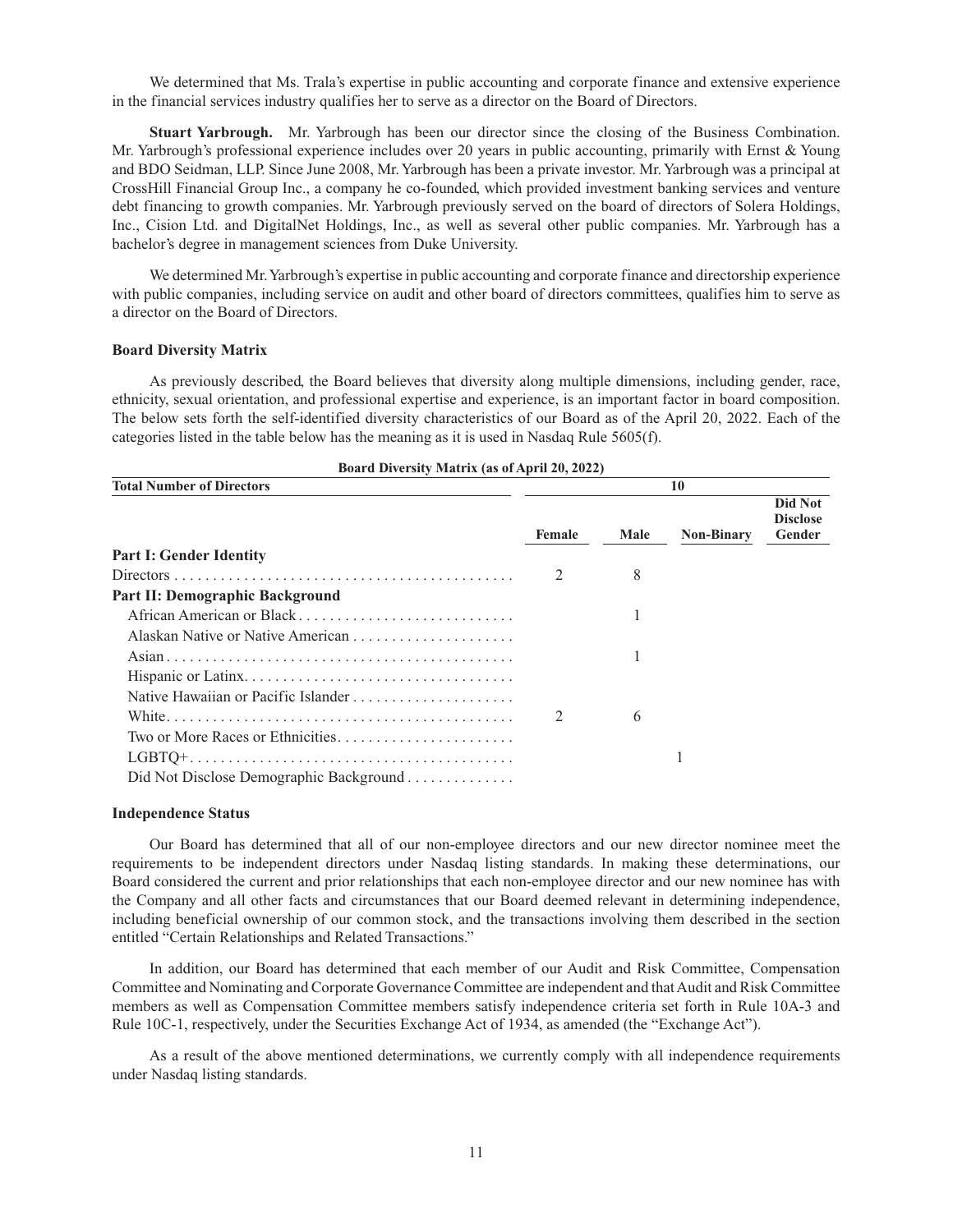### **Board Meetings and Committees**

Our Board has an Audit and Risk Committee, a Compensation Committee and a Nominating and Corporate Governance Committee. For the year ended December 31, 2021, our Board held four regular meetings. During 2021, the Audit and Risk Committee held four regular meetings, the Compensation Committee held four regular meetings and the Nominating and Corporate Governance Committee held four regular meetings. Directors are expected to attend the annual meeting of shareholders and all or substantially all of the Board meetings and meetings of committees on which they serve. In 2021, each director attended at least 75% of the meetings of the Board during such director's tenure and the total number of meetings held by any of the committees of the Board on which the director served. In 2021, all directors attended the 2021 annual meeting of shareholders.

The composition, duties and responsibilities of the standing committees of the Board are as set forth below. In the future, our Board may establish other committees, as it deems appropriate, to assist it with its responsibilities.

| <b>Board Member</b> | <b>Audit and Risk</b><br>Committee | Compensation<br><b>Committee</b> | Nominating<br>and Corporate<br>Governance<br>Committee |
|---------------------|------------------------------------|----------------------------------|--------------------------------------------------------|
|                     | X                                  | X                                |                                                        |
|                     |                                    | X                                |                                                        |
|                     |                                    | X                                | $X$ (Chair)                                            |
|                     |                                    |                                  |                                                        |
|                     | X                                  | $X$ (Chair)                      |                                                        |
|                     |                                    |                                  | X                                                      |
|                     |                                    |                                  |                                                        |
|                     |                                    |                                  |                                                        |
|                     |                                    |                                  | X                                                      |
|                     | $X$ (Chair)                        |                                  |                                                        |

Upon Ms. Larsen's departure from our Board immediately following the Annual Meeting, Sid Singh will become a member of the Audit and Risk Committee; KJ McConnell will join the Compensation Committee and Michael J. Gordon will become its Chair; and Oni Chukwu will become Chair of the Nominating and Corporate Governance Committee. If elected, we do not anticipate that Ms. Boyda will join a Board committee following the Annual Meeting.

#### *Audit and Risk Committee*

The Audit and Risk Committee is responsible for, among other matters:

- 1. appointing, approving the compensation of, and assessing the qualifications, performance and independence of our independent registered public accounting firm;
- 2. pre-approving audit and permissible non-audit services, and the terms of such services, to be provided by our independent registered public accounting firm;
- 3. reviewing our policies on risk assessment and risk management;
- 4. reviewing and discussing with management and the independent registered public accounting firm our annual and quarterly financial statements and related disclosures as well as critical accounting policies and practices used by us;
- 5. reviewing the adequacy of our internal control over financial reporting;
- 6. establishing policies and procedures for the receipt and retention of accounting-related complaints and concerns;
- 7. recommending, based upon the Audit and Risk Committee's review and discussions with management and the independent registered public accounting firm, whether our audited financial statements shall be included in our Annual Report on Form 10-K;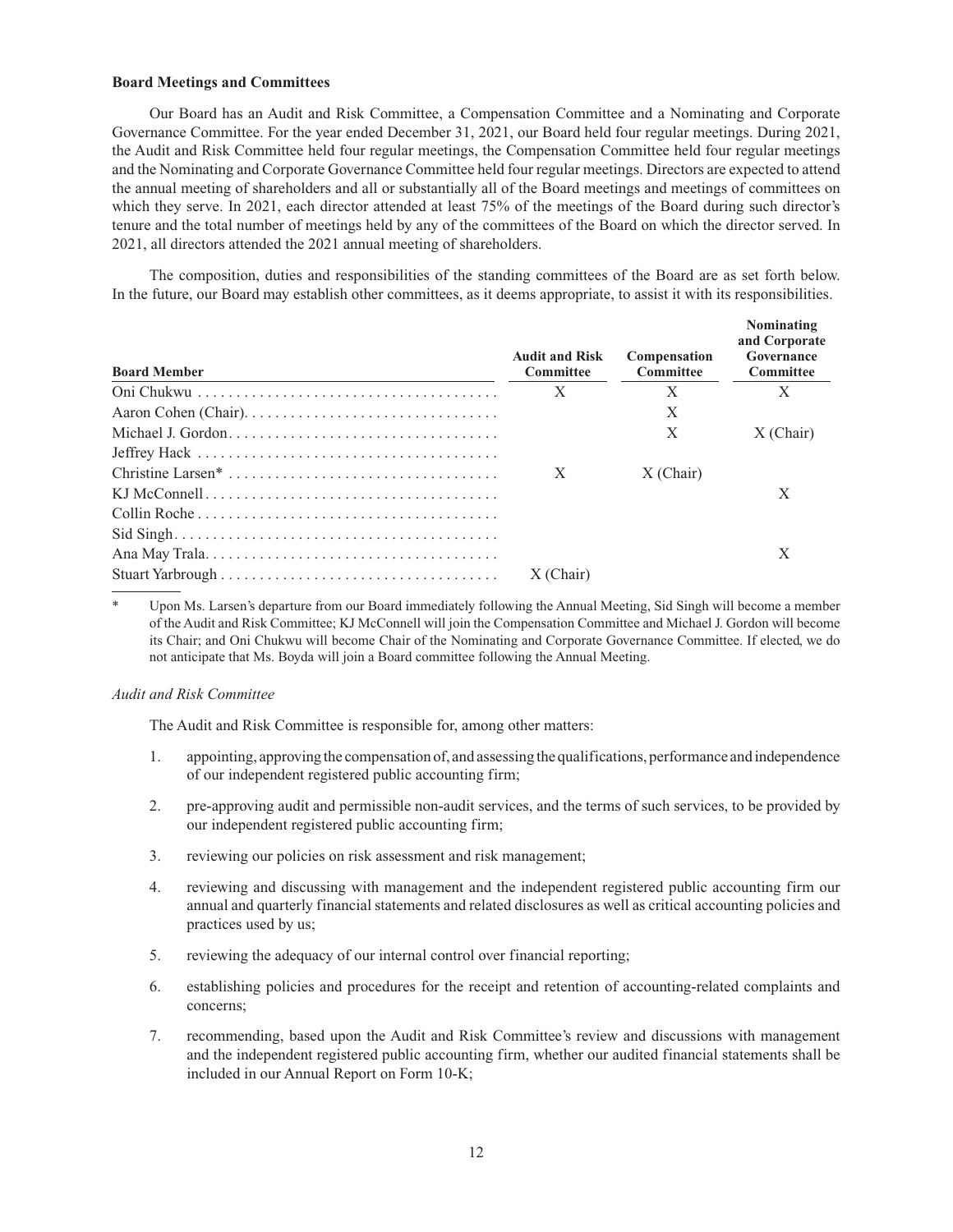- 8. monitoring our compliance with legal and regulatory requirements as they relate to our financial statements and accounting matters;
- 9. preparing the Audit and Risk Committee report required by the rules of the SEC to be included in our annual proxy statement;
- 10. reviewing all related party transactions for potential conflict of interest situations and approving all such transactions; and
- 11. reviewing and discussing with management and our independent registered public accounting firm our earnings releases and scripts.

Our Board has affirmatively determined that Ms. Larsen and Messrs. Chukwu and Yarbrough, the current members of the Audit and Risk Committee, and Sid Singh who will become a member of the Audit and Risk Committee upon Ms. Larsen's departure from the Board, meet the definition of "independent director" for purposes of serving on an audit committee under Rule 10A-3 of the Exchange Act and the applicable Nasdaq listing standards. In addition, our Board has determined that Mr. Yarbrough qualifies as an "audit committee financial expert" as such term is defined in Item 407(d)(5) of Regulation S-K. The written charter for our Audit and Risk Committee is available at our corporate website at *https://investors.paya.com*. Our website is not part of this notice and proxy statement.

### *Compensation Committee*

The Compensation Committee is responsible for, among other matters:

- 1. annually reviewing and approving corporate goals and objectives relevant to the compensation of our chief executive officer;
- 2. evaluating the performance of our chief executive officer in light of such corporate goals and objectives and recommending to the Board the compensation of our chief executive officer;
- 3. reviewing and approving the compensation of our other executive officers;
- 4. appointing, compensating and overseeing the work of any compensation consultant, legal counsel or other advisor retained by the compensation committee;
- 5. conducting the independence assessment outlined in Nasdaq rules with respect to any compensation consultant, legal counsel or other advisor retained by the compensation committee;
- 6. annually reviewing and reassessing the adequacy of the committee charter in its compliance with the listing requirements of the Nasdaq;
- 7. reviewing and establishing our overall management compensation, philosophy and policy;
- 8. overseeing and administering our compensation and similar plans;
- 9. reviewing and making recommendations to our Board with respect to director compensation; and
- 10. reviewing and discussing with management the compensation discussion and analysis to be included in our annual proxy statement or Annual Report on Form 10-K.

Our Board has affirmatively determined that Ms. Larsen and Messrs. Chukwu, Cohen and Gordon, the current members of the Compensation Committee, and Mr. McConnell who will become a member of the Compensation Committee upon Ms. Larsen's departure from the Board, meet the definition of "independent director" for purposes of serving on a compensation committee under Rule 10C-1 of the Exchange Act and the applicable Nasdaq listing standards. The written charter for our Compensation Committee is available at our corporate website at *https://investors.paya.com*. Our website is not part of this notice and proxy statement.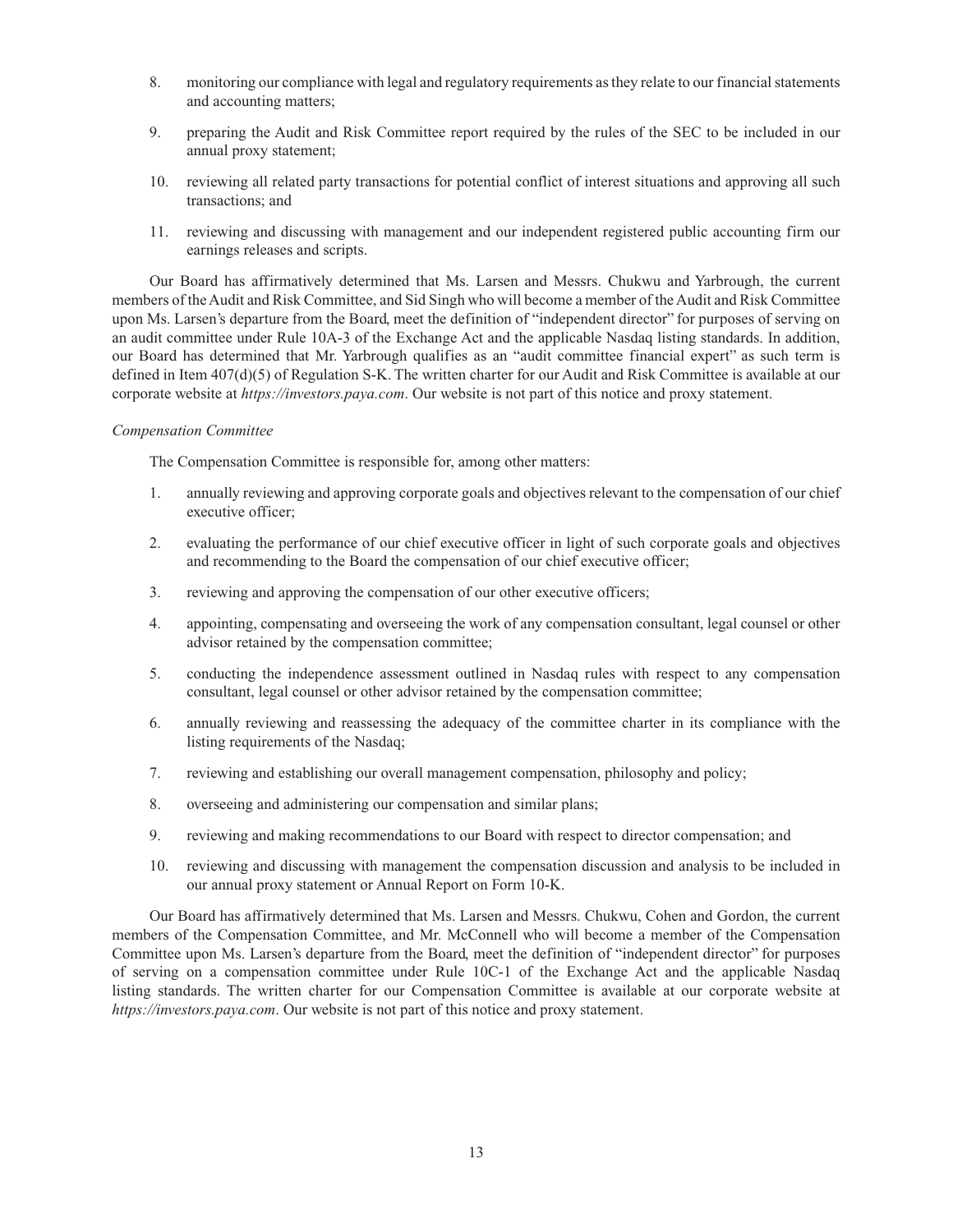### *Nominating and Corporate Governance Committee*

The Nominating and Corporate Governance Committee is responsible for, among other matters:

- 1. developing and recommending to our Board criteria for board and committee membership;
- 2. subject to the rights of GTCR under the Director Nomination Agreement, identifying and recommending to our Board the persons to be nominated for election as directors and to each of our Board's committees;
- 3. developing and recommending to our Board best practices and corporate governance principles;
- 4. developing and recommending to our Board a set of corporate governance guidelines;
- 5. reviewing and monitoring the development and implementation of the goals the Company may establish from time to time with respect to its environmental, social and governance ("ESG") and sustainability matters, and provide guidance to the Board on such matters;
- 6. reviewing the Company's policies, programs and initiatives for employee diversity and inclusion and provide guidance to the Board on diversity matters; and
- 7. reviewing and recommending to our Board the functions, duties and compositions of the committees of our Board.

The Board has adopted a written charter for the Nominating and Corporate Governance Committee, which is available on our corporate website at *https://investors.paya.com*. Our website is not part of this notice and proxy statement.

#### **Board Leadership Structure**

The following section describes our Board leadership structure, the reasons our Board considers that this structure is appropriate at this time, the roles of various positions, and related key governance practices. Our Board believes that the mix of experienced independent, GTCR-affiliated and management directors that make up our Board, our Board committee composition and the separation of the roles of Chair and Chief Executive Officer benefit the Company and its shareholders.

### *Independence*

Our Board has an effective mix of independent and management directors. Our Board includes our Chief Executive Officer and nine independent directors.

## *Chair and Chief Executive Officer*

With respect to the roles of Chair and Chief Executive Officer, the Corporate Governance Guidelines provide that the roles may be separated or combined, and the Board will exercise its discretion in combining or separating these positions as it deems appropriate in light of prevailing circumstances. Currently, the roles of Chair and Chief Executive Officer are separated, with Mr. Cohen acting as Chair and Mr. Hack, as Chief Executive Officer. The Board believes that separating the roles of Chair and Chief Executive Officer at this time continues to be the most effective leadership structure because it allows Mr. Hack to focus on the management of the Company and day-to-day operations and allows Mr. Cohen to leverage his strong background to provide strategic guidance and effective oversight of management.

The Corporate Governance Guidelines provide that at times when the Board has not elected a Chair or the offices of Chair and Chief Executive Officer are combined, it would be beneficial to the Company to designate one of the directors as a lead director, and that such designation will be reviewed by the Board from time to time. Given the current separation of the roles of Chair and Chief Executive Officer at this time, the Board has not appointed a lead director.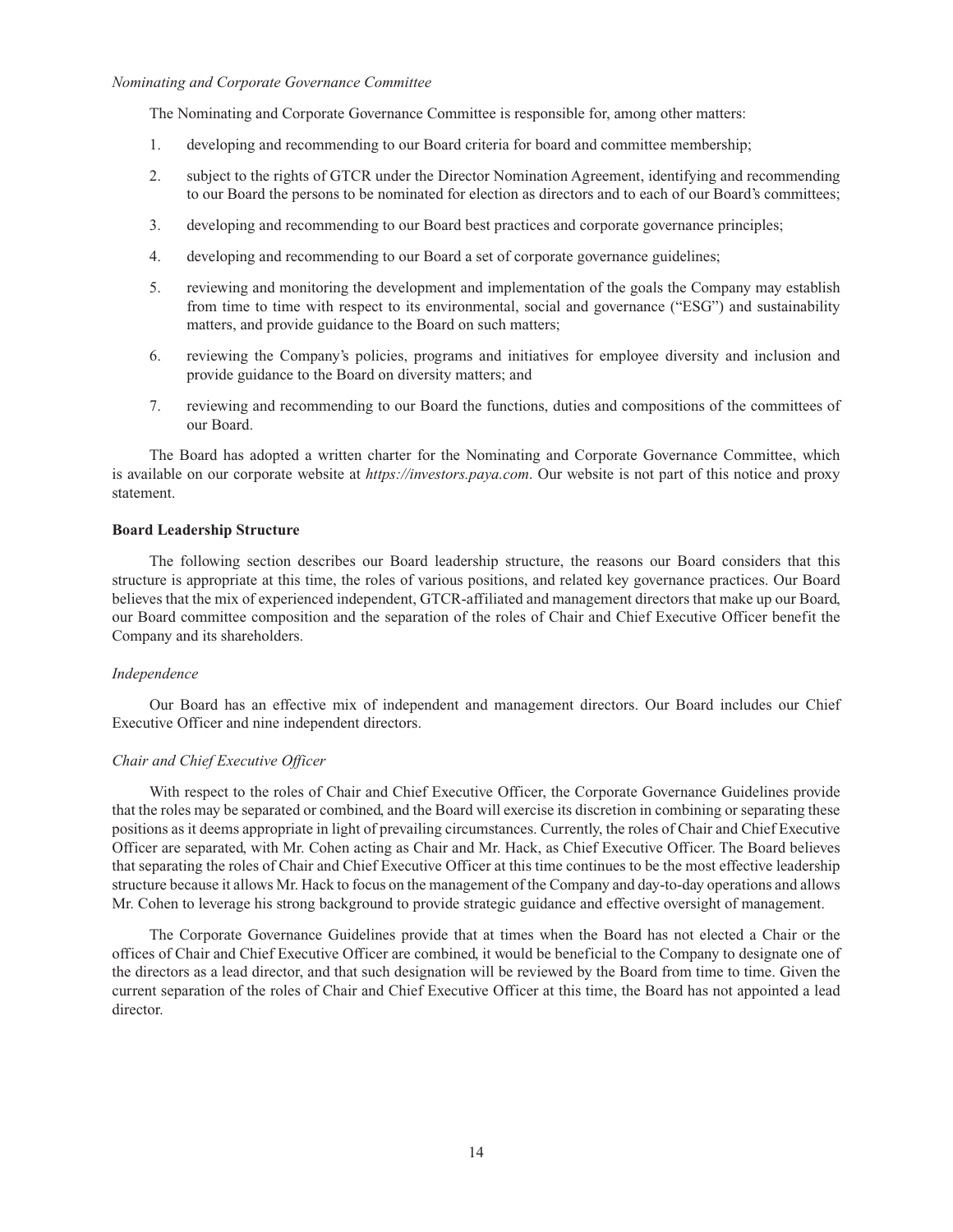### *Self-Evaluation*

In late 2021, our Nominating and Corporate Governance Committee conducted the first annual performance evaluation of our Board and its committees to determine whether the Board, its committees, and the individual directors are functioning effectively. The annual performance evaluation was led by Mr. Gordon, the Chair of the Nominating and Corporate Governance Committee.

To being the process, the Nominating and Corporate Governance Committee reviewed and determined the design, scope and content of the evaluation. Written questionnaires were used to solicit feedback on a range of issues, including Board and committee structure and composition; meeting process and dynamics; execution of key responsibilities; interaction with management; interaction with advisors and other parties, such as auditors; and information and resources. Directors were also given the opportunity to provide commentary on their responses and any other topics they thought relevant.

Following completion of the written questionnaires, the Chair of the Nominating and Corporate Governance Committee reviewed and aggregated the results, as appropriate, and presented the results to the entire Board and Committees for discussion. Director suggestions for improvements based on evaluation results, as well as to evaluation questionnaires and process, are being considered for incorporation this year.

#### **Management Succession**

The Compensation Committee reviews and approves corporate goals and objectives relevant to Chief Executive Officer compensation and evaluates the Chief Executive Officer's performance in light of these goals and objectives. The Compensation Committee recommends to the Board the Chief Executive Officer's compensation level or changes to such level based on the evaluation of the Chief Executive Officer's performance and any other factors the Committee deems relevant. The Nominating and Corporate Governance Committee makes a report to the Board on succession planning at least once a year. The entire Board works with the Nominating and Corporate Governance Committee to evaluate potential successors to the Chief Executive Officer and other officers. The Chief Executive Officer and other officers also make available their recommendations and evaluations of potential successors, along with a review of any development plans recommended for such individuals.

#### **Hedging Transactions**

Pursuant to our Insider Trading Policy, we prohibit our employees, directors and officers from engaging in hedging transactions, including the use of financial instruments such as prepaid variable forwards, equity swaps, collars and exchange funds. Such hedging transactions may permit a director, officer or employee to continue to own Company securities obtained through employee benefit plans or otherwise, but without the full risks and rewards of ownership. When that occurs, the director, officer or employee may no longer have the same objectives as the Company's other shareholders. Additionally, directors, officers and other employees are prohibited from holding our securities in a margin account or otherwise pledging our securities as collateral for a loan.

#### **Risk Oversight**

Our Board oversees an enterprise-wide approach to risk management, designed to support the achievement of organizational objectives, to improve long-term organizational performance, and to enhance shareholder value. A fundamental part of risk management is not only understanding the most significant risks a company faces and what steps management is taking to manage those risks but also understanding what level of risk is appropriate for a given company. The involvement of our full Board in reviewing our business is an integral aspect of its assessment of the Company's risk profile and also its determination of what constitutes an appropriate level of risk.

While our full Board has overall responsibility for risk oversight, it has delegated primary oversight of certain risks to its committees. Our Audit and Risk Committee monitors our major financial and security risk exposures, and the steps our management has taken to monitor and control these exposures, including guidelines and policies to govern the process by which risk assessment and management is undertaken. In particular, our Audit and Risk Committee is committed to the prevention, timely detection, and mitigation of the effects of cybersecurity threats or incidents to the Company. Our Audit and Risk Committee also monitors compliance with legal and regulatory requirements and management provides our Audit and Risk Committee periodic reports on our compliance programs. The Audit and Risk Committee is responsible for overseeing the Company's Enterprise Risk Management program, including annually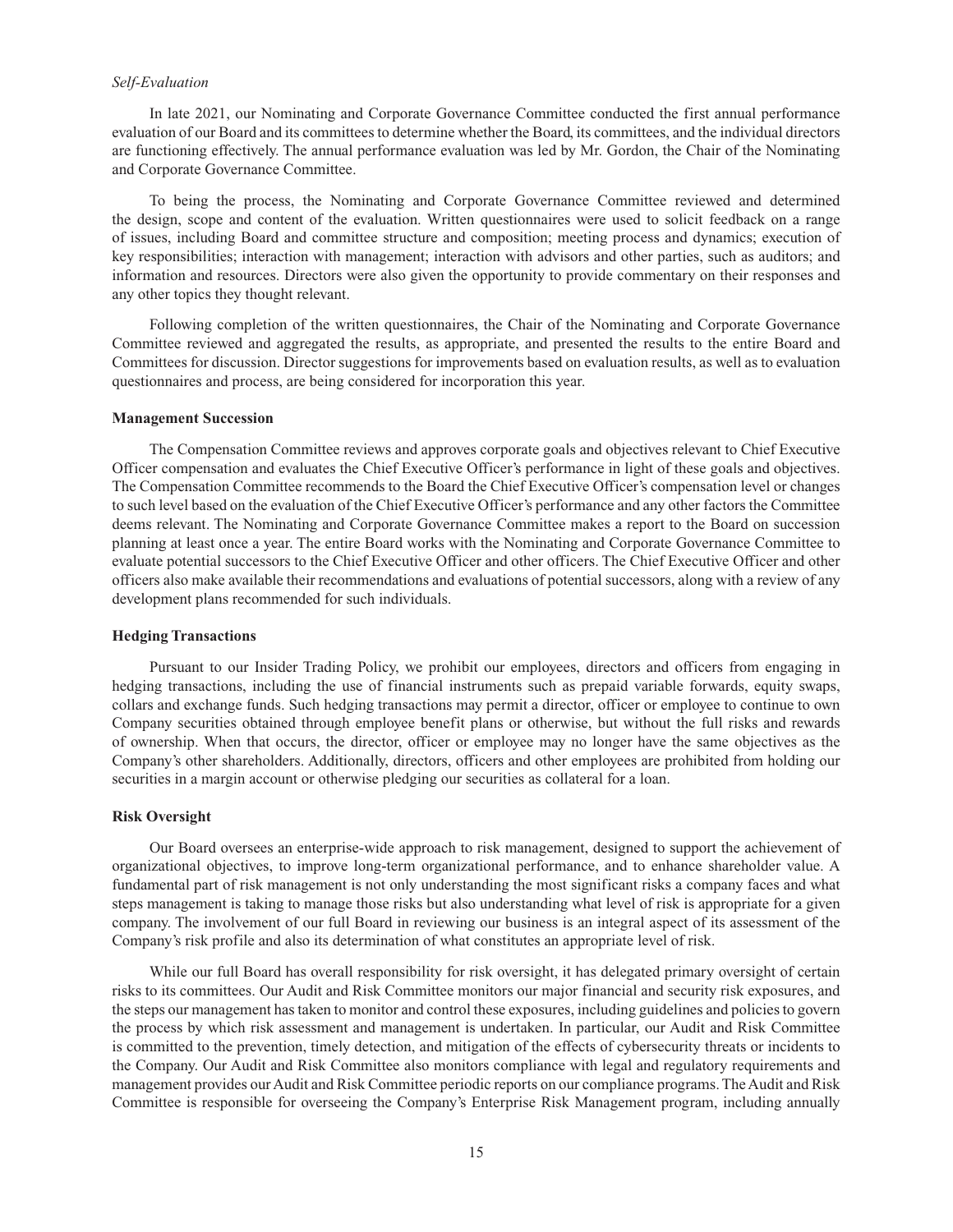reviewing and updating the Enterprise Risk Management Policies and Procedures. Our Compensation Committee oversees the design and implementation of our compensation policies and programs and monitors the incentives created by these policies and programs to determine whether they encourage excessive risk-taking. Our Compensation Committee also assesses the relationship between risk management policies and practices and compensation, and evaluates compensation policies and practices that could mitigate any such risk. Our Nominating and Corporate Governance Committee oversees our major corporate governance risks as well as the development and implementation of initiatives with respect to ESG and sustainability matters.

In connection with its reviews of the operations of our business, our full Board addresses the primary risks associated with our business, such as strategic planning. Our Board appreciates the evolving nature of our business and industry and is actively involved with monitoring new threats and risks as they emerge.

We are committed to ensuring our Board and its committees are consistently updated on threats to our business and receive frequent updates on risk mitigation processes. At periodic meetings of our Board and its committees, management reports to and seeks guidance from our Board and its committees with respect to the most significant risks that could affect our business, such as legal risks, cybersecurity and privacy risks, and financial, tax and audit related risks.

### *Code of Ethics*

We maintain a Code of Ethics that applies to all of our employees, officers and directors, including those officers responsible for financial reporting. Our Code of Ethics is available on our website at *https://investors.paya.com*. We intend to disclose any amendments to the Code, or any waivers of its requirements, on our website.

### **Compensation Committee Interlocks and Insider Participation**

None of our executive officers currently serves, or in the past fiscal year has served, as a member of the Board or compensation committee of any entity that has one or more executive officers serving on our Board or Compensation Committee.

### **Communications by Shareholders and Other Interested Parties with the Board**

Shareholders and other interested parties may contact an individual director, the Board as a group, or a specified Board committee or group, including the non-management or non-GTCR directors as a group, by sending regular mail to:

> Paya Holdings Inc. 303 Perimeter Center N, Suite 600 Atlanta, GA 30346 Telephone: (800) 261-0240 Attention: Board of Directors c/o General Counsel and Secretary

Each communication should specify which director or directors the communication is addressed to, as well as the general topic of the communication. The Company will receive the communications and process them before forwarding them to the addressee. The Company may also refer communications to other departments within the Company. The Company generally will not forward to the directors a communication that is primarily commercial in nature, relates to an improper or irrelevant topic, or requests general information regarding the Company.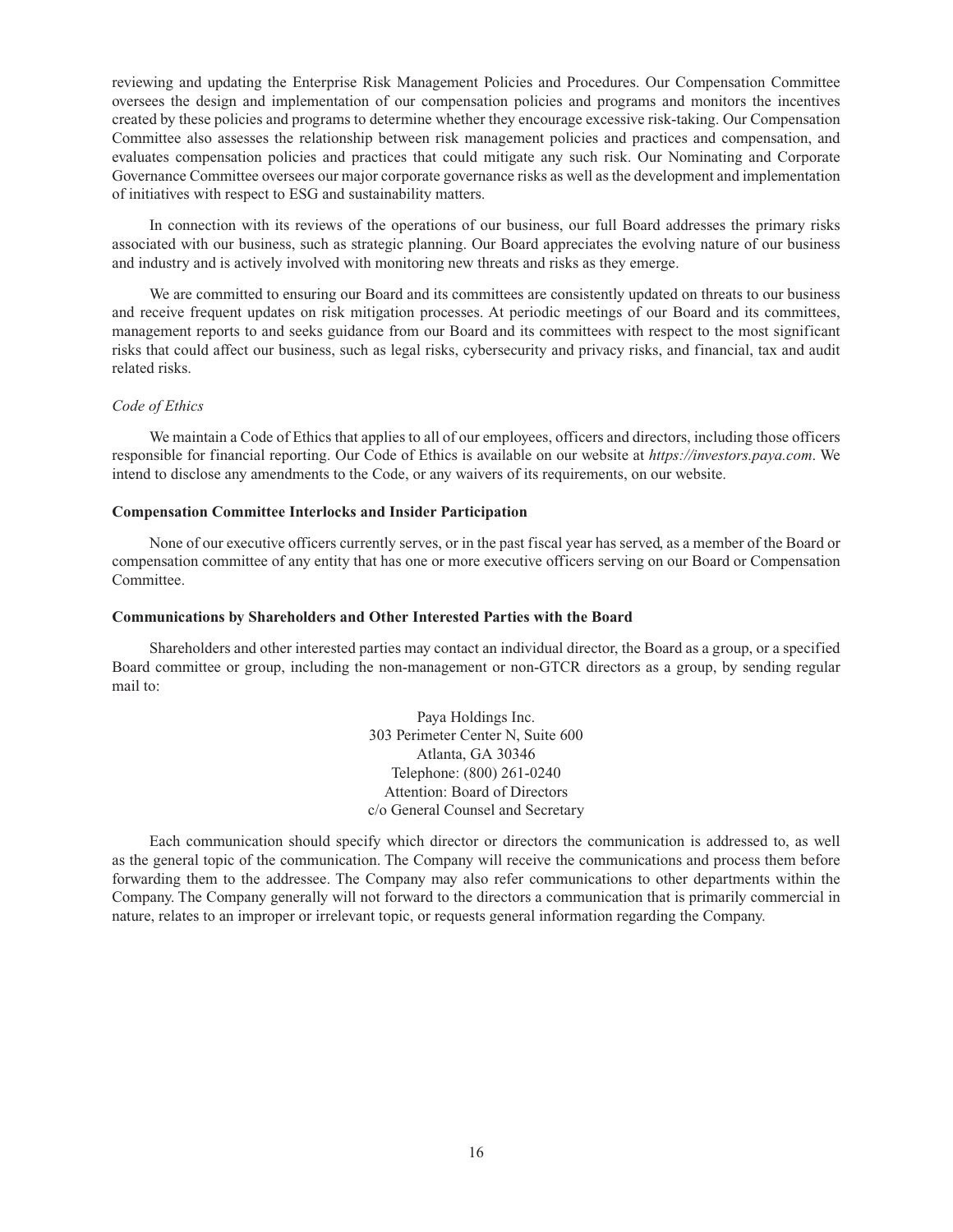### **EXECUTIVE OFFICERS**

Below is a list of the names, ages, positions and a brief account of the business experience of the individuals who serve as executive officers of the Company as of April 20, 2022.

| <b>Name</b>        | Age | <b>Position</b>                  |
|--------------------|-----|----------------------------------|
| Jeffrey Hack       | 57  | Chief Executive Officer          |
| Glenn Renzulli     | 43  | Chief Financial Officer          |
| Benjamin Weiner    | 32  | Chief Strategy Officer           |
| Balaji Devarasetty | 47  | <b>Chief Information Officer</b> |
| Michele Shepard    | 55  | Chief Commercial Officer         |
| Melinda Doster     | 54  | General Counsel and Secretary    |

**Jeffrey Hack** is our Chief Executive Officer. His biography can be found above under "Board of Directors and Corporate Governance — Director Nominees to Serve for a Three-Year Term Expiring at the 2025 Annual Meeting."

**Glenn Renzulli.** Mr. Renzulli has served as our Chief Financial Officer since January 2019. Mr. Renzulli has experience in scaling and expediting growth in software and service businesses. As Paya's Chief Financial Officer, he leads financial reporting, accounting, investor relations, corporate development and risk functions. Mr. Renzulli has decades of experience managing all aspects of finance teams, including financial planning and analysis, cash management, corporate development, and investor and lender relations. Prior to joining the Company, Mr. Renzulli served as CFO of Opus Global, a compliance and risk management SaaS company and GTCR portfolio company, from June 2017 to January 2019. From May 2016 to June 2017, he was Chief Financial Officer for PeopleAdmin, a talent management SaaS provider serving the Education and Government sectors. From October 2015 to May 2016, he was the Chief Financial Officer of TeacherMatch, a human capital SaaS provider which was purchased by PeopleAdmin. Prior to those roles, he was the Chief Financial Officer of TCS Education System. He holds a Bachelor of Science degree in Finance from Fairfield University and is a graduate of GE's Financial Management Program (FMP).

**Benjamin Weiner.** Mr. Weiner has served as our Chief Strategy Officer since November 2020 and has previously held various other management positions at the Company since August 2017. Mr. Weiner focuses on developing our core organic and inorganic strategies, leveraging industry and vertical expertise. As Chief Strategy Officer, Mr. Weiner leads several of our core business units, product management and delivery, and facilitates our expansion of solutions into new and existing markets. Mr. Weiner previously worked at GTCR evaluating investment opportunities across the payments space. He holds a Bachelor of Business Administration degree from the Ross School of Business at the University of Michigan.

**Michele Shepard.** Michele Shepard has served as our Chief Commercial Officer since October 2021. Ms. Shepard has more than 20 years of experience building world class go-to-market organizations. Prior to joining the Company, from April 2018 to December 2020, Ms. Shepard was Chief Revenue Officer at Insurity LLC. From July 2017 to December 2017, Ms. Shepard was Chief Revenue Officer at Fenergo, Inc. Prior to that, from June 2009 to June 2017, Ms. Shepard served as Chief Revenue Officer of Vertafore, Inc.

**Balaji Devarasetty.** Balaji Devarasetty serves as our Chief Information Officer since April 2022 and served as our Chief Technology Officer since October 2021. Mr. Devarasetty has more than 20 years of experience leading high-growth financial technology and integrated payments teams. Prior to joining the Company, from September 2018 to October 2021 he served as Head of Technology for Bakkt and was a founding executive. From April 2016 to August 2018, Mr. Devarasetty was the Chief Technology Officer for Integrated Payments at Vantiv. He holds a Bachelor of Chemical Engineering from Sri Venkateshwara University, a MS in Nonlinear Dynamics and Controls from The University of Akron, and an MBA from the Weatherhead School of Management at Case Western Reserve University.

**Melinda Doster.** Ms. Doster has served as our General Counsel and Secretary since December 2020. Ms. Doster has broad expertise in payments and financial services, a commercial mindset and a track-record of building high-performing teams through talent management and professional development. Before joining Paya, Ms. Doster was Chief Counsel of Elavon and Deputy General Counsel of Payment Services at U.S. Bank during her over 20 years with the company. Ms. Doster started her career as a litigator with Long Aldridge & Norman (now Dentons) following a clerkship with the United States District Court for the Northern District of Georgia. Ms. Doster holds a Juris Doctor from Vanderbilt University School of Law and a Bachelor of Arts degree from Duke University.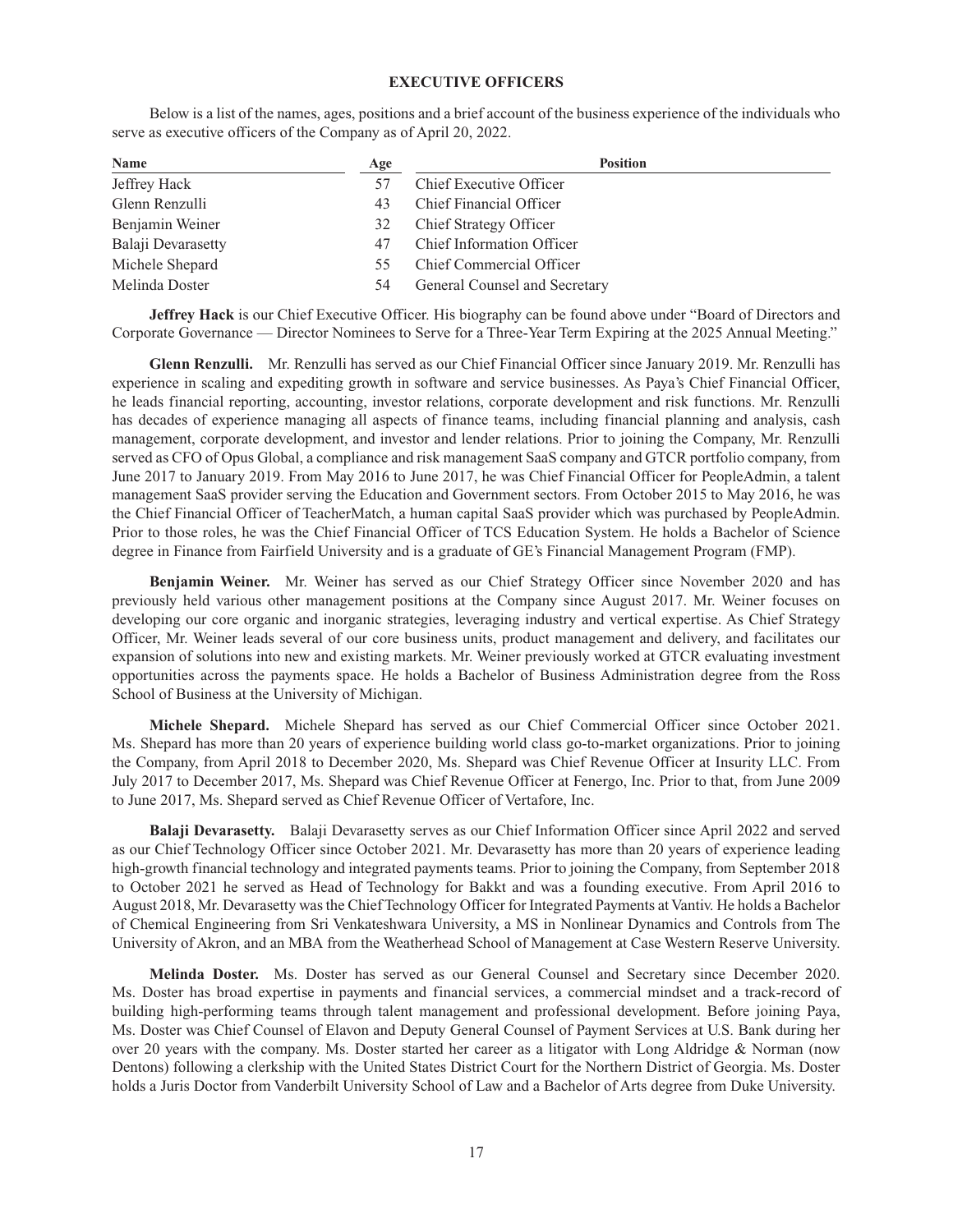### **EXECUTIVE AND DIRECTOR COMPENSATION**

Pursuant to applicable SEC rules, we are permitted to provide scaled disclosure applicable to "smaller reporting companies" for fiscal year 2021. Accordingly, we are not required to provide a Compensation Discussion and Analysis in this proxy statement, nor are we required to provide tabular disclosure about our Named Executive Officers (as identified below) other than a Summary Compensation Table and an Outstanding Equity Awards at Fiscal Year-End Table, as well as limited narrative disclosure about certain aspects of our executive compensation program. Nevertheless, we are providing the following discussion in order to address the key elements of our executive compensation program and explain our compensation philosophy, policies, and practices with respect to our executive officers, including our Named Executive Officers.

This section may contain statements regarding future individual and company performance targets and goals. These targets and goals should not be understood to be statements of management's expectations or estimates of results or other guidance. We specifically caution investors not to apply these statements to other contexts.

### **Compensation Program Overview**

This section provides information regarding the 2021 compensation program for our chief executive officer and the two most highly-compensated executive officers (other than our chief executive officer) who were serving as executive officers at the end of the last completed fiscal year (collectively, our "Named Executive Officers").

For 2021, our Named Executive Officers were:

- Jeffrey Hack, our Chief Executive Officer and Director (our "CEO");
- Michele Shepard, our Chief Commercial Officer; and
- Benjamin Weiner, our Chief Strategy Officer.
- Ms. Shepard was appointed our Chief Commercial Officer in October 2021.

This section describes the material elements of our executive compensation program during 2021. It also describes how the Compensation Committee arrived at the specific compensation decisions for our executive officers, including our Named Executive Officers, in 2021 and discusses the key factors that the Compensation Committee considered in determining such compensation.

### *Compensation Philosophy*

Our executive compensation program is guided by our overarching philosophy of paying for demonstrable performance. We strive to provide an executive compensation program that is competitive, rewards achievement of our business objectives, and aligns the interests of our executive officers, including our Named Executive Officers, with those of our shareholders. Consistent with this philosophy, we have structured our executive compensation program to achieve the following primary objectives:

- provide market total competitive compensation opportunities and benefit levels that will attract, motivate, reward, and retain a highly talented team of executive officers within the context of responsible cost management that is internally consistent and fair;
- establish a direct link between our financial and operational results and strategic objectives and the compensation of our executive officers; and
- align the interests and objectives of our executive officers with those of our shareholders by linking their long-term incentive compensation opportunities to shareholder value creation and their cash incentives to our annual performance.

## *Compensation Program Design*

Our executive compensation program is designed to recruit and retain as executive officers individuals with the highest capacity to develop, grow, and manage our business, and to align their compensation with our short-term and long-term goals. To do this, our executive compensation program is made up of the following primary elements: base salary, an annual cash bonus opportunity, a long-term incentive compensation opportunity, and health and welfare benefits.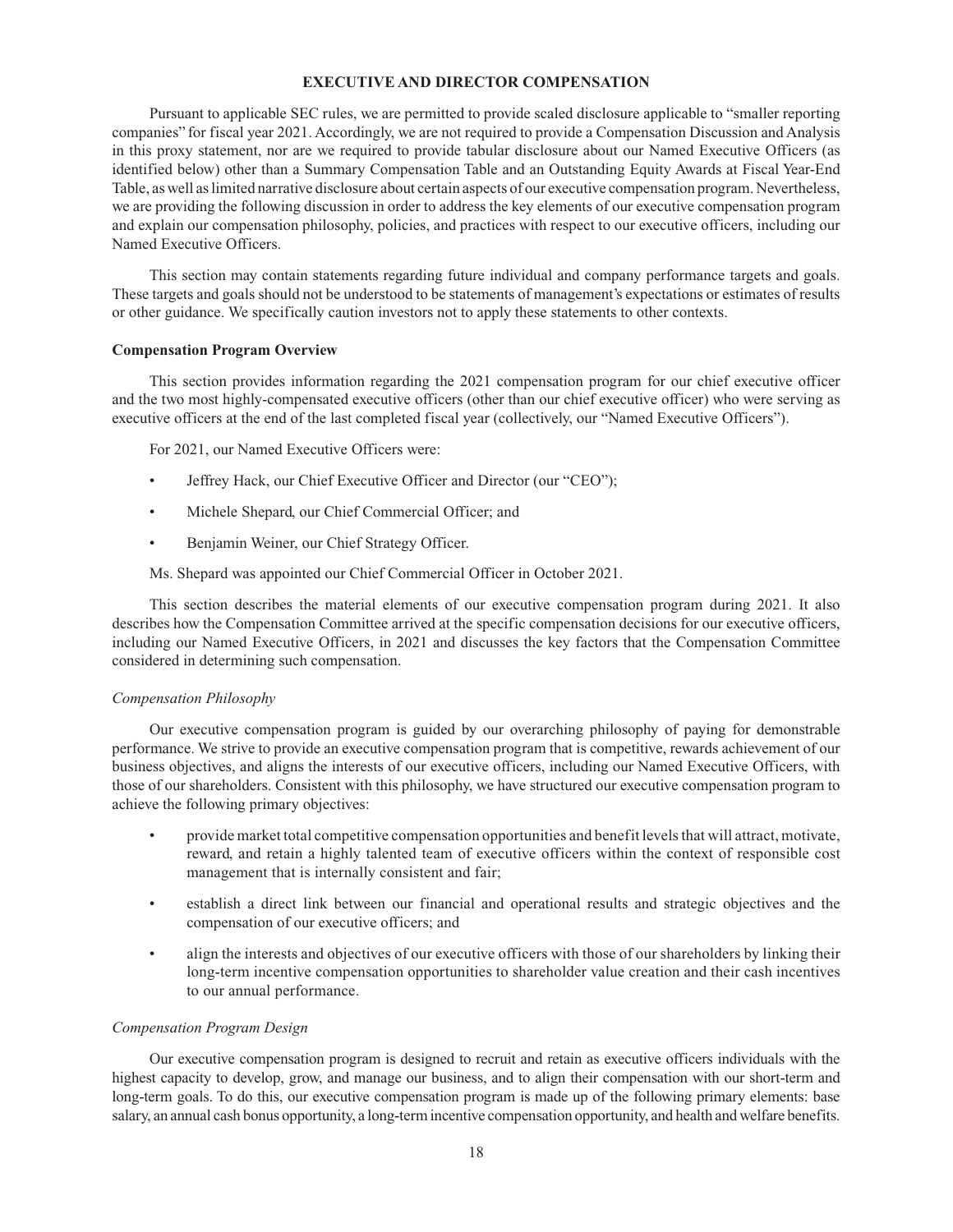In addition, we have entered into an employment agreement with each of our Named Executive Officers that provides for certain payments and benefits in the event their employment is terminated without "cause" or by the Named Executive Officer for "good reason" (as such terms are defined in the employment agreements). In addition, pursuant to the terms of the applicable award agreements, the Class C units in Ultra ("Incentive Units") held by Messrs. Hack and Weiner fully vest upon a "Sale of the Company" or an "Investor Complete Selldown" (as such terms are defined in the Ultra LLC Agreement), subject to Messrs. Hack's and Weiner's continued employment through such sale. For a more detailed description of these post-employment compensation arrangements, see "Potential Payments upon Termination or Change in Control" below.

#### **Compensation-Setting Process**

#### *Role of the Compensation Committee*

Our Board has appointed the Compensation Committee, which consists of Ms. Larsen and Messrs. Chukwu, Cohen and Gordon, to discharge its responsibilities relating to compensation matters, including the design and administration of our executive compensation program. Our Board believes that each member of the Compensation Committee is an "independent" director as defined by the Nasdaq listing standards. The Compensation Committee has overall responsibility for evaluating and recommending compensation programs, policies, and practices, and determining the compensation and benefits of our executive officers, including our Named Executive Officers.

Each year, the Compensation Committee conducts an annual review of the compensation arrangements of our executive officers, including our Named Executive Officers, typically during the first quarter of the fiscal year. The Compensation Committee does not establish a specific target for formulating the target total direct compensation opportunities of our executive officers. The members of the Compensation Committee consider various information, including a competitive market analysis performed by its compensation consultant, each executive officer's performance against the financial, operational, and strategic objectives established by the Compensation Committee and our Board, and the recommendations of our CEO (except with respect to his own compensation) in light of their individual experience, knowledge of the Company, knowledge of the competitive market, knowledge of each executive officer and business judgment in making their compensation decisions.

#### *Role of the Chief Executive Officer*

In discharging its responsibilities, the Compensation Committee works with members of our management, including our CEO. Our management assists the Compensation Committee by providing information on corporate and individual performance, market compensation data, and management's perspective on compensation matters. The Compensation Committee solicits and reviews the recommendations of our CEO with respect to each individual compensation element and target total direct compensation for each of our executive officers based on his evaluation of their performance for the prior year. The Compensation Committee reviews and discusses these recommendations with our CEO and considers them as one factor in determining and approving the compensation of our executive officers. Our CEO attends meetings of the Compensation Committee at which executive compensation matters are addressed, except with respect to discussions involving his own compensation.

#### *Role of Compensation Consultant*

The Compensation Committee has the sole authority to retain an external compensation consultant to assist it by providing information, analysis, and other advice relating to our executive compensation program and the decisions resulting from its annual executive compensation review, including the authority to approve the compensation consultant's reasonable fees and other retention terms. The compensation consultant reports directly to the Compensation Committee and its chair, and serves at the discretion of the Compensation Committee, which reviews the engagement annually.

In 2021, the Compensation Committee engaged Compensia, Inc. ("Compensia"), a national compensation consulting firm, to serve as its compensation consultant to advise on executive compensation matters. The Compensation Committee has evaluated its relationship with Compensia to ensure that it believes that such firm is independent from management. Based on this evaluation, as well as consideration of the factors affecting independence set forth in Rule  $10C-1(b)(4)$  of the Exchange Act, Rule  $5605(d)(3)(D)$  of the Nasdaq listing standards and such other factors as it deemed relevant, the Compensation Committee has determined that no conflict of interest was raised as a result of the work performed by Compensia.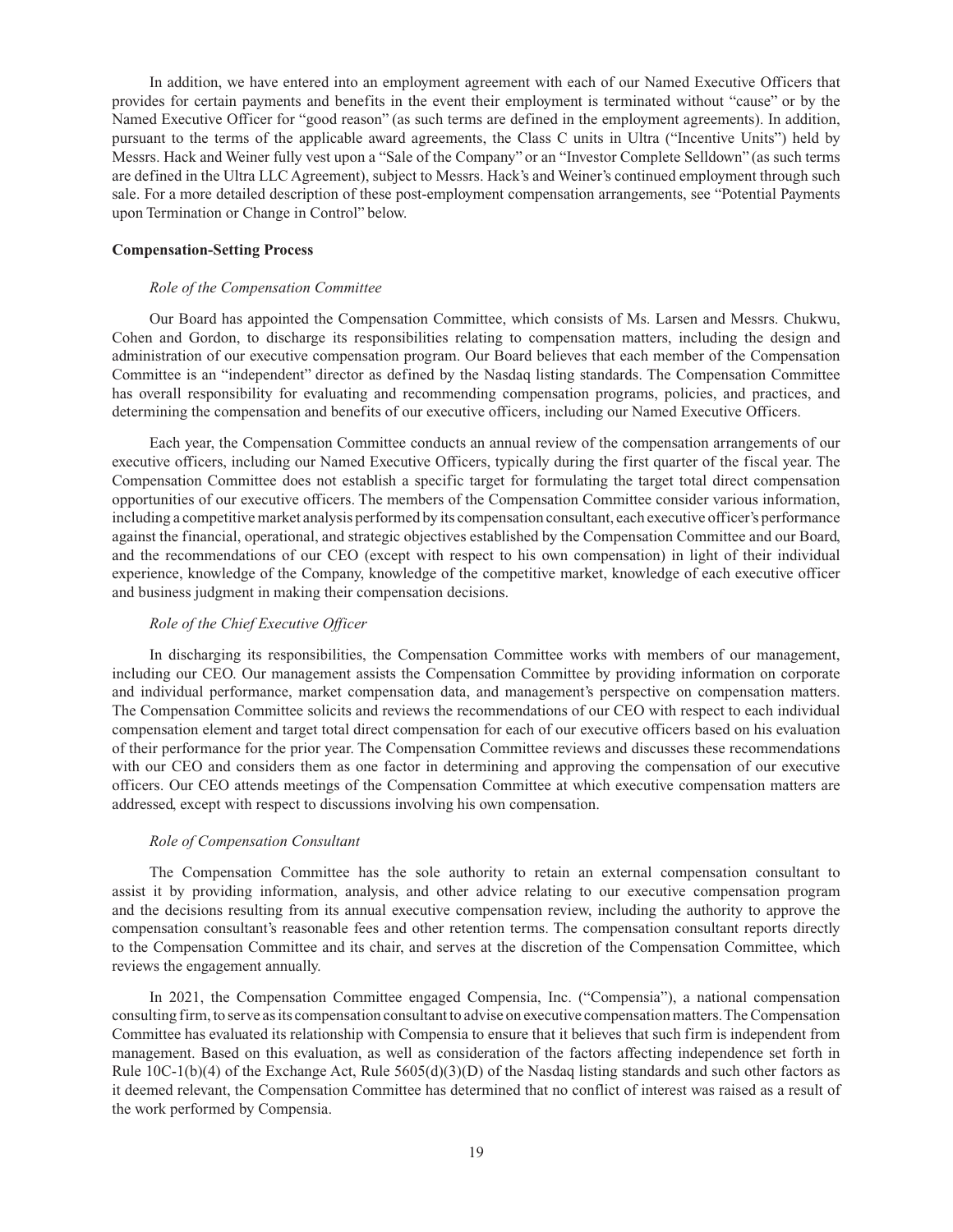#### **Compensation Elements**

As previously noted, the primary elements of our executive compensation program consist of base salary, an annual cash bonus opportunity, long-term incentive compensation opportunity, and health and welfare benefits. The Compensation Committee attempts to structure the target total direct compensation of our executive officers, including our Named Executive Officers, to provide a guaranteed amount of cash compensation in the form of competitive base salaries, while also providing a meaningful amount of annual cash compensation that is at risk and dependent on our performance and individual performances of the executive officers, in the form of our annual bonus plan. The Compensation Committee also seeks to provide a portion of the target total direct compensation of our executive officers in the form of equity awards in order to align their long-term interests with those of our shareholders.

#### *Base Salary*

Base salary represents the fixed portion of the compensation of our Named Executive Officers. Generally, we use base salary to provide each Named Executive Officer with a specified level of cash compensation during the year with the expectation that he or she will perform his or her responsibilities to the best of his or her ability and in our best interests. The Compensation Committee reviews the base salaries of our Named Executive Officers each year as part of its annual review of our executive compensation program, considering a competitive market analysis performed by its compensation consultant, each Named Executive Officer's level of responsibilities, past performance, and expected future contributions, and the recommendations of our CEO (except with respect to his own base salary) and makes adjustments as it determines to be reasonable and necessary.

In 2021, annualized base salary amounts for our Named Executive Officers were as follows: \$500,000 for Mr. Hack, \$400,000 for Ms. Shepard and \$280,000 for Mr. Weiner.

### *Annual Cash Bonus*

In order to incentivize and reward our executive officers, including our Named Executive Officers, for their contributions to our business success, they are eligible to receive an annual cash bonus based on our actual achievement of one or more financial, operational, and/or strategic performance objectives established by our Board at the beginning of the year and an evaluation of their individual performance. Each Named Executive Officer's target annual cash bonus opportunity (expressed as a percentage of base salary) is set forth in his or her employment agreement. For 2021, the target annual cash bonus opportunity of our CEO was equal to 100% of his annual base salary, while the annual cash bonus opportunity for Mr. Weiner was equal to 60% of his annual base salary. In connection with her appointment as our Chief Commercial Officer in October 2021, the Compensation Committee set the target annual cash bonus opportunity of Ms. Shepard at 100% of her annual base salary, to begin in 2022.

Although we have not adopted a formal bonus plan, our Board generally selects the performance measures and related target levels for the target annual cash bonus opportunities at the beginning of the year. Our Board selected revenue and adjusted EBITDA as the corporate performance measures for 2021. For purposes of the annual bonuses, "adjusted EBITDA" is calculated as earnings before interest and other expense, income taxes, depreciation, and amortization, or EBITDA, adjusted to exclude certain non-cash items and other non-recurring items that the Company believes are not indicative of ongoing operations.

After evaluating the Company's financial performance, specifically the selected performance measures, as well as the individual performance of our executive officers and their respective contributions to these results, the Compensation Committee determined to pay our CEO and Mr. Weiner 100% of their target annual cash bonus opportunities for 2021, which resulted in payments of \$500,000 and \$168,000, respectively.

### *Long-term Equity Incentives*

We use equity awards granted under the Paya Holdings Inc. 2020 Omnibus Incentive Plan (the "Omnibus Incentive Plan") to incentivize and reward our executive officers, including our Named Executive Officers, for long-term corporate performance based on the value of our common stock and, thereby, to align their interests with the interests of our shareholders. Equity awards also help us retain our executive officers in a highly competitive market.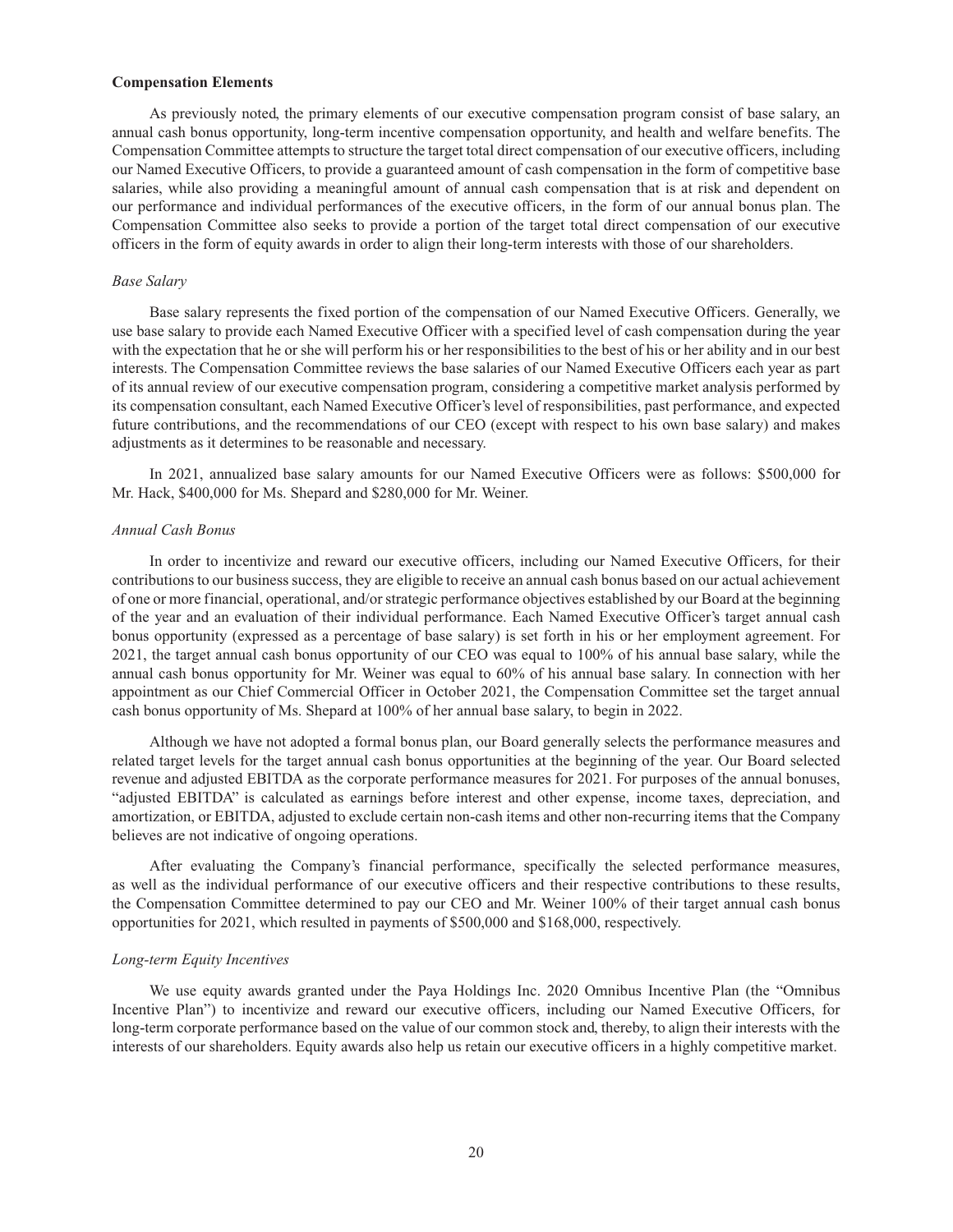The Compensation Committee reviews the outstanding equity holdings of our executive officers each year as part of its annual review of our executive compensation program, considering a competitive market analysis performed by its compensation consultant, each executive officer's level of responsibilities, past performance, and expected future contributions, and the recommendations of our CEO (except with respect to his own base salary) and makes decisions as to whether to grant equity awards to our executive officers.

In 2021, our CEO did not receive an equity award. In February 2021, the Compensation Committee granted Mr. Weiner a restricted stock unit ("RSU") award that may be settled for 92,937 shares of our common stock. In addition, in connection with her appointment as our Chief Commercial Officer in October 2021, the Compensation Committee granted Ms. Shepard an RSU award that may be settled for 252,000 shares of our common stock and an option to purchase 252,000 shares of our common stock. For additional information about these awards, see "Omnibus Incentive Plan Awards" below.

Messrs. Hack and Weiner also hold Incentive Units, which are further described in "Incentive Units" below.

#### *Health and Welfare Benefits*

Our executive officers, including our Named Executive Officers, are eligible to participate in the same employee benefit plans, and on the same terms and conditions, as all other full-time employees. These benefits include medical, dental, and vision insurance, an employee assistance program, health and dependent care flexible spending accounts, basic life insurance, accidental death and dismemberment insurance, short-term and long-term disability insurance, commuter benefits, and reimbursement for mobile phone coverage.

We also maintain a tax-qualified retirement plan that provides all full-time employees with an opportunity to save for retirement on a tax-advantaged basis. Under our  $401(k)$  plan (the " $401(k)$  Plan"), participants may elect to defer a portion of their compensation on a pre-tax basis and have it contributed to the 401(k) Plan subject to applicable annual limits under the Internal Revenue Code of 1986, as amended (the "Internal Revenue Code"). Employee elective deferrals are 100% vested at all times. The 401(k) Plan requires the Company to make matching contributions equal to 50% of a participant's elective deferrals each year, up to 7% of compensation contributed by the participant to the 401(k) Plan, subject to applicable limits under the Internal Revenue Code and 401(k) Plan. These matching contributions are immediately 100% vested. We may also make discretionary contributions to the 401(k) Plan. We did not make any discretionary contributions to the 401(k) Plan with respect to our Named Executive Officers in 2021.

#### **Tax and Accounting Considerations**

The Compensation Committee takes the applicable tax and accounting requirements into consideration in designing and overseeing our executive compensation program.

#### *Deductibility of Executive Compensation*

Under Section 162(m) of the Internal Revenue Code, compensation paid to our "covered employees" (which include our CEO, Chief Financial Officer, and certain other current and former Named Executive Officers) will not be deductible to the extent it exceeds \$1 million. In 2021, the Compensation Committee considered the potential future effects of Section 162(m) when determining the compensation of our Named Executive Officer and is expected to consider the potential future effects of Section 162(m) when determining future Named Executive Officer compensation. However, the Compensation Committee has not adopted a policy that all compensation paid to covered employee must be deductible and reserves the right to pay compensation that is not deductible if it determines such payments to be in the best interests of the Company and our shareholders.

#### *Accounting for Stock-Based Compensation*

The Compensation Committee takes accounting considerations into account in designing compensation plans and arrangements for our executive officers and other employees. Chief among these is ASC Topic 718, the standard which governs the accounting treatment of certain stock-based compensation. Among other things, ASC Topic 718 requires us to record a compensation expense in our income statement for all equity awards granted to our executive officers and other employees. This compensation expense is based on the grant date "fair value" of the equity award and, in most cases, will be recognized ratably over the award's requisite service period (which, generally, will correspond to the award's vesting schedule).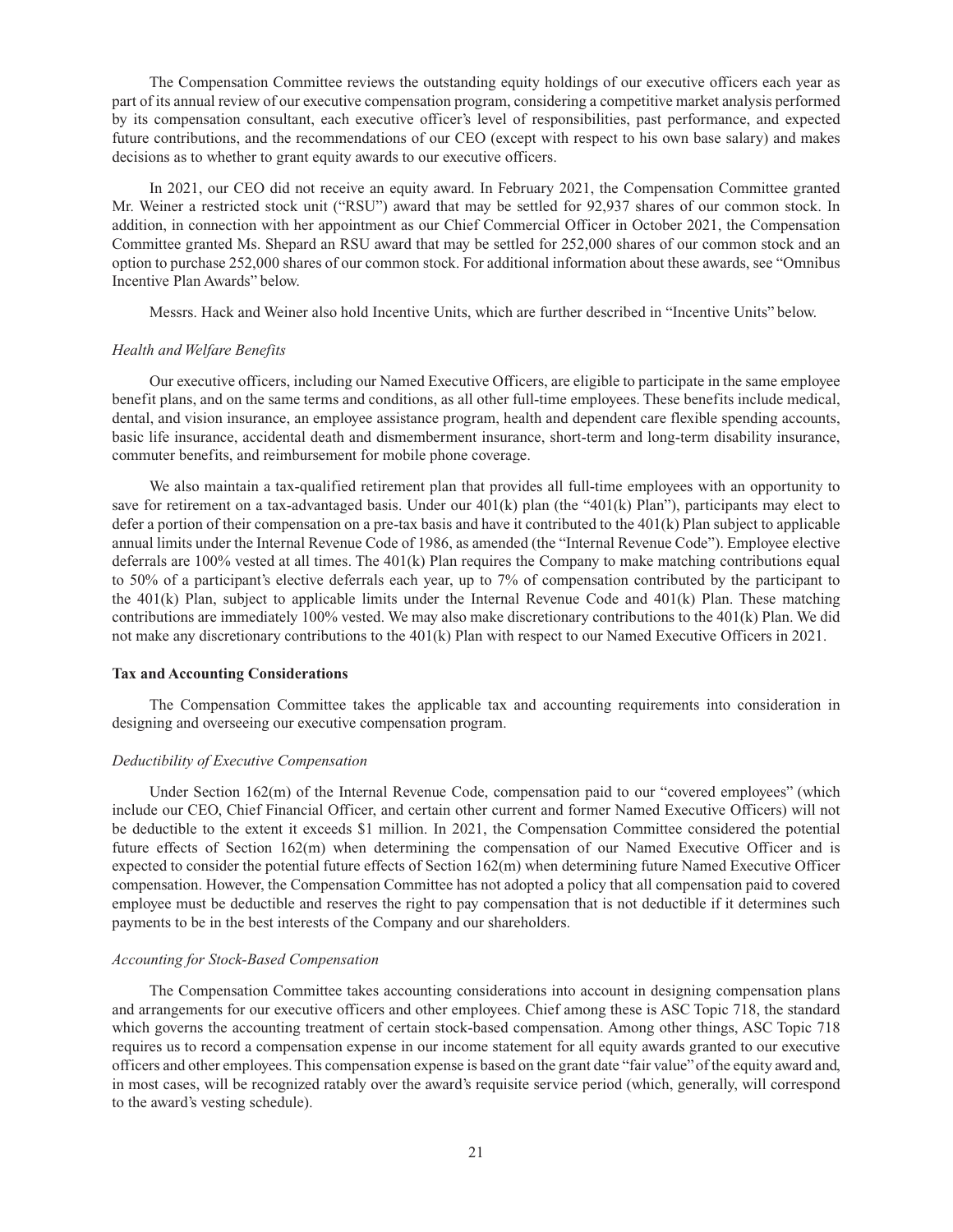#### **Summary Compensation Table**

The following table summarizes the compensation paid to, awarded to, or earned by the Named Executive Officers for our last two most recently completed fiscal years.

|                                         |      |         |                          |                                |                          |    | <b>Non-Equity</b>               |                             |                |                    |
|-----------------------------------------|------|---------|--------------------------|--------------------------------|--------------------------|----|---------------------------------|-----------------------------|----------------|--------------------|
|                                         |      |         |                          | <b>Stock</b>                   | Option                   |    | <b>Incentive Plan</b>           | All Other                   |                |                    |
| <b>Name and Principal Position</b>      | Year | Salarv  | <b>Bonus</b>             | Awards <sup>(1)</sup>          | Awards $(2)$             |    | Compensation <sup>(3)</sup>     | Compensation <sup>(4)</sup> |                | Total              |
| Jeffrey Hack,                           | 2021 | 500,000 | $\overline{\phantom{a}}$ | $\overline{\phantom{a}}$       | $\overline{\phantom{a}}$ |    | 500,000                         | 9.750                       | S <sub>1</sub> | 1.009.750          |
| Chief Executive Officer                 | 2020 | 500,000 |                          | _                              | $\overline{\phantom{a}}$ |    | 275,000                         | $9.750^{(5)}$ \$            |                | 784,750            |
| Michele Shepard,                        | 2021 | 83,077  |                          | $250,000^{(7)}$ \$ 2,393,700   | \$1,229,124              |    | $\hspace{0.1mm}-\hspace{0.1mm}$ | 2.000                       |                | \$ 3,957,901       |
| Chief Commercial Officer <sup>(6)</sup> |      |         |                          |                                |                          |    |                                 |                             |                |                    |
| Benjamin Weiner,                        | 2021 | 280,000 |                          | \$1.289,036                    |                          | -S | 168.000                         |                             |                | 9,750 \$ 1,746,786 |
| Chief Strategy Officer                  | 2020 | 275.401 | \$1,500,000              | $\overbrace{\hspace{25mm}}^{}$ | $\overline{\phantom{a}}$ |    | 93,000                          | 9.751                       |                | \$1,878,152        |

- (1) Amounts reported for 2021 reflect the aggregate grant date fair value, computed in accordance with FASB ASC Topic 718, of the RSUs granted pursuant to the Omnibus Incentive Plan. For more information on the RSUs, see the "Outstanding Equity Awards at 2021 Fiscal Year-End" table and — "Equity Incentives" below. The assumptions used in calculating the grant date fair value of the RSUs reported in this column are set forth in Note 9 to our consolidated financial statements included in our Annual Report on Form 10-K for the year ended December 31, 2021.
- (2) Amounts reported for 2021 reflect the aggregate grant date fair value, computed in accordance with FASB ASC Topic 718, of the stock options granted pursuant to the Omnibus Incentive Plan. For more information on the stock options, see the "Outstanding Equity Awards at 2021 Fiscal Year-End" table and — "Equity Incentives" below.
- (3) Amounts represent the annual bonus earned by each of our Named Executive Officers pursuant to their respective employment agreements based on the achievement of the applicable performance conditions. See "— Annual Bonuses" below.
- (4) Amounts represent the amount of matching contributions under our  $401(k)$  plan. See "— $401(k)$  Plan" below.
- (5) This amount has been updated to correct the amount presented in 2020 as a result of an immaterial administrative error.
- (6) Ms. Shepard was not a Named Executive Officer or an executive officer in 2020.
- (7) Amount represents a signing bonus paid to Ms. Shepard in October 2021.

### **Outstanding Equity Awards at Fiscal Year End**

The following reflects information regarding outstanding equity-based awards held by our Named Executive Officers as of December 31, 2021. Please see Omnibus Incentive Plan Awards below for additional information regarding these awards.

|                                     |                                                                                              | <b>Option Awards</b>                                                                           |                                    |                                     | <b>Stock Awards</b>                                                                             |                                                                                                       |
|-------------------------------------|----------------------------------------------------------------------------------------------|------------------------------------------------------------------------------------------------|------------------------------------|-------------------------------------|-------------------------------------------------------------------------------------------------|-------------------------------------------------------------------------------------------------------|
| Name                                | Number of<br><b>Securities</b><br>Underlying<br>Unexercised<br><b>Options</b><br>Exercisable | Number of<br><b>Securities</b><br>Underlying<br>Unexercised<br><b>Options</b><br>Unexercisable | Option<br><b>Exercise</b><br>Price | Option<br><b>Expiration</b><br>Date | Number of<br><b>Shares</b> or<br><b>Units of Stock</b><br><b>That Have</b><br><b>Not Vested</b> | <b>Market Value</b><br>of Shares or<br><b>Units of Stock</b><br><b>That Have</b><br><b>Not Vested</b> |
| Jeffrey Hack $\ldots$               | 9,749,443                                                                                    | $6,499,638^{(1)(2)}$                                                                           | N/A <sup>(5)</sup>                 | N/A <sup>(5)</sup>                  |                                                                                                 |                                                                                                       |
| Michele Shepard $\dots \dots \dots$ |                                                                                              | $252,500^{(3)}$                                                                                | 9.48                               | 10/5/2031                           | $252,500^{(6)}$                                                                                 | 1,600,850                                                                                             |
| Benjamin Weiner                     | 1,031,272                                                                                    | $183.244^{(1)(4)}$                                                                             | N/A <sup>(5)</sup>                 | N/A <sup>(5)</sup>                  | $46,469^{(7)}$                                                                                  | 294.613                                                                                               |

(1) These equity awards held by Messrs. Hack and Weiner are Incentive Units, which are intended to be profits interests for federal income tax purposes. For more information on the Incentive Units, see "— Incentive Units," below. Despite the fact that the Incentive Units do not require the payment of an exercise price or have an option expiration date, we believe they are economically similar to stock options and, as such, they are reported in this table as "Option" awards. Awards reflected as "Unexercisable" are Incentive Units that have not yet vested. Awards reflected as "Exercisable" are Incentive Units that have vested, but remain outstanding.

(2) One-half of these Incentive Units will vest on each of November 12, 2022 and November 12, 2023, in each case, so long as Mr. Hack remains continuously employed by the Company through the applicable vesting date.

- (3) These options will vest in five equal installments on October 5, 2022, October 5, 2023, October 5, 2024, October 5, 2025 and October 5, 2026, in each case, so long as Ms. Shepard remains continuously employed by the Company through the applicable vesting date.
- (4) These Incentive Units will vest on August 1, 2022, so long as Mr. Weiner remains continuously employed by the Company through the vesting date.
- (5) These awards are not traditional options, and therefore, there is no exercise price or expiration date associated with them.

(6) These RSUs will vest in three equal annual installments on October 5, 2022, October 5, 2023 and October 5, 2024, in each case, so long as Ms. Shepard remains continuously employed by the Company through the applicable vesting date.

(7) These RSUs will vest on August 1, 2022, so long as Mr. Weiner remains continuously employed by the Company through the vesting date.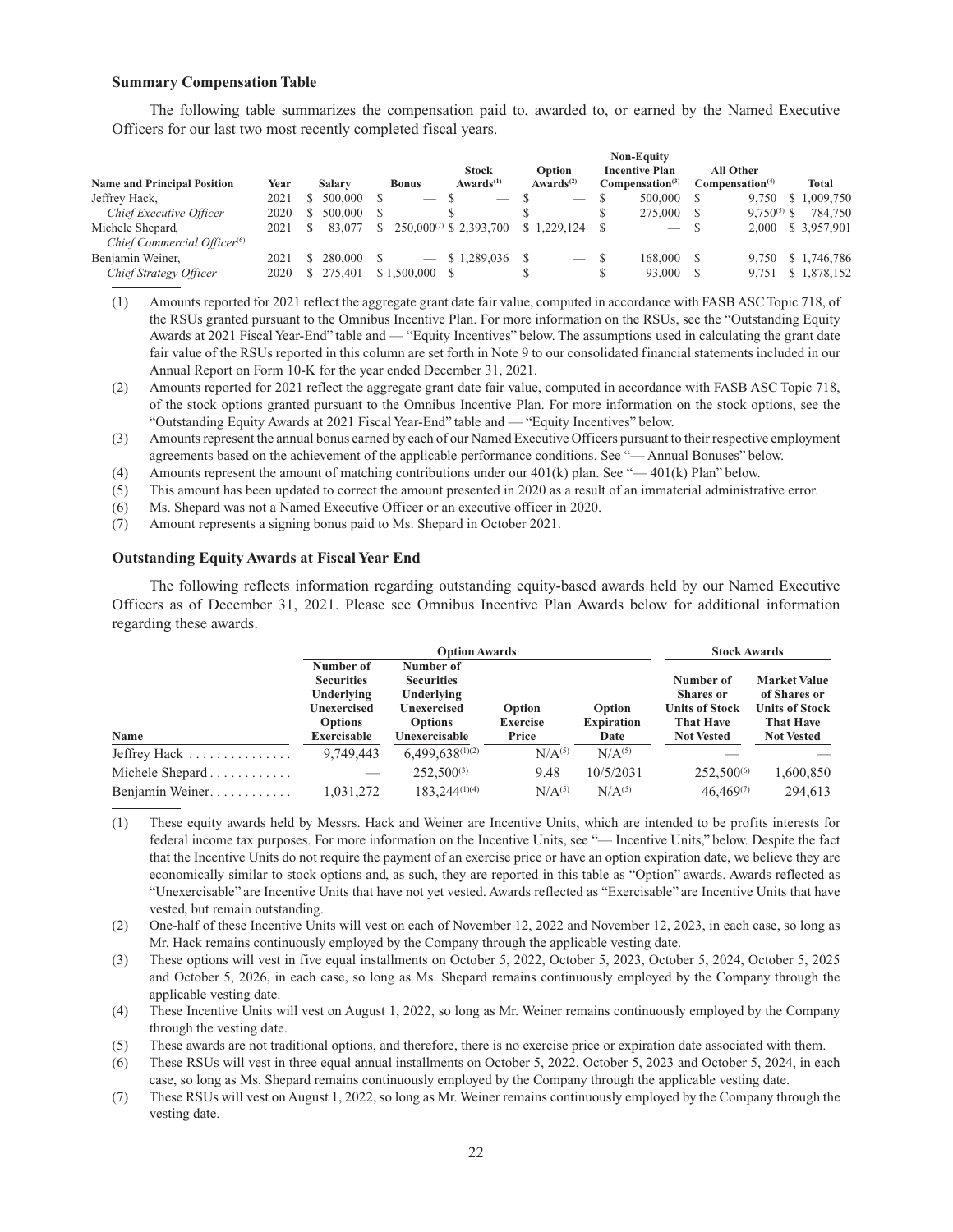### *Omnibus Incentive Plan Awards*

We maintain the Omnibus Incentive Plan for employees and other service providers who perform services for us. The purpose of awards under the Omnibus Incentive Plan is to align the interests of eligible service providers with the interests of our shareholders by providing long term incentive compensation opportunities tied to Company and/or share performance.

Each of our Named Executive Officers is eligible to participate in the Omnibus Incentive Plan. The Omnibus Incentive Plan allows for the grant of stock options, stock appreciation rights, restricted shares, performance awards, other share-based awards (such as RSUs) and cash-based awards. The Compensation Committee determines the size and vesting terms of all awards made under the Omnibus Incentive Plan, and recommends the terms to the Board for approval. The Compensation Committee administers all other aspects of the Omnibus Incentive Plan.

Ms. Shepard holds an option to purchase shares of our common stock granted pursuant to the Omnibus Incentive Plan that vest in five equal annual installments starting on October 5, 2022, in each case, so long as Ms. Shepard remains continuously employed by the Company through the applicable vesting date. In addition, Ms. Shepard and Mr. Weiner hold RSUs granted pursuant the Omnibus Incentive Plan that vest (i) with respect to Ms. Shepard, in three equal annual installments starting on October 5, 2022, and (ii) with respect to Mr. Weiner, on August 1, 2022, in each case so long as the Named Executive Officer remains continuously employed by the Company through the vesting date. For more information about these awards, see "Potential Payments upon Termination or Change in Control — Options/RSUs" below.

### *Incentive Units*

Pursuant to Limited Liability Company Agreement of Ultra (the "Ultra LLC Agreement"), Ultra may, subject to approval of its board of managers (the "Board of Managers"), issue Incentive Units to any employee, officer, director, consultant or other service provider of Ultra or any of its subsidiaries. The Incentive Units are intended to constitute "profits interests" within the meaning of Revenue Procedures 93-27 and 2001-43. As profits interests, the Incentive Units have no value for tax purposes on the date of grant, but instead are designed to gain value only after holders of certain other classes of equity in Ultra have received a certain level of returns. Subject to adjustment pursuant to the terms of the Ultra LLC Agreement, 50,000,000 Incentive Units are authorized for issuance under the Ultra LLC Agreement, and as December 31, 2021, there were 39,074,593 Incentive Units outstanding. See the "Outstanding Equity Awards" table for additional details on the Incentive Units granted to our Named Executive Officers.

Messrs. Hack and Weiner were granted Incentive Units pursuant to the terms and conditions set forth in the Ultra LLC Agreement and a senior management agreement and/or award agreement with each of Messrs. Hack and Weiner (as applicable, referred to herein as "award agreements"). The number of Incentive Units granted to each of Messrs. Hack and Weiner was not determined pursuant to any formulaic equation or benchmarking to any peer groups; rather, the number of Incentive Units is determined by the Board of Managers in its sole discretion, after taking into account discussions among management team and overall retention goals. The Incentive Units held by Messrs. Hack and Weiner generally vest 20% on each of the first five anniversaries of the grant date (subject to their continued employment); however, the Incentive Units held by Mr. Hack that were scheduled to vest on or prior to January 31, 2021 automatically vested on the closing of the Business Combination, to the extent that they had not vested as of such time. For information about treatment of the Incentive Units upon termination of employment, and "Investor Complete Selldown" or a "Sale of the Company," please see "Potential Payments Upon Termination or Change in Control" below.

Subject to the terms of the Ultra LLC Agreement and the award agreements, holders of vested Incentive Units are entitled to participate in distributions made by Ultra following a return of capital contributions to the holders of Class A-1 Preferred Units and Class A-2 Units and certain other preferred distribution rights, and subject to the achievement of certain "participation thresholds" (as set forth in the award agreements).

## **Potential Payments upon Termination or Change in Control**

#### *Severance Benefits*

Each employment agreement provides for severance benefits (as described below) in the event the Named Executive Officer's employment is terminated by the Board without "cause" or by the Named Executive Officer for "good reason" (each as defined in the employment agreements). Such severance benefits are subject to each Named Executive Officer's execution and non-revocation of a general release of claims and continued compliance with the restrictive covenants set forth in the Named Executive Officer's employment agreement (as further described below).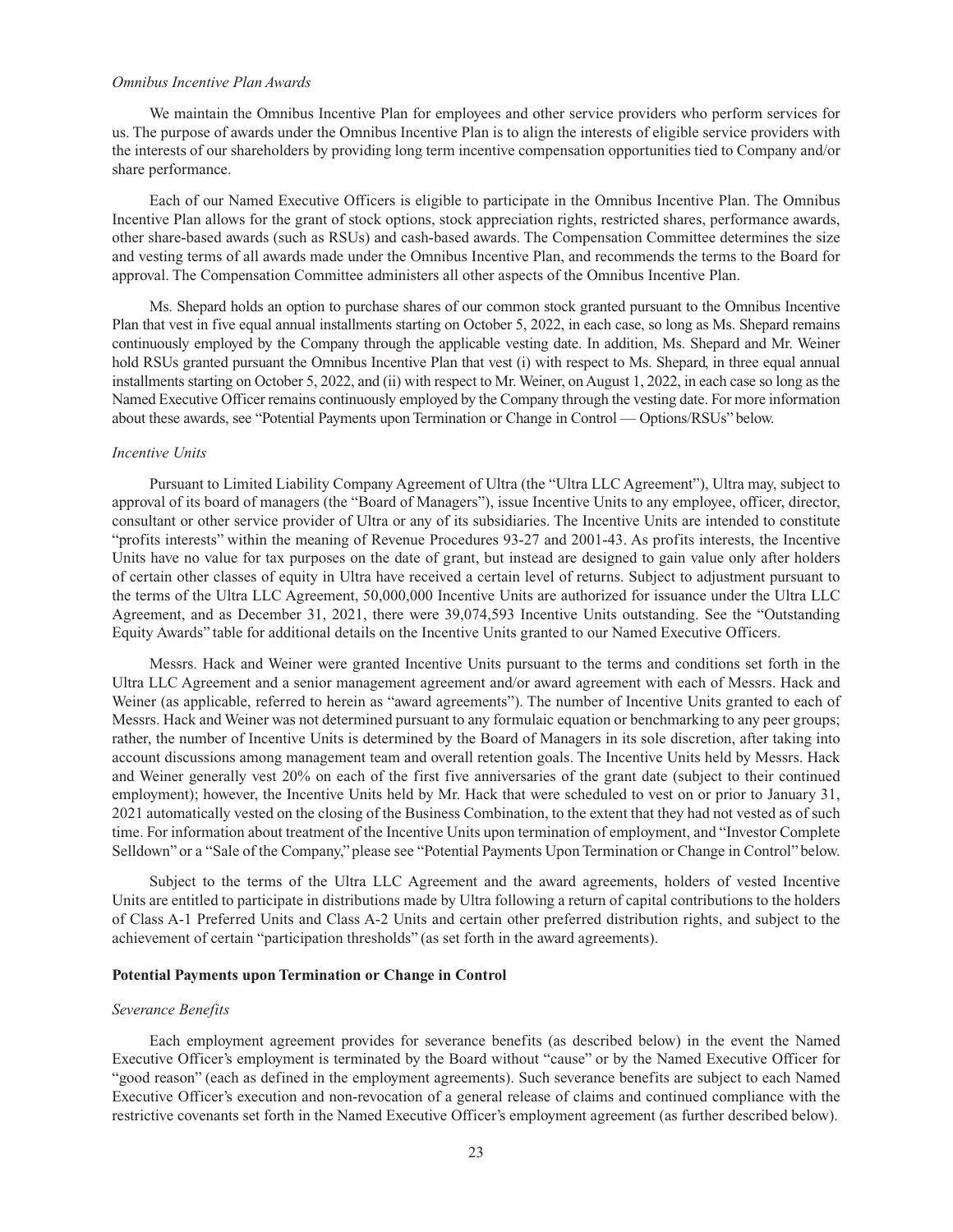Mr. Hack's severance benefits consist of (a) continued payment of base salary for a period of 12 months (the "severance period"); provided that we may elect to extend the severance period for an additional 12 months, and if so elected, the amount payable during the second year of the severance period will be \$1,250,000 and paid within 60 days of our election to extend the severance period, (b) reimbursement of Mr. Hack's premiums incurred for participation in Consolidated Omnibus Budget Reconciliation Act (COBRA) coverage for the applicable severance period, and (c) a pro-rated annual bonus for the fiscal year during which Mr. Hack's termination occurs (the "termination year"), payable at the time annual bonuses are otherwise paid to senior management and calculated based on the portion of target bonuses received by the remaining senior management team members with respect to the applicable termination year.

Ms. Shepard's severance benefits consist of (i) an amount equal to one year of her base salary, payable over twelve months, and (ii) during the portion, if any, of the twelve-month period following a qualifying termination that Ms. Shepard elects to continue coverage under the Company's group health plans pursuant to COBRA, payment or reimbursement on a monthly basis for the difference between the amount Ms. Shepard pays to continue such coverage and the employee contribution amount that similarly situated employees of the Company pay for similar coverage under such group health plans.

Mr. Weiner's severance benefits consist of an amount equal to one year of his base salary, payable over twelve months.

For purposes of Mr. Hack's employment agreement, "good reason" generally means, subject to certain notice and cure provisions, (i) a reduction in base salary, a material reduction in employee benefits, or failure to pay an annual bonus consistent with the bonus plan adopted by the Board, (ii) any change to his title, or the assignment of duties materially inconsistent with his position, or (iii) a material breach of his employment agreement or breach of any representation set forth in his employment agreement.

For purposes of Ms. Shepard's employment agreement, "good reason" generally means, subject to certain notice and cure provisions, (i) a material reduction in base salary and target bonus, (ii) a material diminution in title, responsibilities, or authority, (iii) the assignment of duties materially inconsistent with her position, (iv) a material breach of the employment agreement, or (v) a change in Ms. Shepard's primary work office or arrangements to a location outside of the New York metropolitan area, in each case, without prior written consent.

For purposes of Mr. Weiner's employment agreement, "good reason" generally means, subject to certain notice and cure provisions, (i) a reduction in base salary, target bonus, and employee benefits, or (ii) a material diminution in title, or the assignment of duties materially inconsistent with the executive's position.

For purposes of Messrs. Hack and Weiner's employment agreements, "cause" generally means (i) the conviction of a felony or crime involving moral turpitude, or the commission of any other act or omission involving fraud, (ii) substantial and repeated failure to perform duties of the office held by the executive, (iii) gross negligence or willful misconduct, (iv) conduct by the executive which would reasonably be expected to bring the Company or its subsidiaries into substantial public disgrace or disrepute, (v) breach of the restrictive covenants set forth in the executive's employment agreement, and/or (vi) failure to observe or a violation of any written policies of the Company or Paya, Inc.

For purposes of Ms. Shepard's employment agreement, "cause" generally means (i) being named as a defendant in any criminal proceedings, and as a result of being named as a defendant, the operations, financial condition, or reputation of the Company, Paya, Inc. or their respective subsidiaries are materially injured, or being convicted of a crime, (ii) the commission of any other act or omission involving dishonesty or fraud with respect to the Company, Paya, Inc. or any of their respective subsidiaries or any of their customers, vendors or employees, (iii) substantial and repeated failure to perform duties of the office held by Ms. Shepard as reasonably directed by the CEO (other than as a result of disability), (iv) gross negligence or willful misconduct with respect to the Company, Paya, Inc. or any of their respective subsidiaries or any of their customers, vendors or employees, (v) conduct which could reasonably be expected to bring the Company, Paya, Inc. or any of their respective subsidiaries into substantial public disgrace or disrepute, (vi) any breach by Ms. Shepard of the restrictive covenants in her employment agreement, and/or (vii) a failure to observe Paya, Inc. policies or standards regarding employment practices (including nondiscrimination and sexual harassment policies).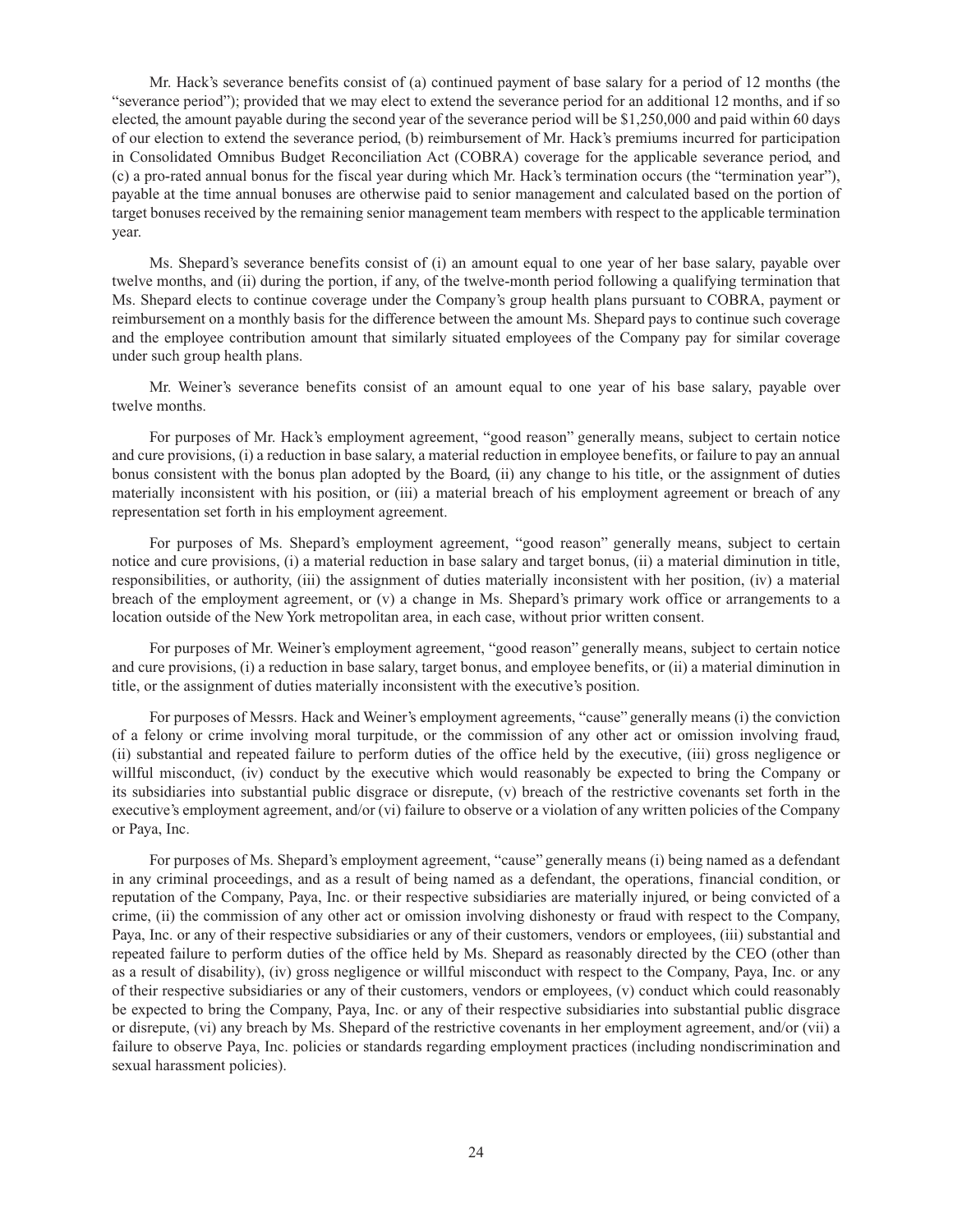The employment agreements also subject the Named Executive Officers to certain restrictive covenants, including non-competition and non-solicitation covenants and perpetual mutual non-disparagement and confidentiality covenants. The non-competition and non-solicitation covenants apply during each Named Executive Officer's employment and for 12 months thereafter (the "post-termination restricted period"); provided that (i) if Mr. Hack's severance period is extended to 24 months, his post-termination restricted period will be increased to 24 months and (ii) if Mr. Weiner's employment is terminated for "good reason" or without "cause", his post-termination restricted period will be reduced to 6 months.

### *Options and RSUs*

Pursuant to the terms of Ms. Shepard's option award agreement and the terms of Ms. Shepard's and Mr. Weiner's RSU award agreements, in the event the Company terminates the Named Executive Officer's employment without "cause" or the Named Executive Officer resigns for "good reason" (each as defined in the applicable award agreement), in each case within one year following a "change in control" (as defined in the applicable award agreement), any unvested portion of the award will automatically vest upon such termination.

#### *Incentive Units*

Pursuant to the terms of the applicable award agreements, the Incentive Units fully vest upon a "Sale of the Company" or an "Investor Complete Selldown" (as such terms are defined in the Ultra LLC Agreement), subject to the holder's continued employed through such sale. A "Sale of the Company" is generally defined as an event, whereby any "person" or group of related "persons" (other than the investors parties to the Ultra LLC Agreement and their controlled affiliates), in the aggregate, acquire(s) (a) a majority of the Class B Units of Ultra (or successor securities thereto) then outstanding or (b) all or substantially all of Ultra' assets determined on a consolidated basis, provided that a "public offering" (as defined in the Ultra LLC Agreement) does not constitute a "Sale of the Company." An "Investor Complete Selldown" will occur in the event Ultra has sold all of its assets.

In the event a Named Executive Officer who holds Incentive Units experiences a termination of employment, his unvested Incentive Units will be immediately forfeited without consideration; provided that if such termination is by the Named Executive Officer with "good reason," due to death or disability, or by Ultra or an affiliate without "cause," then an additional 20% of the Incentive Units will become vested as of the date of such termination, and in the case of Mr. Hack, any remaining unvested Incentive Units that would have been immediately forfeited are instead treated as follows (i) on the day following the date that a new chief executive officer commences employment as such (the "Change Date"), 50% of such unvested Incentive Units, if any, will vest, and (ii) on the date that is six months following the Change Date, all of Mr. Hack's remaining unvested Incentive Units, if any, will vest; in each case, subject to Mr. Hack's cooperation and support with the succession process in good faith. In addition, if a Named Executive Officer's termination of employment is for "cause" (as defined in the Named Executive Officer's employment agreement), all Incentive Units (whether vested or unvested) will be immediately forfeited without consideration. If a Named Executive Officer resigns without "good reason" (as defined in the Named Executive Officer's employment agreement), his Incentive Units (whether vested or unvested) will be immediately forfeited without consideration; provided that in the event a Named Executive Officer resigns without "good reason," the following portion of the Named Executive Officer's vested Incentive Units will not be automatically forfeited: 50% if such resignation occurs prior to November 1, 2024, 75% if such resignation occurs on or following November 1, 2024, and 100% if such resignation occurs following November 1, 2025.

### **Director Compensation**

#### *Structure*

In the 2021 fiscal year, the annual compensation of our non-employee and non-GTCR directors consisted of annual cash fees equal to \$100,000, an additional annual cash fee equal to \$25,000 payable to the Chair of the Audit and Risk Committee, and an annual grant of RSUs with a fair market value equivalent to \$50,000 that generally vests on the one-year anniversary of the grant date. In addition, our non-employee and non-GTCR directors who were elected or appointed to the Board in 2021 received a foundational grant of RSUs with a fair market value equivalent to \$250,000 that generally vests 20% on each of the first five anniversaries of the grant date.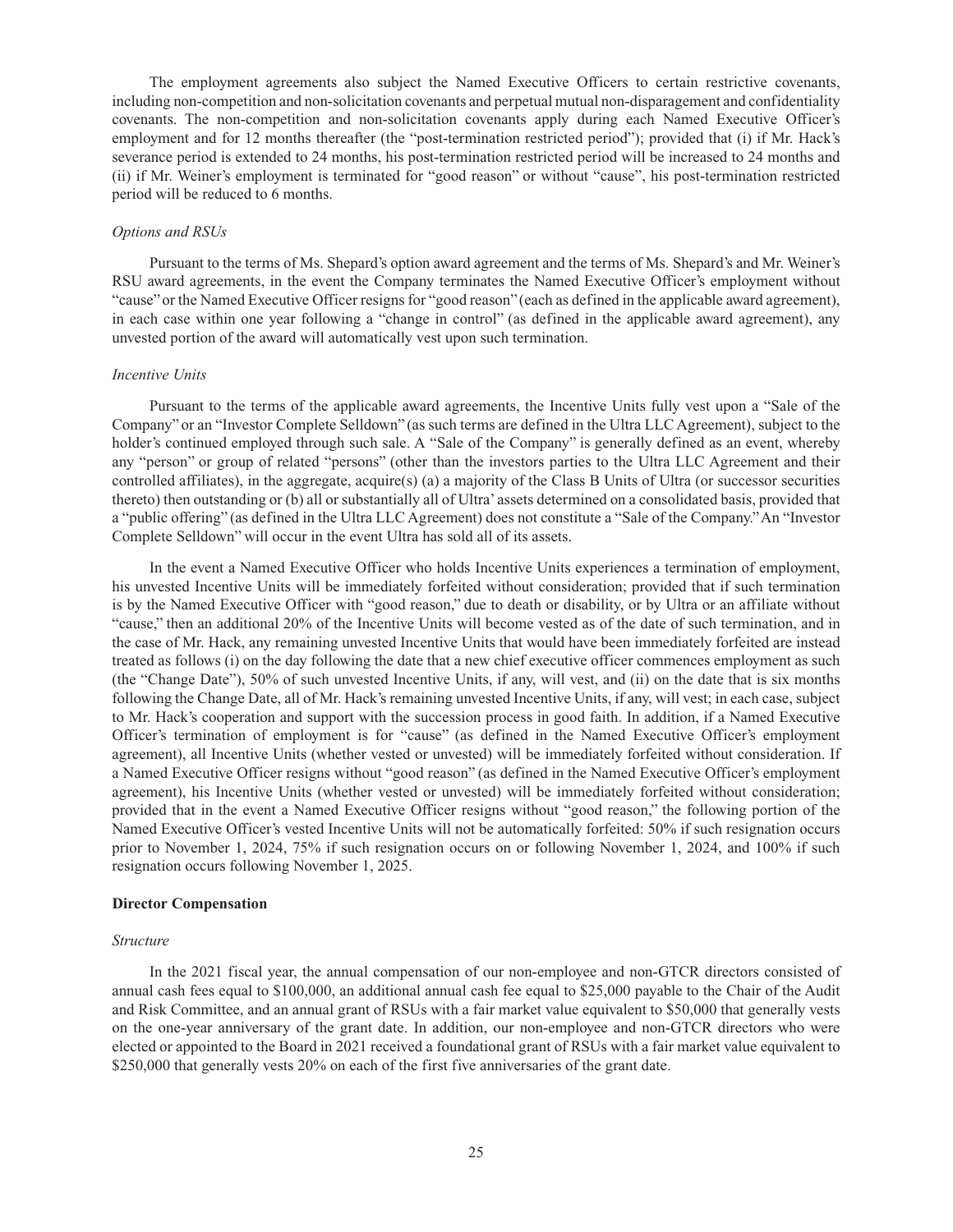In addition, all non-employee directors were also reimbursed for their reasonable expenses to attend meetings of our Board and related committees and otherwise attend to our business.

Beginning in the 2022 fiscal year, the annual compensation of our non-employee directors and non-GTCR directors provides for (i) an annual cash retainer of \$30,000 for service as the non-executive chair, (ii) an annual cash retainer of \$35,000 for service as a non-employee director (including the non-executive chair), (iii) an additional annual cash retainer of \$50,000 for service as the chairperson of the Audit and Risk Committee, and an additional \$10,000 annual cash retainer for each other member of the Audit and Risk Committee, (iv) an additional annual cash retainer of \$12,500 for service as the chairperson of the Compensation Committee, and an additional \$6,250 annual cash retainer for each other member of the Compensation Committee, (v) an additional cash retainer of \$10,000 for service as the chairperson of the Nominating and Corporate Governance Committee, and an additional cash retainer of \$5,000 for each other member of the Nominating and Corporate Governance Committee, and (vi) an annual RSU award with a fair market value of \$130,000. In addition, in the event a new non-employee director is elected or appointed to the Board, the Compensation Committee will determine such non-employee director's eligibility to receive an RSU award in such amount and with such vesting schedule as determined by the Compensation Committee. All non-employee directors are also reimbursed for their reasonable expenses to attend meetings of our Board and related committees and otherwise attend to our business.

#### *Compensation for Fiscal Year 2021*

The following table provides information concerning the compensation of each director of the Board who served as member of the Board, but did not serve as an employee of the Company or was affiliated with GTCR in the 2021 fiscal year. Mr. Hack, our Chief Executive Officer and directors affiliated with GTCR do not receive compensation for service as directors. The compensation received by Mr. Hack as an employee of the Company is presented in "— Summary Compensation Table."

| <b>Name</b> | <b>Fees Earned</b><br>or Paid<br>in Cash<br>$(S)^{(1)}$ | <b>Stock</b><br>Awards<br>$(S)^{(2)}$ | <b>Total</b><br>$\left( \mathbb{S}\right)$ |
|-------------|---------------------------------------------------------|---------------------------------------|--------------------------------------------|
|             |                                                         |                                       |                                            |
|             |                                                         |                                       |                                            |
|             | 100,000                                                 | 50,000                                | 150,000                                    |
|             | $71.667^{(3)}$                                          | 250,000                               | 321,667                                    |
|             | 25,000                                                  | 250,000                               | 275,000                                    |
|             |                                                         |                                       |                                            |
|             | 115,000                                                 |                                       | 115,000                                    |
|             |                                                         |                                       |                                            |
|             |                                                         |                                       |                                            |
|             | 100,000                                                 | 50,000                                | 150,000                                    |

(1) Represents total director fees paid to the directors set forth above in connection with their services on the Board.

(2) Amounts reported in the "Stock Awards" column reflect the aggregate grant date fair value, computed in accordance with FASB ASC Topic 718, of RSUs granted under the Omnibus Incentive Plan. The assumptions used in calculating the grant date fair value of the RSUs reported in this column are set forth in Note 9 to our consolidated financial statements included in our Annual Report on Form 10-K for the year ended December 31, 2021. Messrs. Chukwu and Singh's RSUs vest 20% on each of the first five anniversaries of June 30, 2021 and September 30, 2021, respectively, and fully vest upon a termination of the director's services due to the director's death or disability or upon a "change in control", subject to the director's continued provision of services through the consummation of such "change in control." Ms. Larsen and Mr. Gordon's RSUs vest on December 31, 2022 and fully vest upon a termination of the director's services due to the director's death or disability or upon a "change in control", subject to the director's continued provision of services through the consummation of such "change in control." In the event that a director's service terminates other than due to the director's death or disability, all then-unvested RSUs held by such director would be automatically forfeited for no consideration. As of December 31, 2021, Ms. Larsen held 27,886 outstanding RSUs, Mr. Chukwu held 21,404 outstanding RSUs, Mr. Singh held 23,000 outstanding RSUs, and Mr. Gordon held 27,886 outstanding RSUs.

(3) Mr. Chukwu was appointed to the Board on April 13, 2021. His director fees were prorated based on his appointment date.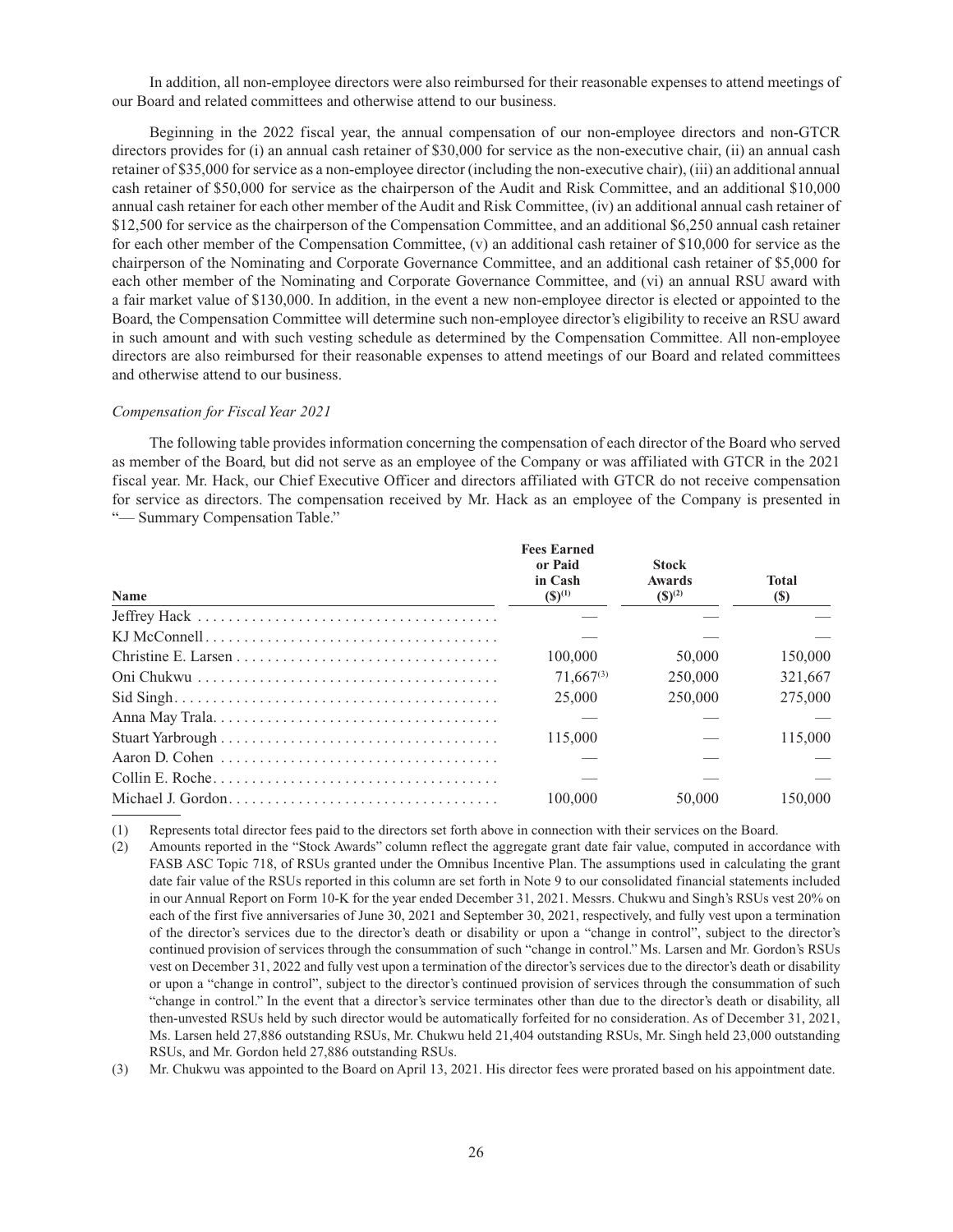## **CERTAIN RELATIONSHIPS AND RELATED PARTY TRANSACTIONS**

## **Policies and Procedures for Approval of Related Party Transactions**

We have adopted a written policy with respect to the review, approval and ratification of related party transactions. Under the policy, our Audit and Risk Committee is responsible for reviewing and pre-approving related party transactions. In the course of its review and approval of related party transactions, our Audit and Risk Committee considers the relevant facts and circumstances to decide whether to pre-approve such transactions. In particular, our policy requires our Audit and Risk Committee to consider, among other factors it deems appropriate:

- the related person's relationship to us and interest in the transaction;
- the material facts of the proposed transaction, including the proposed aggregate value of the transaction;
- the impact on a director's independence in the event the related person is a director or an immediate family member of the director;
- the benefits to us of the proposed transaction;
- if applicable, the availability of other sources of comparable products or services; and
- an assessment of whether the proposed transaction is on terms that are comparable to the terms available to an unrelated third party or to employees generally.

The Audit and Risk Committee may only approve those transactions that are in, or are not inconsistent with, our best interests and those of our shareholders, as the Audit and Risk Committee determines in good faith.

In addition, under our Code of Ethics our employees, directors and executive officers must seek determinations and prior authorizations or approvals of potential conflicts of interest.

### **Related Party Transactions**

Other than compensation arrangements for our directors and named executive officers, which are described in the section entitled "Executive and Director Compensation", below we describe transactions during the fiscal year ended December 31, 2021 to which we were a participant or will be a participant, in which:

- the amounts involved exceeded or will exceed \$120,000; and
- any of our directors, executive officers, or holders of more than 5% of our capital stock, or any member of the immediate family of, or person sharing the household with, the foregoing persons, had or will have a direct or indirect material interest.

### *Related Person Transactions*

### *Director Nomination Agreement*

For more information on the Director Nomination Agreement that we are party to with GTCR, see "Board of Directors and Corporate Governance — Director Nomination Agreement." Aaron D. Cohen, KJ McConnell, Collin E. Roche and Anna May Trala, four of our current directors, are employed as a Managing Director, Principal, Managing Director, and Managing Director, respectively, of GTCR.

## *Tax Receivable Agreement*

In connection with the closing of the Business Combination, the Company entered into a Tax Receivable Agreement with Ultra, GTCR Fund XI/C LP, Paya Holdings II, LLC ("Holdings") and GTCR/Ultra Blocker, Inc. Holdings is a subsidiary of the Company. The Tax Receivable Agreement generally provides for the payment by the Company to Ultra of 85% of the net cash savings, if any, in U.S. federal, state and local income taxes that the Company actually realizes (or is deemed to realize in certain circumstances) in periods after the closing of the Business Combination as a result of: (i) certain tax attributes of GTCR Fund XI/C LP, Holdings and subsidiaries of Holdings that existed prior to the closing of the Business Combination; (ii) certain increases in the tax basis of Holdings assets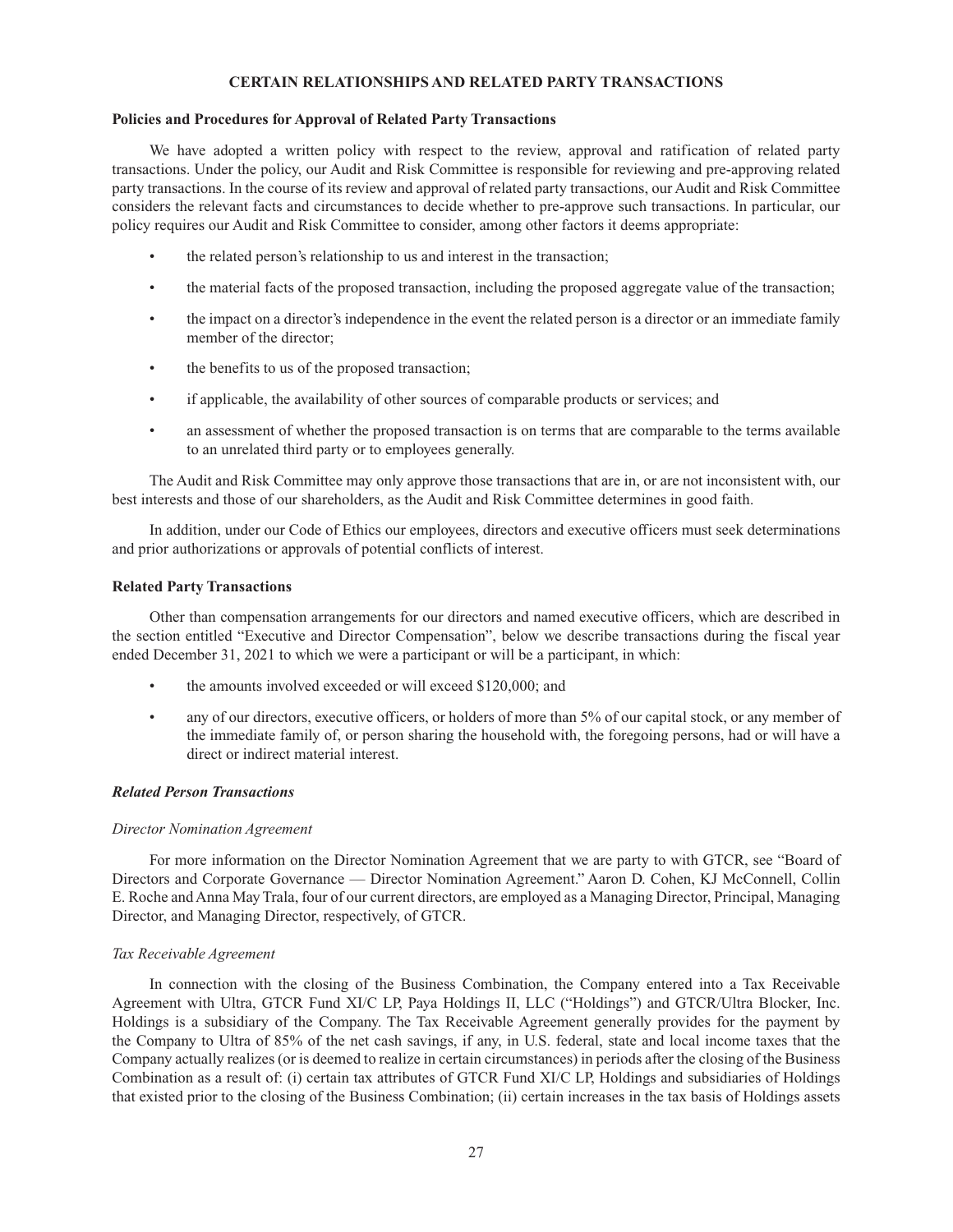resulting from the transactions effected at the closing of the Business Combination; (iii) imputed interest deemed to be paid by the Company as a result of payments the Company makes under the Tax Receivable Agreement; and (iv) certain increases in tax basis resulting from payments the Company makes under the Tax Receivable Agreement. No payments were made during the year ended December 31, 2021.

### *Indemnification of Officers and Directors*

We are party to indemnification agreements with each of our officers, directors and director nominees. The indemnification agreements provide the officers and directors with contractual rights to indemnification, expense advancement and reimbursement, to the fullest extent permitted under Delaware law. Additionally, we may enter into indemnification agreements with any new directors or officers that may be broader in scope than the specific indemnification provisions contained in Delaware law. Insofar as indemnification for liabilities arising under the Securities Act may be permitted to our officers and directors pursuant to the foregoing agreements, we have been advised that, in the opinion of the SEC, such indemnification is against public policy as expressed in the Securities Act, and is therefore unenforceable.

### *Contributions from Ultra*

The Company received cash contributions from Ultra in the amounts of \$0 and \$12,211 for the years ended December 31, 2021 and 2020, respectively.

### *Receivable from Affiliate*

The Company, previously as a wholly-owned subsidiary of Ultra, funded certain transactions on behalf of its parent company that resulted in a receivable from affiliate between the two entities. In the year ended December 31, 2020, Holdings settled its receivable from affiliate balance in connection with the Business Combination, which resulted in a distribution of \$24,943 to Ultra. The Company had a related party receivable from affiliate balance of \$0 for the years ended December 31, 2021 and December 31, 2020.

### *Advisory Agreement*

The Company entered into an Advisory Agreement with GTCR Management XI LP, an affiliate of GTCR, on August 1, 2017 for business consulting services. In exchange for those services the Company paid GTCR Management XI LP an annual advisory fee of \$1,000 payable in advance in quarterly installments. The Company recorded total charges of \$0 and \$750 related to the Advisory Agreement in selling, general & administrative expenses on the consolidated statement of income and other comprehensive income for the years ended December 31, 2021 and 2020, respectively. The Company recorded no related party payable to GTCR on the consolidated balance sheet as of December 31, 2021 and 2020, respectively.

The Advisory Agreement was terminated on October 16, 2020 in connection with the consummation of the Fintech Transaction

### *Related Party Transactions — Antares*

Antares Capital LP is an investor in GTCR, LLC and was the administrative agent and a lender under the Credit Agreement, dated as of August 1, 2017, among Holdings, the Borrowers, the financial institutions from time to time party thereto as lenders, and Antares Capital LP, as administrative agent (as amended from time to time, the "Prior Credit Agreement"). As such, Antares is considered a related party. The Company recorded interest expense of \$6,841 and \$15,671 in expense on the consolidated statement of income and other comprehensive income for the years ended December 31, 2021 and 2020, respectively, related to the Prior Credit Agreement. The outstanding balance of debt at December 31, 2020 recorded on the consolidated balance sheet was \$222,516 net of debt issuance costs of \$6,161. On June 25, 2021, the Company repaid the remaining principal and interest on the Prior Credit agreement and as such, Antares is no longer the administrative agent or a lender under the Company's current Credit Agreement.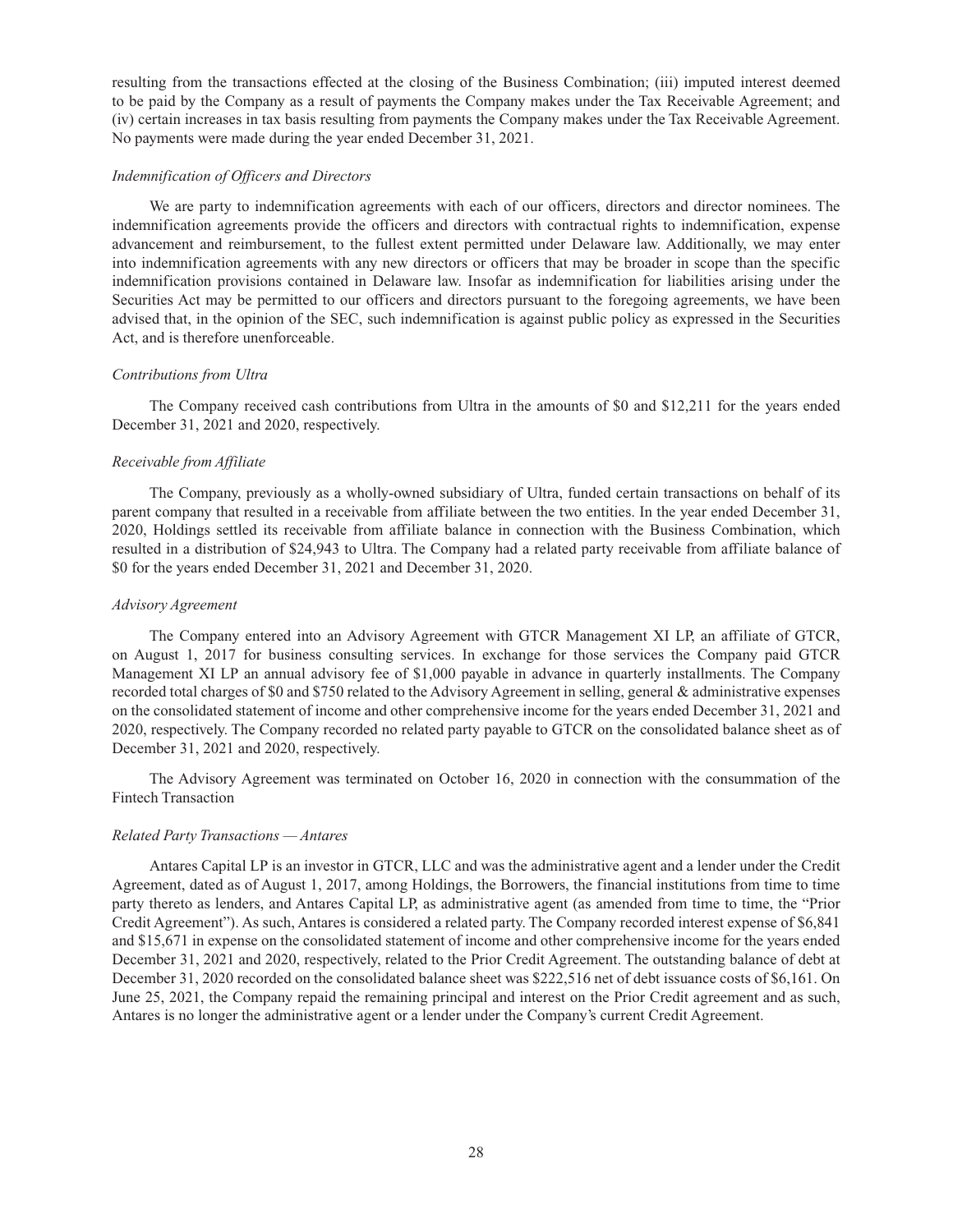### **SECURITY OWNERSHIP OF CERTAIN BENEFICIAL OWNERS AND MANAGEMENT**

The following table sets forth information about the beneficial ownership of our common stock as of April 20, 2022 for:

- each person or group known to us who beneficially owns more than 5% of our common stock;
- each of our directors:
- each of our Named Executive Officers; and
- all of our directors and executive officers as a group.

The numbers of shares of common stock beneficially owned and percentages of beneficial ownership are based on 132,069,288 shares of common stock outstanding as of April 20, 2022.

Beneficial ownership for the purposes of the following table is determined in accordance with the rules and regulations of the SEC. These rules generally provide that a person is the beneficial owner of securities if such person has or shares the power to vote or direct the voting thereof, or to dispose or direct the disposition thereof or has the right to acquire such powers within 60 days. Common stock subject to options or RSUs that are currently exercisable or exercisable or will vest within 60 days of April 20, 2022 are deemed to be outstanding and beneficially owned by the person holding the options or RSUs. These shares, however, are not deemed outstanding for the purposes of computing the percentage ownership of any other person. Except as disclosed in the footnotes to this table and subject to applicable community property laws, we believe that each shareholder identified in the table possesses sole voting and investment power over all common stock shown as beneficially owned by the shareholder.

Unless otherwise noted below, the address of each beneficial owner listed on the table is c/o Paya Holdings Inc., 303 Perimeter Center North Suite 600 Atlanta, Georgia 30346.

| <b>Name of Beneficial Owner</b>                                                  | <b>Number</b><br>of Shares<br><b>Beneficially</b><br>Owned | Percentage<br>of Shares<br>Outstanding |
|----------------------------------------------------------------------------------|------------------------------------------------------------|----------------------------------------|
| <b>5% Stockholders</b>                                                           |                                                            |                                        |
|                                                                                  | 45,234,022                                                 | 34.3%                                  |
| Massachusetts Financial Services Company <sup>(2)</sup>                          | 8,092,139                                                  | $6.1\%$                                |
| <b>Named Executive Officers, Directors and Director Nominee</b>                  |                                                            |                                        |
|                                                                                  |                                                            |                                        |
|                                                                                  |                                                            |                                        |
|                                                                                  | 29,136                                                     | $*$                                    |
|                                                                                  |                                                            |                                        |
|                                                                                  |                                                            |                                        |
|                                                                                  |                                                            |                                        |
|                                                                                  | 5,000                                                      | $*$                                    |
|                                                                                  | 5,000                                                      | $\ast$                                 |
|                                                                                  |                                                            |                                        |
|                                                                                  |                                                            |                                        |
|                                                                                  |                                                            |                                        |
|                                                                                  |                                                            |                                        |
|                                                                                  |                                                            |                                        |
| All Directors and Executive Officers as a Group $(15 \text{ individuals})^{(3)}$ | 55,843                                                     | $*$                                    |

Indicates percentage of less than one percent.

<sup>(1)</sup> Consists of shares held directly by Ultra. In addition, the Company is obligated to issue to Ultra 14,000,000 additional shares of common stock to be issued in 7,000,000 share increments, when the Company's stock price reaches \$15.00 and \$17.50 per share, respectively, as calculated in accordance with the merger agreement entered into for the acquisition of the Company by FinTech. If all 14,000,000 additional shares are issued, Ultra would beneficially own 59,234,022 shares, or 44.9% of the Company's outstanding shares of common stock. Voting and dispositive power with respect to the shares of common stock held by Ultra is exercised by GTCR Investment XI LLC. Decisions of GTCR Investment XI LLC are made by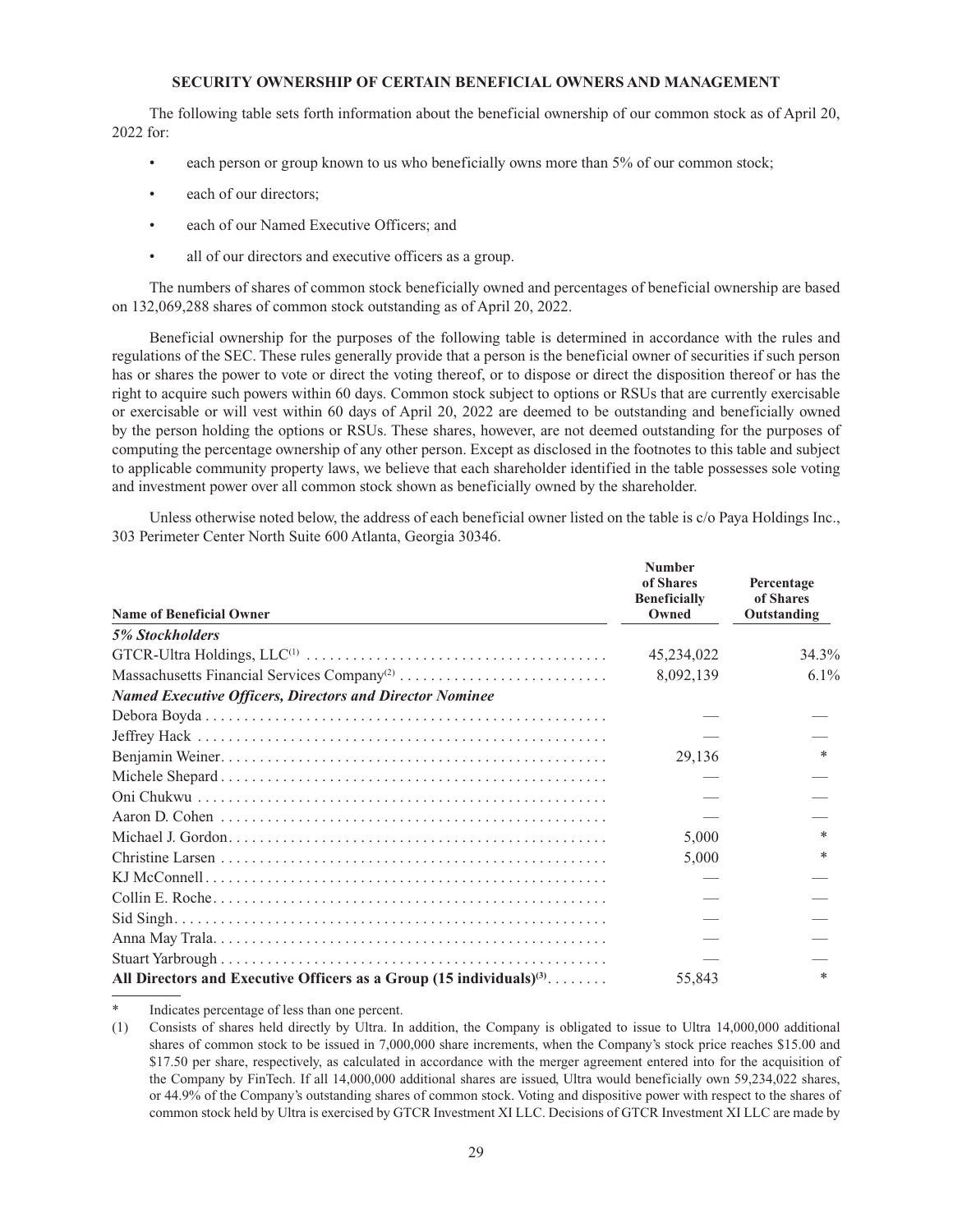a vote of a majority of its directors, and, as a result, no single person has voting or dispositive authority over such securities. Messrs. David A. Donnini, Collin E. Roche, Craig A. Bondy, Constantine S. Mihas, Mark M. Anderson, Aaron D. Cohen, Sean L. Cunningham, and Benjamin J. Daverman are each managing directors of GTCR LLC, which provides management services to GTCR Investment XI LLC and each disclaims beneficial ownership of the securities controlled by such entity, except to the extent of his pecuniary interest in such securities. The business address of each of the foregoing entities and persons is c/o GTCR Management XI LLC, 300 North LaSalle Street, Suite 5600, Chicago, Illinois 60654.

- (2) As reported on Schedule 13G filed on February 2, 2022, all shares of common stock are beneficially owned by Massachusetts Financial Services Company. The business address of the foregoing entity is 111 Huntington Avenue, Boston, MA 02199.
- (3) Includes 8,000 shares issuable upon the exercise of outstanding exercisable options as of April 20, 2022.

### **Delinquent Section 16(a) Reports**

Section 16(a) of the Exchange Act requires directors, executive officers and persons who beneficially own more than 10% of our common stock to file certain reports with the SEC concerning their beneficial ownership of our common stock. Based solely on our review of the Section 16(a) reports filed electronically with the SEC and our knowledge of certain transactions with directors and executive officers, we believe that all reporting persons were in compliance with all Section 16(a) filing requirements with respect to the year ended December 31, 2021, except that due to administrative error of the Company, a Form 4 for Mr. Weiner was inadvertently filed after the due date.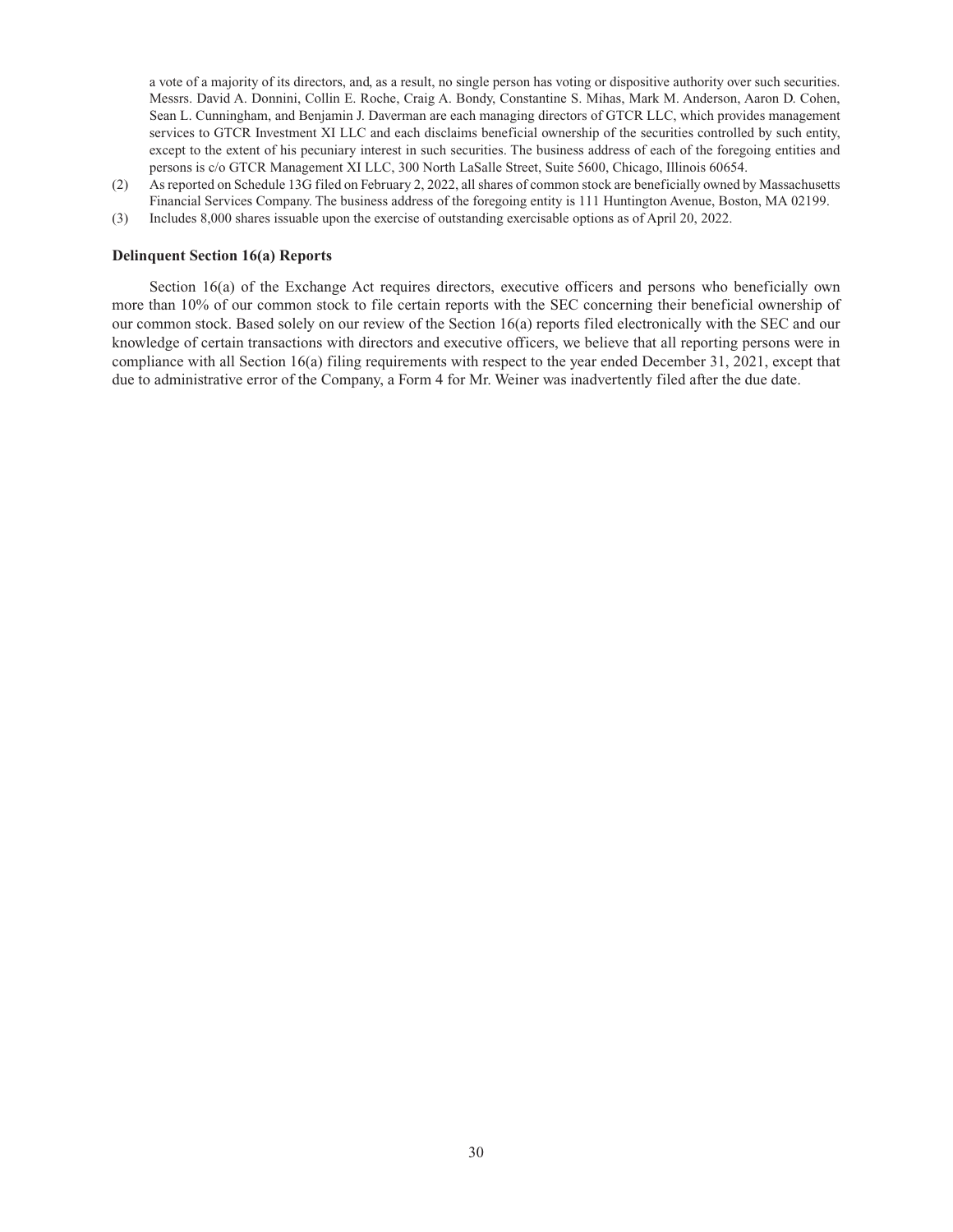### **PROPOSAL 2 — SAY-ON-PAY**

We are asking shareholders to approve, on an advisory basis, the compensation of our named executive officers as disclosed in the "Executive and Director Compensation" and the related compensation tables and narrative. This item is being presented pursuant to Section 14A of the Exchange Act. Although this advisory vote is not binding, the Compensation Committee will consider the voting results when evaluating our executive compensation program.

Our executive compensation program is designed to support our long-term success and reflect our pay-for-performance culture. We have a strong belief in promoting a pay-for-performance culture, and, accordingly, as described in the "Executive and Director Compensation" of this proxy statement, the Compensation Committee has structured an executive compensation program that is competitive, rewards achievement of our business objectives, and aligns the interests of our executive officers, including our Named Executive Officers, with those of our shareholders. Our executive compensation program is designed to recruit and retain as executive officers individuals with the highest capacity to develop, grow, and manage our business, and to align their compensation with our short-term and long-term goals.

You are being asked to approve the following resolution at the Annual Meeting:

**RESOLVED**, that the compensation paid to the Company's Named Executive Officers, as disclosed pursuant to Item 402 of Regulation S-K, including the description of our compensation program, compensation tables and narrative discussion is hereby APPROVED.

## **THE BOARD RECOMMENDS A VOTE "FOR" APPROVAL, ON AN ADVISORY BASIS, OF THE COMPENSATION OF THE COMPANY'S NAMED EXECUTIVE OFFICERS AS DESCRIBED IN THIS PROXY STATEMENT.**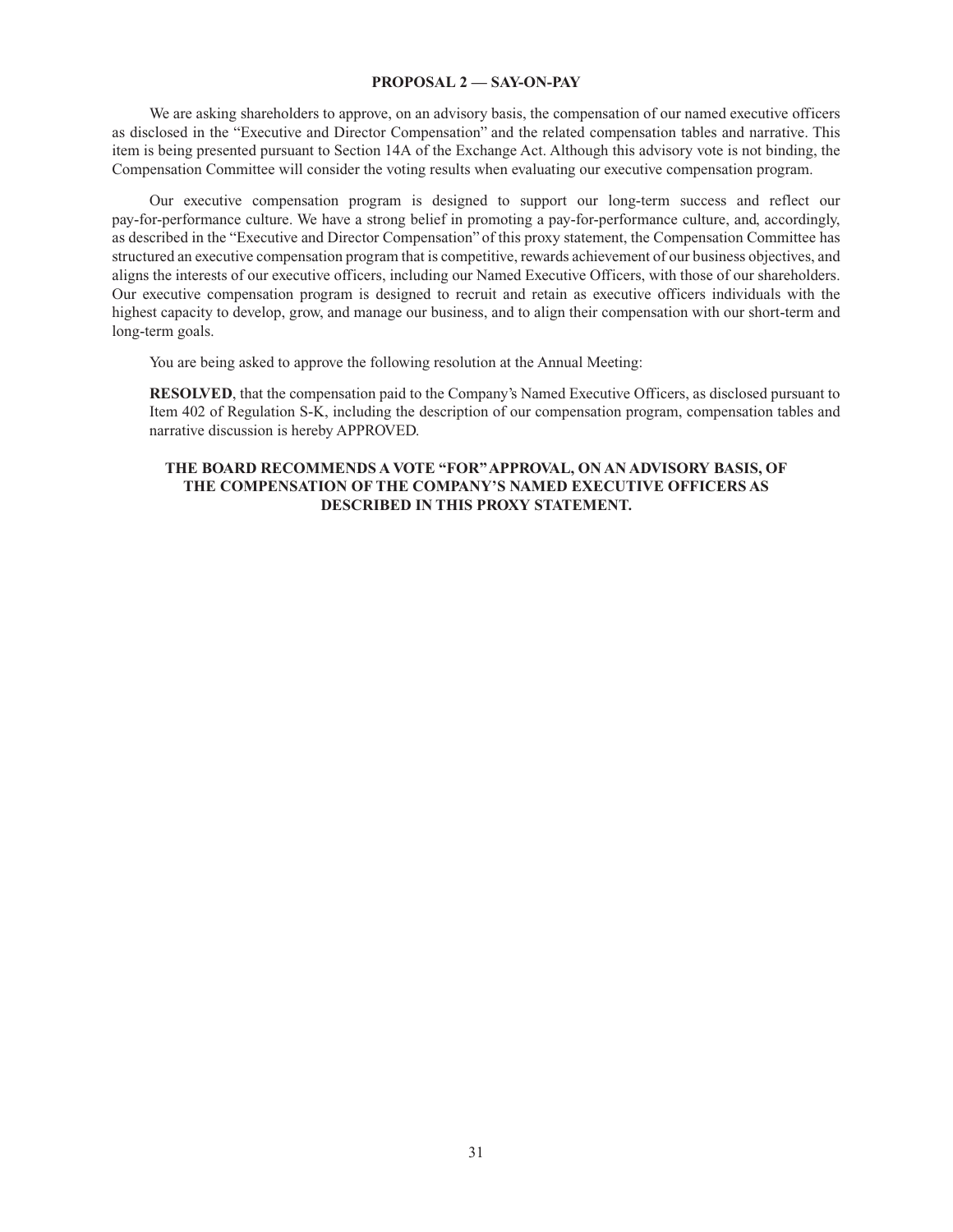#### **PROPOSAL 3 — SAY-ON-PAY FREQUENCY**

Pursuant to Section 14A of the Exchange Act, we are asking shareholders to cast an advisory vote on the frequency of future advisory votes on executive compensation. Shareholders may specify whether they prefer such votes to occur every year, every two years, or every three years, or they may abstain. The Board recommends that this vote occur every year.

Although we recognize the potential benefits of having less frequent advisory votes on named executive officer compensation (including allowing the Company additional time to conduct a more detailed review of its compensation practices in response to the outcome of shareholder advisory votes), we recognize that the widely adopted standard is to hold "say-on-pay" votes annually. We also acknowledge current shareholder expectations regarding having the opportunity to express their views on the Company's compensation of its named executive officers on an annual basis. In light of investor expectations and prevailing market practice, the Board recommends that the advisory vote on named executive officer compensation occur every year.

Although the shareholders' vote on this proposal is not binding, the Compensation Committee and the Board will consider the voting results in determining the frequency of future advisory votes. Notwithstanding the Board's recommendation and the outcome of the shareholders vote, the Board may in the future decide to conduct advisory votes on a more or less frequent basis and may vary its practice based on factors such as discussions with shareholders and the adoption of material changes to compensation programs.

# **THE BOARD RECOMMENDS SHAREHOLDERS VOTE, ON AN ADVISORY BASIS, TO CONDUCT FUTURE ADVISORY VOTES ON EXECUTIVE COMPENSATION "EVERY YEAR."**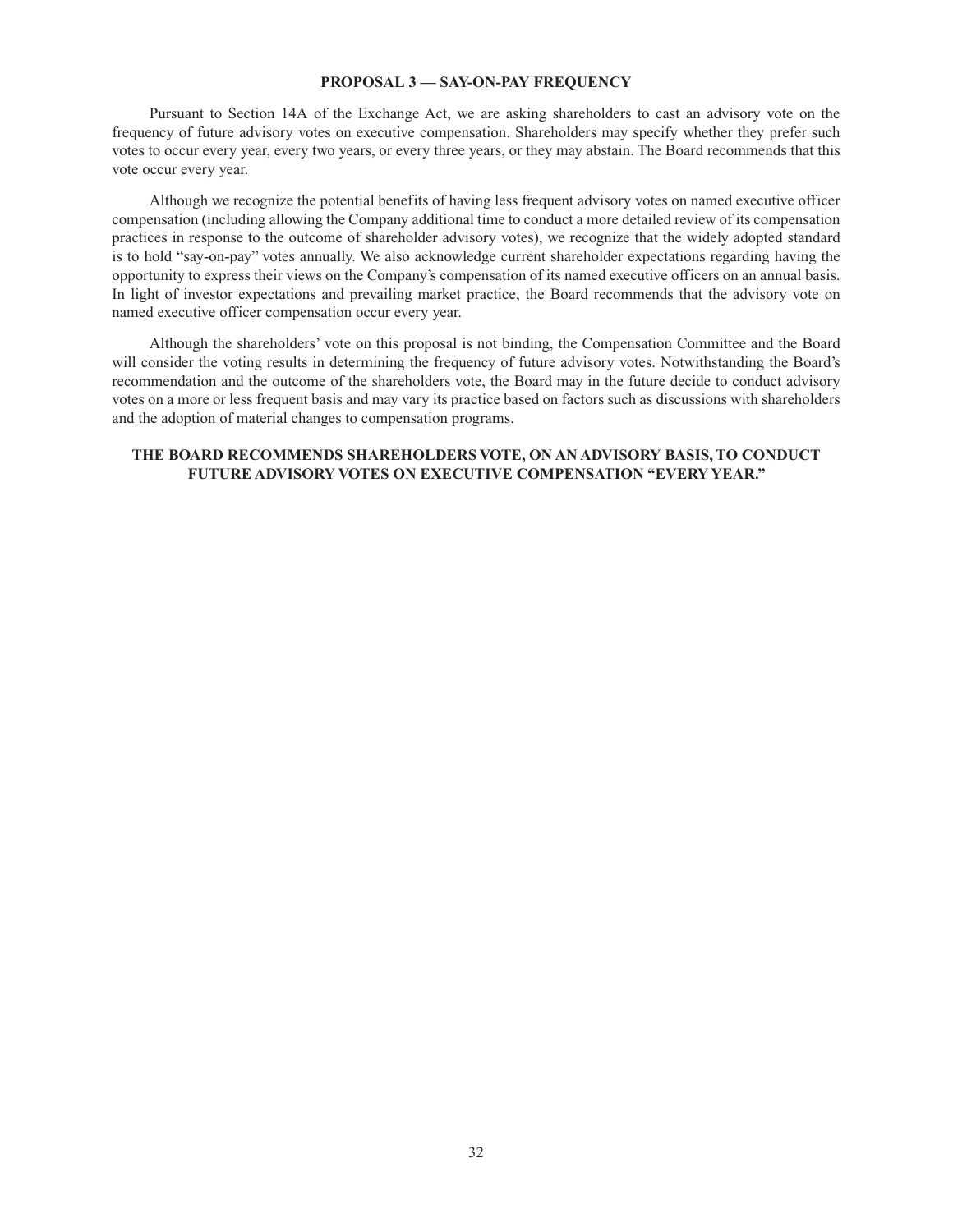## **PROPOSAL 4 — APPROVAL OF AN AMENDMENT TO THE PAYA HOLDINGS INC. 2020 OMNIBUS INCENTIVE PLAN TO INCREASE THE NUMBER OF SHARES OF COMMON STOCK AUTHORIZED FOR ISSUANCE THEREUNDER BY 10,000,000 SHARES, IMPOSE A MINIMUM VESTING REQUIREMENT AND PROHIBIT DIVIDEND PAYMENTS ON UNVESTED AWARDS**

At the Annual Meeting, shareholders will be asked to approve an amendment to the Paya Holdings Inc. 2020 Omnibus Incentive Plan (the "Omnibus Incentive Plan") to (i) increase the maximum number of shares of our common stock authorized for issuance thereunder by 10,000,000 shares, (ii) impose a minimum vesting requirement of at least one year for all awards granted pursuant to the Omnibus Incentive Plan, and (iii) prohibit dividends and dividend equivalents to be paid on awards that have not yet vested or been earned (collectively, the "Proposed Changes"). Our Board believes these changes are appropriate because such changes use equity for the purpose of aligning the interests of participants under the Omnibus Incentive Plan with those of the Company's shareholders.

The below summary of the Omnibus Incentive Plan is qualified in its entirety by reference to the Omnibus Incentive Plan. The description of the proposed amendment to the Omnibus Incentive Plan included below is only a summary of the proposed amendment and is qualified in its entirety by reference to the actual text of the proposed amendment included in Annex A to this proxy statement.

### **Overview**

The Omnibus Incentive Plan was adopted by the Board effective upon October 16, 2020. The purpose of the Omnibus Incentive Plan is to provide eligible employees, directors, and consultants of the Company the opportunity to receive stock- and cash-based incentive awards in order to attract, retain and reward them and align their economic interests with those of our shareholders.

The maximum number of shares initially reserved for issuance under the Omnibus Incentive Plan was 8,800,000 shares of common stock, subject to adjustment in the event of recapitalization or reorganization. After giving effect to the Omnibus Incentive Plan amendment, the maximum number of shares of common stock reserved for issuance under the Omnibus Incentive Plan is equal to 18,800,000 shares.

As of April 20, 2022, there were 4,478,026 outstanding equity awards issued under the Omnibus Incentive Plan and 4,186,854 shares available to issue.

### **Description and Text of the Proposed Amendment**

#### *Share Reserve Increase*

The Board has determined that, to give the Company the ability to attract and retain the key talent necessary for our continued growth and success, the number of shares of common stock available for issuance under the Omnibus Incentive Plan should be increased by 10,000,000 shares, and is proposing an amendment, subject to shareholder approval, to effect such an increase. In evaluating the amount of the increase in the shares available under the Omnibus Incentive Plan, the Compensation Committee and the Board considered the headcount of the Company and the significance of equity awards as a component of overall compensation.

In approving and recommending the increase in the Omnibus Incentive Plan, the Compensation Committee and the Board concluded it was advisable and in the best interests of the Company to increase the number of shares issuable under the Omnibus Incentive Plan to provide the Company with maximum flexibility to use equity awards to continue to support the Company's growth strategy and maintain its ability to attract and retain talented employees, directors, and consultants. Because the amount and timing of specific equity awards in the future is dependent on the Company's headcount, management performance, competitive compensation practices, our stock price and a variety of other factors, some of which are beyond our control, it is not possible to determine when or if the currently proposed increase in shares under the Omnibus Incentive Plan will be exhausted or the amount of subsequent dilution that may ultimately result from such awards.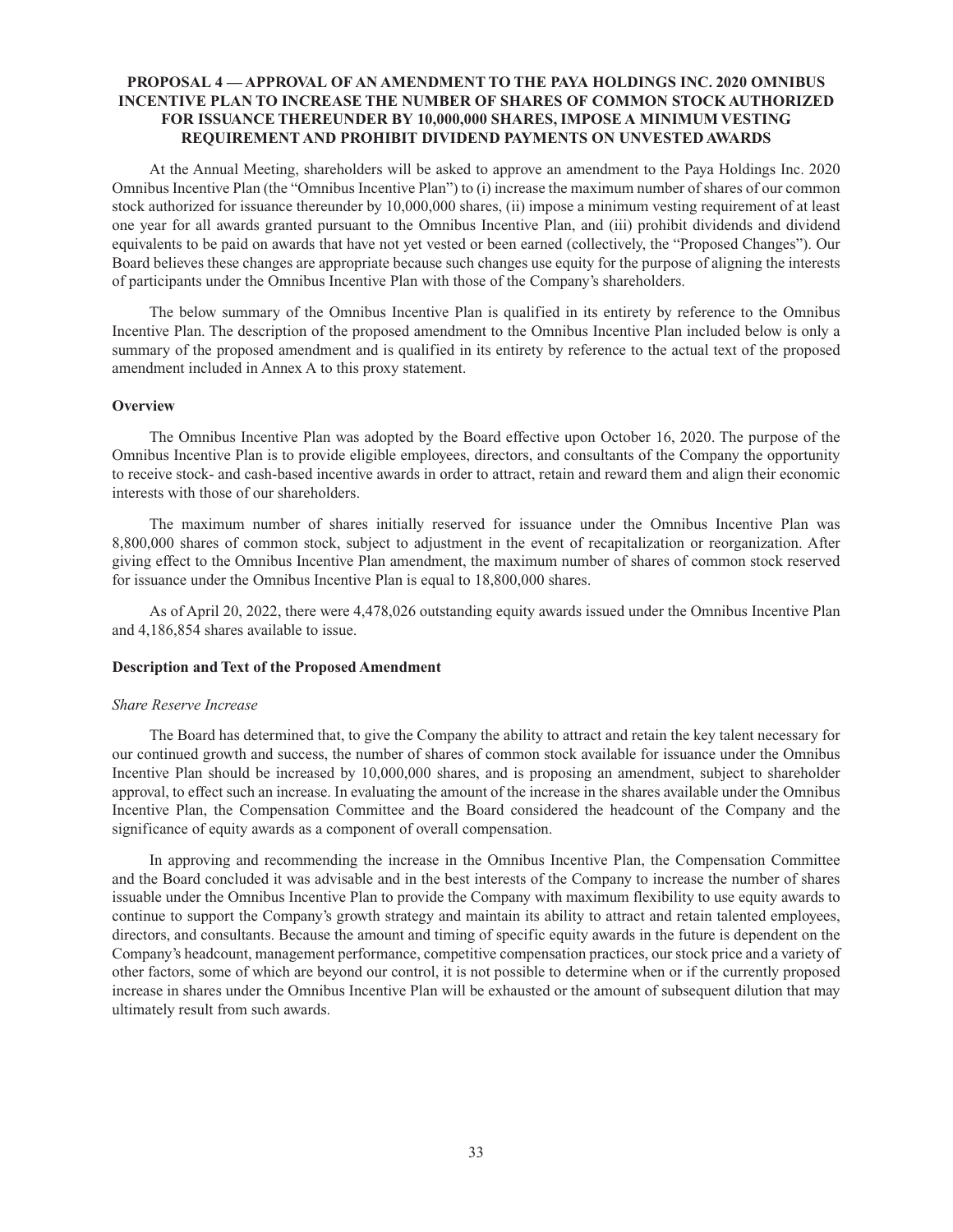Therefore, the Board is asking you to approve an increase in the maximum number of shares reserved for issuance under the Omnibus Incentive Plan by 10,000,000 shares pursuant to the above in order to allow the future issuance of equity awards to its eligible employees, directors, and consultants. As a result, unless the amount reserved for issuance under the Omnibus Incentive Plan is increased, awards under the Omnibus Incentive Plan that could be used as incentives to attract, motivate, and retain employees, directors, and consultants of the Company who are critical to the success of the Company, will expire. The Company believes equity awards encourage achievement of superior results by providing participants with an opportunity to acquire a proprietary interest in the Company and additional incentive to work for its continued success. Except for the Proposed Changes, approval of the proposed amendment will not result in any other change to the terms of the Omnibus Incentive Plan.

### *Minimum Vesting Period*

The Board has determined that, to incentivize retention of the key talent necessary for our continued growth and success, all awards granted pursuant to the Omnibus Incentive Plan will be subject to a minimum one-year vesting period; provided that such minimum vesting period will not be required with respect to awards of up to 5% of the shares available under the Omnibus Incentive Plan.

### *Dividends and Dividend Equivalent*

The Board has determined that, to incentivize retention of the key talent necessary for our continued growth and success, any dividend or dividend equivalents credited with respect to an award (except for dividends paid following the grant of fully vested shares) will be subject to restrictions and a risk of forfeiture to the same extent as the award with respect to which such shares or other property has been distributed and will not be delivered unless such award has vested.

### **Historical Award Information and Equity Use**

Summarized below is the total number of shares outstanding pursuant to awards granted and shares available for issuance for future equity awards under the Omnibus Incentive Plan as of April 20, 2022. Also shown are the number of shares that would be available for future grant if the amendment to the Omnibus Incentive Plan is approved. As of April 20, 2022, 132,069,288 shares were outstanding.

|                                                                                                 | <b>Shares</b><br><b>Subject to</b><br>Outstanding<br><b>Stock</b><br>$\mathbf{Options}^{(1)}$ | <b>Shares</b><br><b>Subject to</b><br>Outstanding<br>$RSUs^{(2)}$ | <b>Shares</b><br>Remaining<br><b>Available for</b><br><b>Future Grant</b> |
|-------------------------------------------------------------------------------------------------|-----------------------------------------------------------------------------------------------|-------------------------------------------------------------------|---------------------------------------------------------------------------|
| As of $4/20/2022$ (before the amendment to the Omnibus                                          | 1,957,514                                                                                     | 2,520,512                                                         | 4,186,854                                                                 |
| Shares available for future grant if the amendment to the<br>Omnibus Incentive Plan is approved |                                                                                               |                                                                   | 14,186,854                                                                |

(1) As of April 20, 2022, the 1,957,514 stock options outstanding had a weighted average exercise price of \$6.84 and a weighted average remaining term of 4.6 years.

(2) RSUs were the only category of full-value awards outstanding as of April 20, 2022.

#### **Summary of Material Terms of the Omnibus Incentive Plan**

#### *Plan Summary*

The following is a summary description of the material features of the Omnibus Incentive Plan, which remain unchanged except as set forth in the description of the proposed amendment as described above. The statements made in this proxy statement regarding the amendment to the Omnibus Incentive Plan should be read in conjunction with and are qualified in their entirety by reference to the Omnibus Incentive Plan, a copy of which is available as Exhibit 10.1 to our Form S-8 filed on December 22, 2020. Prior filings with the SEC are available through our website at *https:// https://investors.paya.com/financial-information/sec-filings*, *www.sec.gov*, or in printed form upon request by any shareholder.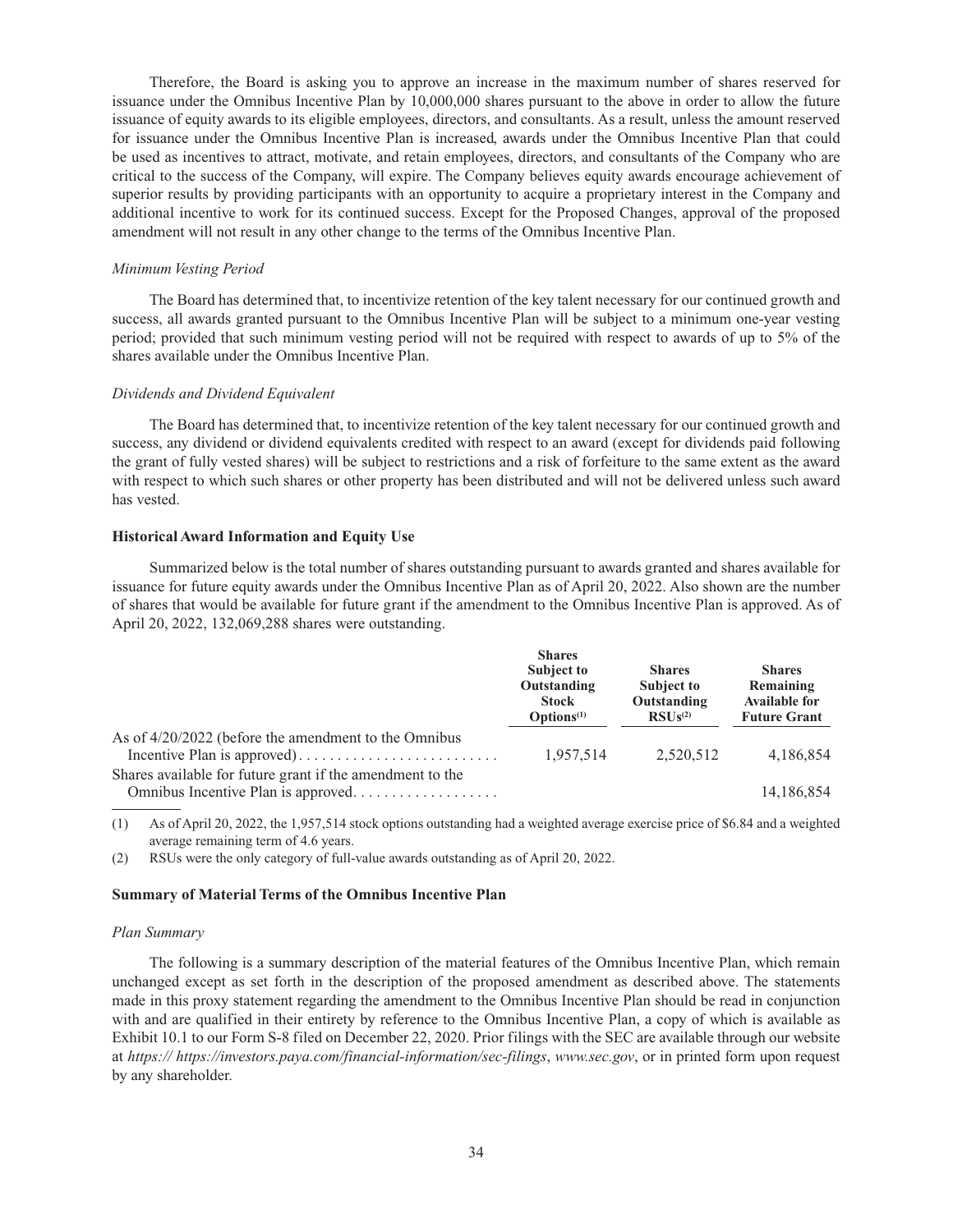The Omnibus Incentive Plan provides for the grant of stock options (including ISOs and stock options that do not qualify as ISOs (i.e., nonstatutory stock options)), restricted stock, stock appreciation rights, performance awards, and other share-based and cash-based awards.

Key features of the Omnibus Incentive Plan, as amended, include:

- No automatic award grants are promised to any eligible individual;
- Shares (i) withheld or surrendered in payment of the exercise or purchase price related to a stock option or stock appreciation right, (ii) withheld or surrendered in payment of any taxes related to any award, or (iii) repurchased on the open market with the proceeds from the exercise price of a stock option, in each case, will not be available for new awards under the Omnibus Incentive Plan;
- No automatic acceleration of vesting of awards on a change in control;
- No 280G gross-ups;
- No evergreen or automatic reload provision for the share reserve;
- 10-year term;
- Discounted stock options or related awards may not be granted;
- No "repricing" of stock options or stock appreciation rights without shareholder approval (except in the event of certain equitable adjustments or a change in control, as further described below);
- Awards are subject to potential clawback, cancellation, recoupment, rescission, payback, reduction, or other similar action pursuant to any clawback policy adopted by the Company or applicable law;
- Awards are generally non-transferrable;
- One-year minimum vesting period applies to awards of more than 5% of the shares available under the Omnibus Incentive Plan;
- Dividends and dividend equivalents will not be delivered unless the underlying award has vested; and
- Meaningful annual limits on awards to non-employee directors.

### *Share Reserve and Award Limits*

Without giving effect to the proposed amendment, an aggregate of 8,800,000 shares of common stock is currently available for issuance with respect to awards granted pursuant to the Omnibus Incentive Plan, and all such shares will be available for issuance upon the exercise of ISOs. In addition, shares subject to awards granted under the Omnibus Incentive Plan that are forfeited, terminated or are cancelled without shares being issued (including awards settled in cash) will again be available for grant or issuance under the Omnibus Incentive Plan. Shares withheld or surrendered in payment of any exercise price of a stock option or stock appreciation right or taxes relating to any award (and shares repurchased on the open market with the proceeds from the exercise price of a stock option) will not again be available for grant or issuance under the Omnibus Incentive Plan.

The Omnibus Incentive Plan further provides that the maximum value of awards granted during any calendar year to any non-employee director may not exceed \$400,000 in total value; provided that such limitation will not apply to the first calendar year during which a non-employee director commences service on the Board, or a calendar year in which a non-employee director serves on a special committee or as lead director or chairperson.

### *Administration*

The Omnibus Incentive Plan will be administered by any committee of the Board duly authorized by the Board to administer the Omnibus Incentive Plan or, if none, the Board (the "Committee"). The Committee has the authority to, among other things, construe and interpret the Omnibus Incentive Plan, grant awards, determine the terms and conditions of awards, modify or adjust the terms and conditions of awards (including the acceleration of vesting of awards), and make all other determinations necessary or advisable for the administration of the Omnibus Incentive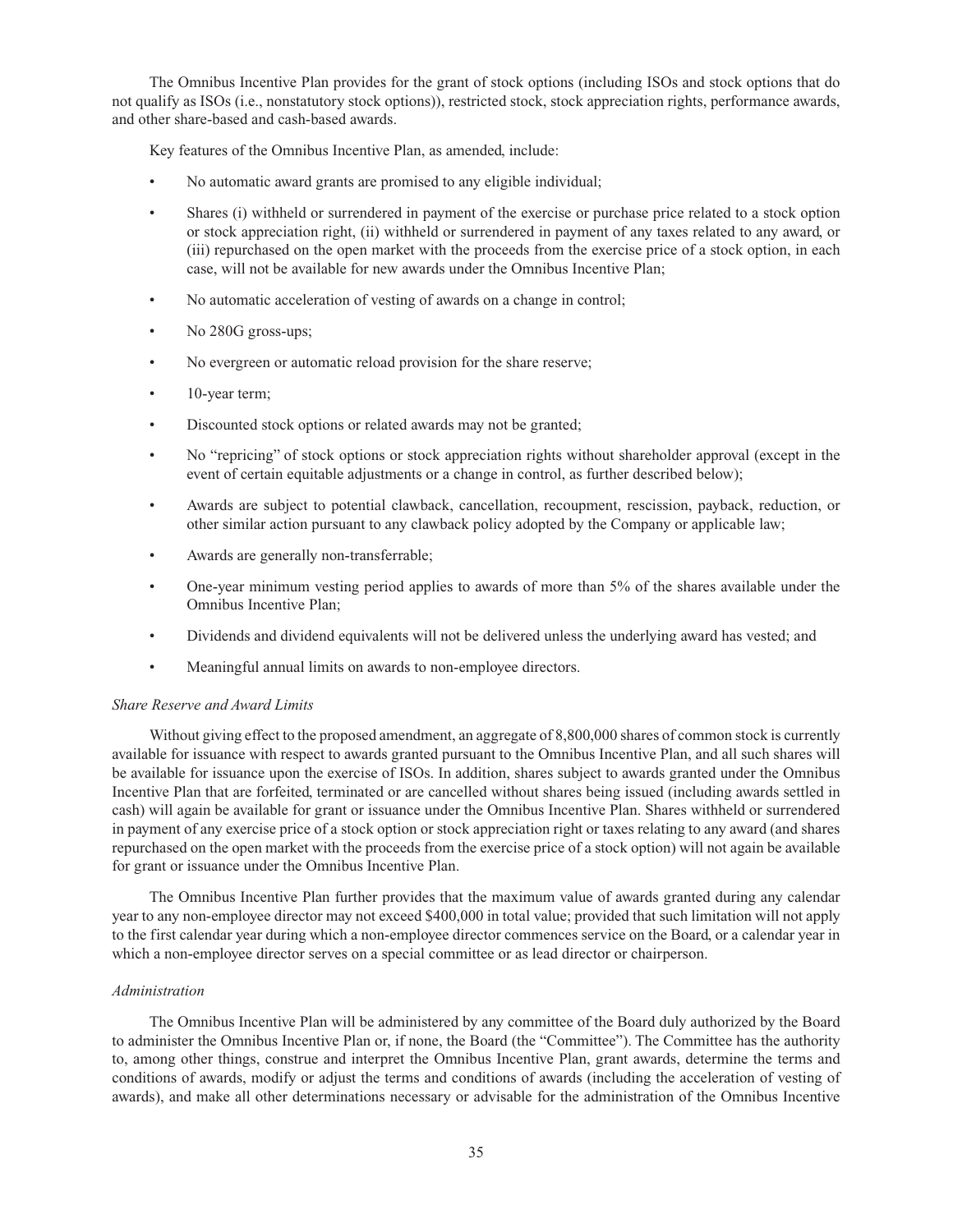Plan. Awards under the Omnibus Incentive Plan may be made subject to performance conditions and other terms. The Committee may delegate any or all of its powers and duties under the Omnibus Incentive Plan to a subcommittee of directors or to any officer of the Company, including the power to perform administrative functions and grant awards, subject to applicable law. The Committee's authority shall be subject to the requirement under the Omnibus Incentive Plan that a one-year minimum vesting period shall apply to awards of more than 5% of the shares available under the Omnibus Incentive Plan; provided, that, the foregoing shall not be construed to limit the Committee's ability to accelerate the vesting of any award in its discretion.

#### *Eligibility*

The employees, consultants and directors of the Company and employees, consultants and directors of its affiliates will be eligible to receive awards under the Omnibus Incentive Plan. The Committee will determine who will receive awards, and the terms and conditions associated with such award. As of April 20, 2022, the Company and its subsidiaries had 322 employees, no consultants and nine directors that would have been eligible to participate in the Omnibus Incentive Plan.

### *Term*

No awards may be granted on or after the tenth anniversary of the effective date of the Omnibus Incentive Plan; provided that awards granted before such tenth anniversary may extend beyond that date. In general, the Board or Committee may amend or terminate the Omnibus Incentive Plan and awards outstanding thereunder at any time, subject to applicable laws and shareholder approval requirements and provided that such amendment or termination does not materially and adversely affect participants' rights.

### *Stock Options*

Any stock options granted under the Omnibus Incentive Plan will be of one of two types: (a) an ISO or (b) a nonstatutory stock option. The Omnibus Incentive Plan provides that ISOs may only be granted to our employees. Nonstatutory stock options may be granted to our employees, directors, and consultants. In general, the exercise price of each stock option must be at least equal to the fair market value of the Company's common stock on the date of grant (or 110% of the fair market value for certain ISOs). Stock options granted under the Omnibus Incentive Plan may be exercisable at such times and subject to such terms and conditions as the Committee determines. The maximum term of stock options granted under the Omnibus Incentive Plan is ten years (five years in the case of ISOs granted to 10% or more shareholders).

Unless otherwise determined by the Committee and subject to the applicable award agreement, if a participant's employment or service is terminated (i) as a result of death or disability (as defined in the Omnibus Incentive Plan), any then-vested stock options will generally remain exercisable for one year, (ii) without "cause" or by voluntary resignation, any then-vested stock options will remain exercisable for 90 days, or (iii) for "cause" or by voluntary resignation after the occurrence of an event that would be grounds to terminate the participant's employment or service for "cause", all stock options (whether vested or unvested) will be automatically terminate and expire as of such termination. In no event may a stock option be exercised beyond the expiration of its term.

The Committee will determine the methods and form of payment for the exercise price of a stock option (including, in the discretion of the Committee, payment in shares of Company common stock or other property) and the methods and forms in which Company common stock will be delivered to a Participant.

### *Restricted Stock*

The Committee may grant awards consisting of shares of the Company's common stock subject to restrictions on sale and transfer. The price (if any) paid by a participant for a restricted stock award will be determined by the Committee. Unless otherwise determined by the Committee and subject to the applicable award agreement, vesting will cease on the date the participant no longer provides services to us and unvested shares will be forfeited. The Committee may condition the grant or vesting of shares of restricted stock on the achievement of performance conditions and/or any other terms and conditions as determined by the Committee.

Except as otherwise determined by the Committee, a participant will generally have, with respect to his or her restricted shares, all of the rights of a common shareholder of the Company, including the right to vote such restricted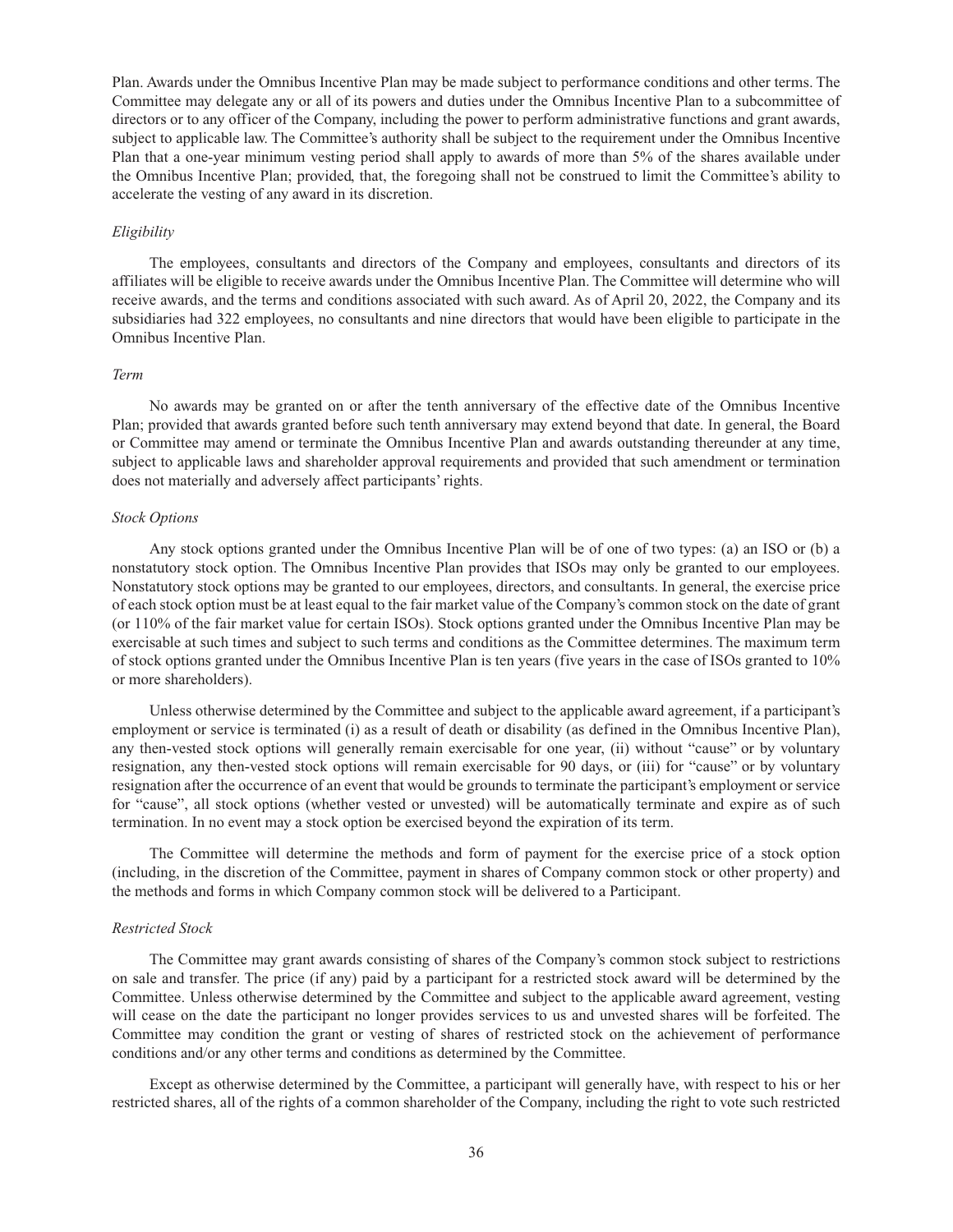shares, and, subject to and conditioned upon the full vesting of restricted shares, the right to tender those shares, but excluding the right to receive dividends or distributions. For the avoidance of doubt, any dividend or distribution credited with respect to an award of restricted shares will be subject to restrictions and a risk of forfeiture to the same extent as the award with respect to which such shares or other property has been distributed and will not be delivered unless and until such award has vested and been earned.

### *Stock Appreciation Rights*

Stock appreciation rights provide for a payment, or payments, in cash or common stock, to the participant based upon the difference between the fair market value of the Company's common stock on the date of exercise and the stated exercise price of the stock appreciation right. The exercise price must be at least equal to the fair market value of the Company's common stock on the date the stock appreciation right is granted. Stock appreciation rights may be exercised in accordance with the applicable award agreement by giving written notice of exercise to the Company specifying the number of stock appreciation rights to be exercised. Stock appreciation rights may vest based on certain terms and conditions, as determined by the Committee. The maximum term of stock appreciation rights granted under the Omnibus Incentive Plan is 10 years.

Unless otherwise determined by the Committee or as set forth in the applicable award agreement, upon a participant's termination of employment or service, stock appreciation rights will remain exercisable on the same basis as stock options would be exercisable after the participant's separation from service. See "Stock Options" above for additional details.

### *Performance Awards*

A performance award is an award that becomes payable upon the attainment of specific performance goals. A performance award may become payable in cash or in shares of common stock.

The Committee will establish the objective performance goals for the earning of performance awards based on a performance period applicable to each participant or class of participants in writing before the beginning of the applicable performance period or at such later date while the outcome of the performance goals is substantially uncertain. Such performance goals may incorporate terms and conditions for disregarding (or adjusting for) changes in accounting methods, corporate transactions, and other similar type events or circumstances. At the expiration of the applicable performance period, the Committee will determine the extent to which the performance goals are achieved and the percentage of each performance award that has been earned.

Upon a participant's termination of employment or service during the performance period for a performance award, the performance award will vest or be forfeited in accordance with the terms and conditions established by the Committee or set forth in the applicable award agreement.

#### *Other Share-Based Awards*

The Committee may grant other share-based awards to participants in amounts and on terms and conditions determined by the Committee in its discretion (including shares awarded purely as a bonus and not subject to terms or conditions, shares in payment of the amounts due under an incentive or performance plan, stock equivalent units, restricted stock units (RSUs), and awards valued by reference to book value of shares of common stock). Other share-based awards may be granted either alone or in addition to or in tandem with other awards. Subject to the applicable award agreement and the Omnibus Incentive Plan, shares subject to other share-based awards may not be transferred before the date on which the shares are issued, or, if later, the date on which any applicable restriction, performance, or deferral period lapses.

#### *Cash-Based Awards*

The Committee may grant other cash-based awards to participants in amounts and on terms and conditions determined by the Committee in its discretion. Cash-based awards may be granted subject to vesting conditions or awarded without being subject to conditions or restrictions.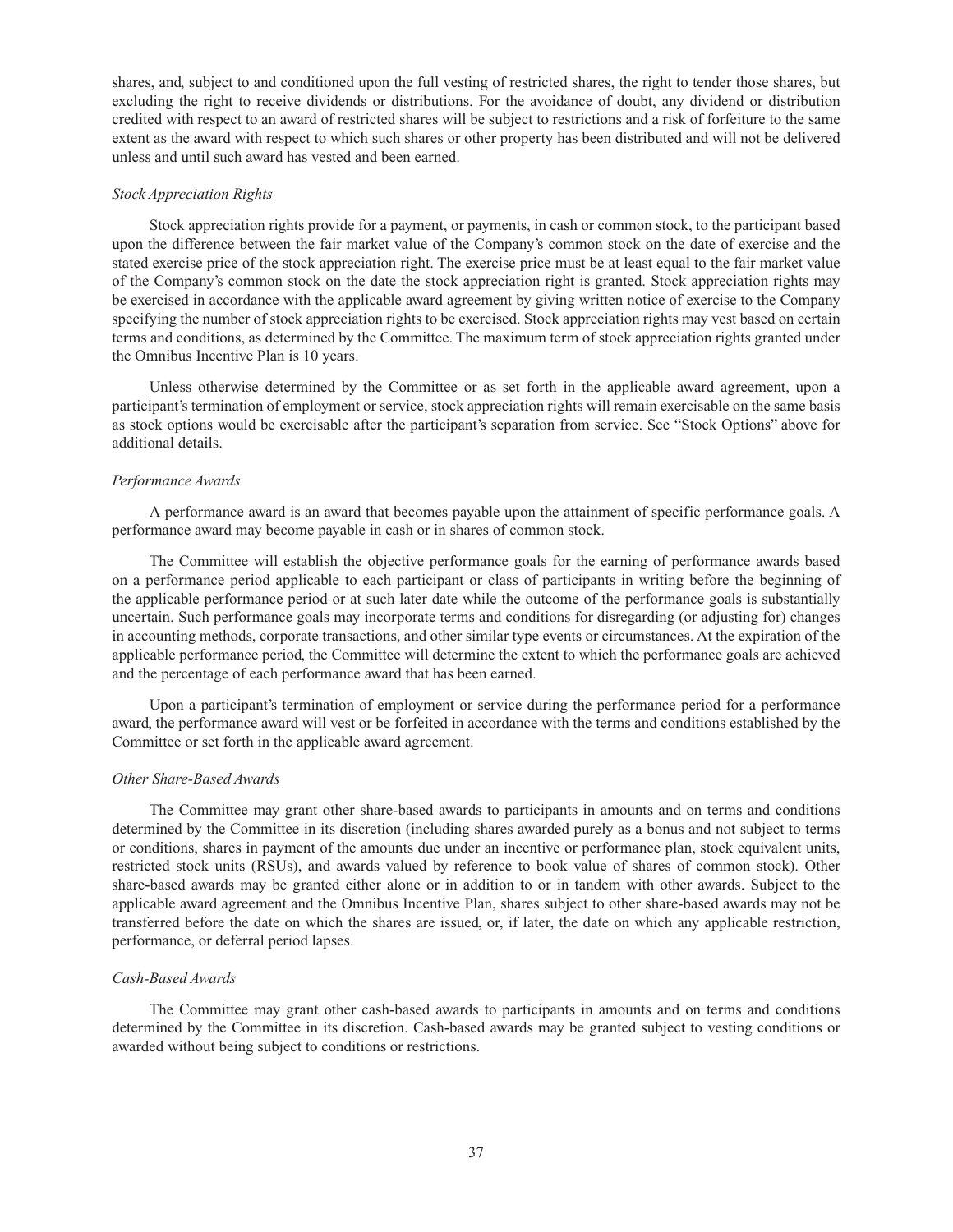### *Additional Provisions*

Awards granted under the Omnibus Incentive Plan may, in general, not be transferred in any manner other than by will or by the laws of descent and distribution, or as determined by the Committee. Unless otherwise restricted by the Committee, awards that are nonstatutory stock options may be exercised during the lifetime of the participant only by the participant. Awards that are ISOs or SARs may be exercised during the lifetime of the participant only by the participant or the participant's guardian or legal representative.

In the event of a change in control (as defined in the Omnibus Incentive Plan), the Committee may, in its discretion, provide for any or all of the following actions: (i) continue, assume or substitute awards with new rights, (ii) provide for the purchase of awards for cash equal to the excess (if any) of the highest price per share of common stock paid in the change in control transaction over the aggregate exercise price of such awards, provided that if the exercise price of a stock option or stock appreciation right exceeds the "Change in Control Price" (as defined in the Omnibus Incentive Plan), such award may be cancelled for no consideration, (iii) terminate outstanding and unexercised stock options and stock appreciation rights prior to the change in control (in which case holders of such unvested awards would be given notice and the opportunity to exercise such awards), (iv) terminate any award that is unvested as of the change in control, or  $(v)$  make any other determination as to the treatment of awards in connection with a change in control (including providing for the acceleration of any outstanding awards). All awards will be equitably adjusted in the case of the division of stock and similar transactions.

#### *Forfeiture and Clawbacks*

All awards, amounts, or benefits received or outstanding under the Omnibus Incentive Plan will be subject to clawback, cancellation, recoupment, rescission, payback, reduction, or other similar action in accordance with any Company clawback or similar policy or any applicable law (including Section 10D of the Exchange Act and any applicable rules and regulations promulgated thereunder from time to time by the U.S. Securities and Exchange Commission) related to such actions.

#### *United States Federal Income Tax Consequences*

The following summary is based on an analysis of the Internal Revenue Code as currently in effect, existing laws, judicial decisions, administrative rulings, regulations and proposed regulations, all of which are subject to change (possibly retroactively). Moreover, the following is only a summary of United States federal income tax consequences. No attempt has been made to discuss any potential foreign, state, or local tax consequences. Actual tax consequences to participants may be either more or less favorable than those described below depending on the participants' particular circumstances.

In addition, nonstatutory stock options and SARs with an exercise price less than the fair market value of shares of common stock on the date of grant, SARs payable in cash, and certain other awards that may be granted pursuant to the Omnibus Incentive Plan could be subject to additional taxes unless they are designed to comply with certain restrictions set forth in Section 409A of the Code and guidance promulgated thereunder.

## **The Omnibus Incentive Plan is not subject to the Employee Retirement Income Security Act of 1974, as amended, and is not intended to be qualified under Section 401(a) of the Code.**

#### *Incentive Stock Options*

No income will be recognized by a participant for United States federal income tax purposes upon the grant or exercise of an ISO. The basis of shares transferred to a participant upon exercise of an ISO ("ISO Shares") is the price paid for the shares. If the participant holds the shares for at least one year after the transfer of the shares to the participant and two years after the grant of the stock option, the participant will recognize capital gain or loss upon sale of the shares received upon exercise equal to the difference between the amount realized on the sale and the basis of the stock. Generally, if the shares are not held for that period, the participant will recognize ordinary income upon disposition (a "Disqualifying Disposition") in an amount equal to the excess of the fair market value of the shares on the date of exercise over the amount paid for the shares, or if less (and if the disposition is a transaction in which loss,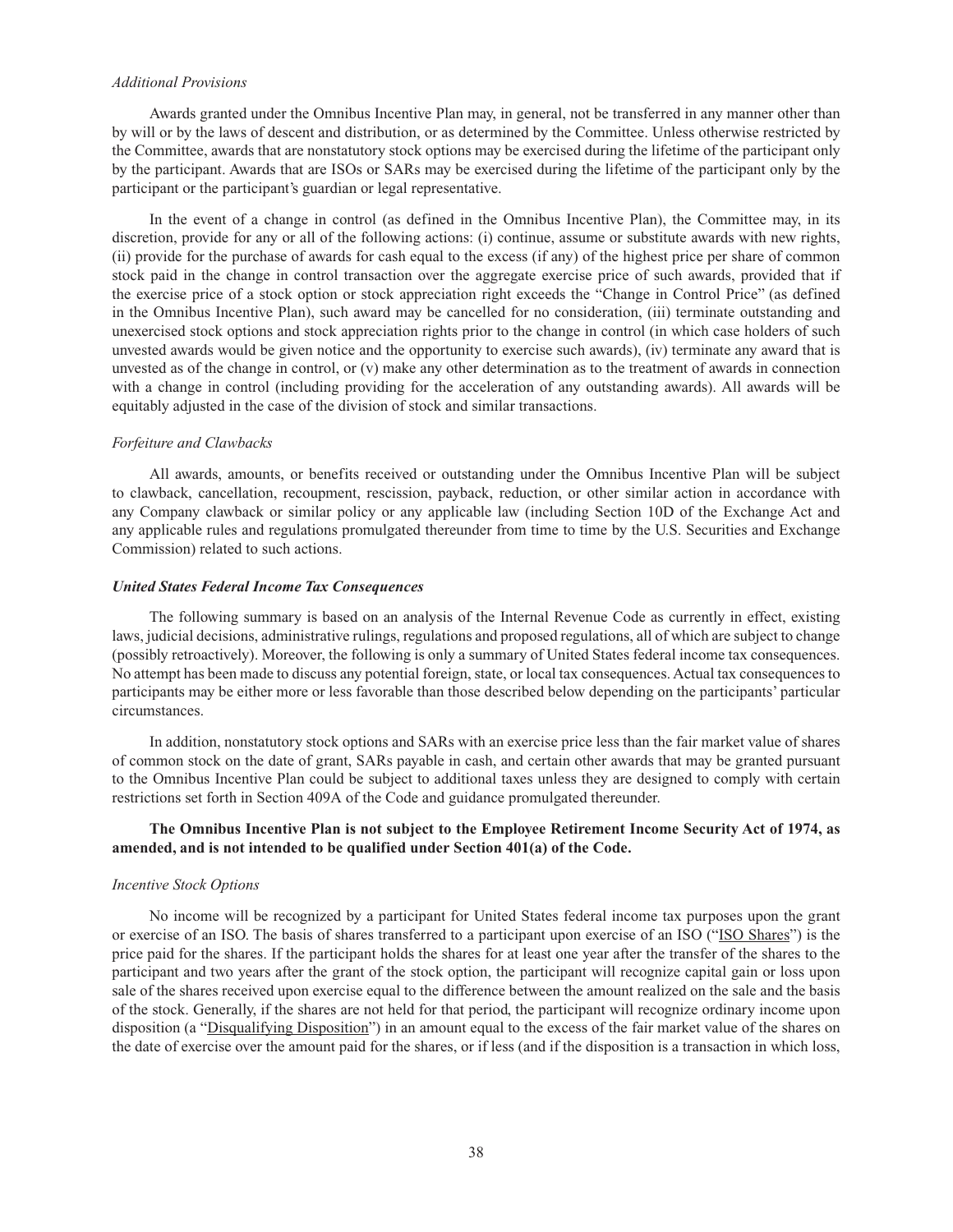if any, will be recognized), the gain on disposition. Any additional gain realized by the participant upon the disposition will be a capital gain. The excess of the fair market value of the ISO Shares over the stock option price for the shares is an item of adjustment for the participant for purposes of the alternative minimum tax. Therefore, although no income is recognized upon exercise of an ISO, a participant may be subject to alternative minimum tax as a result of the exercise. An employer will generally not be entitled to any federal income tax deduction upon the grant or exercise of an ISO, unless a participant makes a Disqualifying Disposition of the ISO Stock. If a participant makes a Disqualifying Disposition, the employer will then, subject to the deduction limitations described below, be entitled to a tax deduction that corresponds as to timing and amount with the compensation income recognized by the participant.

#### *Nonstatutory Stock Options*

No income is expected to be recognized by a participant for United States federal income tax purposes upon the grant of a nonstatutory stock option. Upon exercise of a nonstatutory stock option, the participant will recognize ordinary income in an amount equal to the excess of the fair market value of the shares on the date of exercise over the amount paid for the shares. Income recognized upon the exercise of a nonstatutory option will be considered compensation subject to withholding at the time the income is recognized and, therefore, the participant's employer must make the necessary arrangements with the participant to ensure that the amount of the tax required to be withheld is available for payment. Nonstatutory stock options are designed to provide the employer with a deduction equal to the amount of ordinary income recognized by the participant at the time of the recognition by the participant, subject to the deduction limitations described below.

#### *Stock Appreciation Rights*

No income is expected to be recognized by a participant for United States federal income tax purposes upon the grant of SARs. Generally, the participant will recognize ordinary income subject to withholding upon the receipt of payment pursuant to SARs in an amount equal to the aggregate amount of cash and the fair market value of any property (including common stock) received. Subject to the deduction limitations described below, the employer generally will be entitled to a corresponding tax deduction equal to the amount includible in the participant's income.

#### *Restricted Stock*

If the restrictions on an award of shares of restricted stock are of a nature that the shares are both subject to a substantial risk of forfeiture and are not freely transferable (within the meaning of Section 83 of the Code), the participant will not recognize income for United States federal income tax purposes at the time of the award unless the participant affirmatively elects to include the fair market value of the shares of restricted stock on the date of the award, less any amount paid for the shares, in gross income for the year of the award pursuant to Section 83(b) of the Code. In the absence of this election, the participant will be required to include in income for United States federal income tax purposes on the date the shares either become freely transferable or are no longer subject to a substantial risk of forfeiture (within the meaning of Section 83 of the Code), the fair market value of the shares of restricted stock on such date, less any amount paid for the shares. The employer will be entitled to a deduction at the time of income recognition to the participant in an amount equal to the amount the participant is required to include in income with respect to the shares, subject to the deduction limitations described below. If a Section 83(b) election is made within 30 days after the date the restricted stock is received, the participant will recognize ordinary income at the time of the receipt of the restricted stock, and the employer will be entitled to a corresponding deduction, equal to the fair market value of the shares at the time, less the amount paid, if any, by the participant for the restricted stock. If a Section 83(b) election is made, no additional income will be recognized by the participant upon the lapse of restrictions on the restricted stock, but, if the restricted stock is subsequently forfeited, the participant may not deduct the income that was recognized pursuant to the Section 83(b) election at the time of the receipt of the restricted stock but may recognize a loss in an amount equal to the excess, if any, of the amount paid for the restricted stock over the amount received upon such forfeiture (which loss will ordinarily be a capital loss).

If the restrictions on an award of restricted stock are not of a nature that the shares are both subject to a substantial risk of forfeiture and are not freely transferable, within the meaning of Section 83 of the Code, then the participant will recognize ordinary income for United States federal income tax purposes at the time of the transfer of the shares in an amount equal to the fair market value of the shares of restricted stock on the date of the transfer, less any amount paid therefore. The employer will be entitled to a deduction at that time in an amount equal to the amount the participant is required to include in income with respect to the shares, subject to the deduction limitations described below.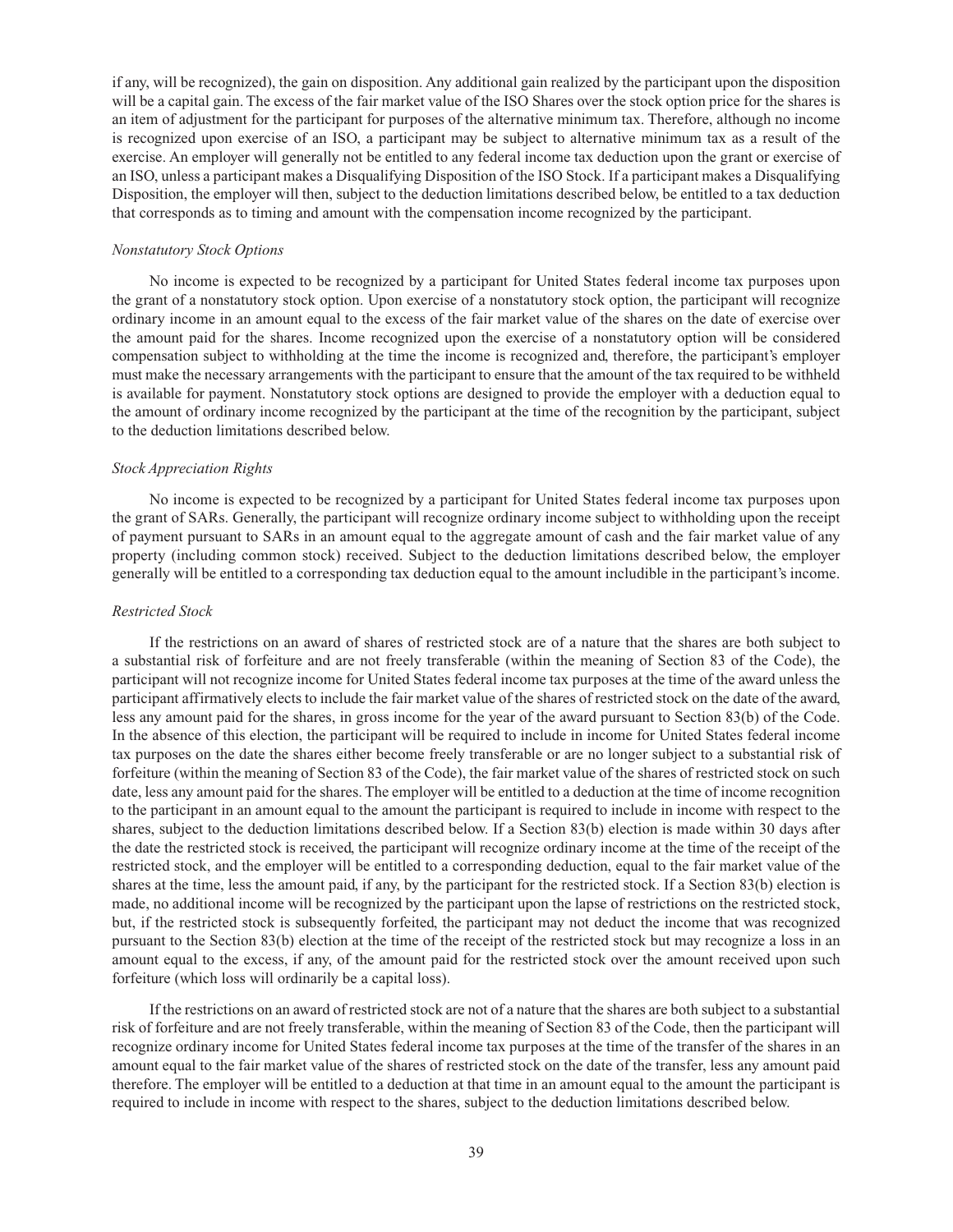### *Restricted Stock Units*

There will be no United States federal income tax consequences to either the participant or the employer upon the grant of restricted stock units. Generally, the participant will recognize ordinary income subject to withholding upon the receipt of cash and/or transfer of shares of common stock in payment of the restricted stock units in an amount equal to the aggregate of the cash received and the fair market value of the common stock so transferred. Subject to the deduction limitations described below, the employer generally will be entitled to a corresponding tax deduction equal to the amount includible in the participant's income.

Generally, a participant will recognize ordinary income subject to withholding upon the payment of any dividend equivalents paid with respect to an award in an amount equal to the cash the participant receives. Subject to the deduction limitations described below, the employer generally will be entitled to a corresponding tax deduction equal to the amount includible in the participant's income.

#### *Limitation on the Employer's Compensation Deduction*

In order for the amounts described above to be deductible by the employer, such amounts must constitute reasonable compensation for services rendered or to be rendered and must be ordinary and necessary business expenses. In addition, Section 162(m) of the Code limits the deduction certain employers may take for otherwise deductible compensation payable to certain executive officers of the employer to the extent the compensation paid to such an officer for the year exceeds \$1 million.

#### *Excess Parachute Payments*

Our ability (or the ability of one of our subsidiaries) to obtain a deduction for future payments under the Omnibus Incentive Plan could also be limited by the golden parachute rules of Section 280G of the Code, which prevent the deductibility of certain excess parachute payments made in connection with a change in control of an employer-corporation.

### **New Plan Benefits**

Grants under the Omnibus Incentive Plan will be made at the discretion of the Committee, and therefore, the benefits or number of shares subject to awards that may be granted in the future to our executive officers, employees and directors is not currently determinable. Therefore, a New Plan Benefits Table is not provided.

### **Equity Compensation Plan Information**

The following table sets forth information regarding the Company's equity compensation plans as of December 31, 2021.

| <b>Plan Category</b>                                                            | Number of<br><b>Securities to be</b><br><b>Issued Upon</b><br><b>Exercise of</b><br>Outstanding<br>Options,<br>Warrants<br>and Rights | Weighted-Average<br><b>Exercise Price</b><br>of Outstanding<br>Options,<br>Warrants<br>and Rights | Number of<br><b>Securities</b><br>Remaining<br><b>Available for</b><br><b>Future Issuances</b><br><b>Under Equity</b><br>Compensation<br><b>Plans (Excluding)</b><br><b>Securities</b><br><b>Reflected</b><br>in First Column $)^{(3)}$ |
|---------------------------------------------------------------------------------|---------------------------------------------------------------------------------------------------------------------------------------|---------------------------------------------------------------------------------------------------|-----------------------------------------------------------------------------------------------------------------------------------------------------------------------------------------------------------------------------------------|
| <b>Equity Compensation Plans</b><br>Approved by Security Holders <sup>(1)</sup> | $1,445,645^{(2)}$ \$                                                                                                                  | $10.87^{(2)}$                                                                                     | 7,354,355                                                                                                                                                                                                                               |
| Equity Compensation Plans Not Approved by Security                              |                                                                                                                                       |                                                                                                   |                                                                                                                                                                                                                                         |
| <b>Total</b>                                                                    | 1,445,645                                                                                                                             | 10.87                                                                                             | 7.354.355                                                                                                                                                                                                                               |

(1) Represents the Paya Holdings Inc. 2020 Omnibus Incentive Plan.

(2) Does not reflect RSUs, which have no exercise price.

(3) Does not reflect shares of common stock authorized to be issued under the Omnibus Incentive Plan pursuant to the proposed amendment.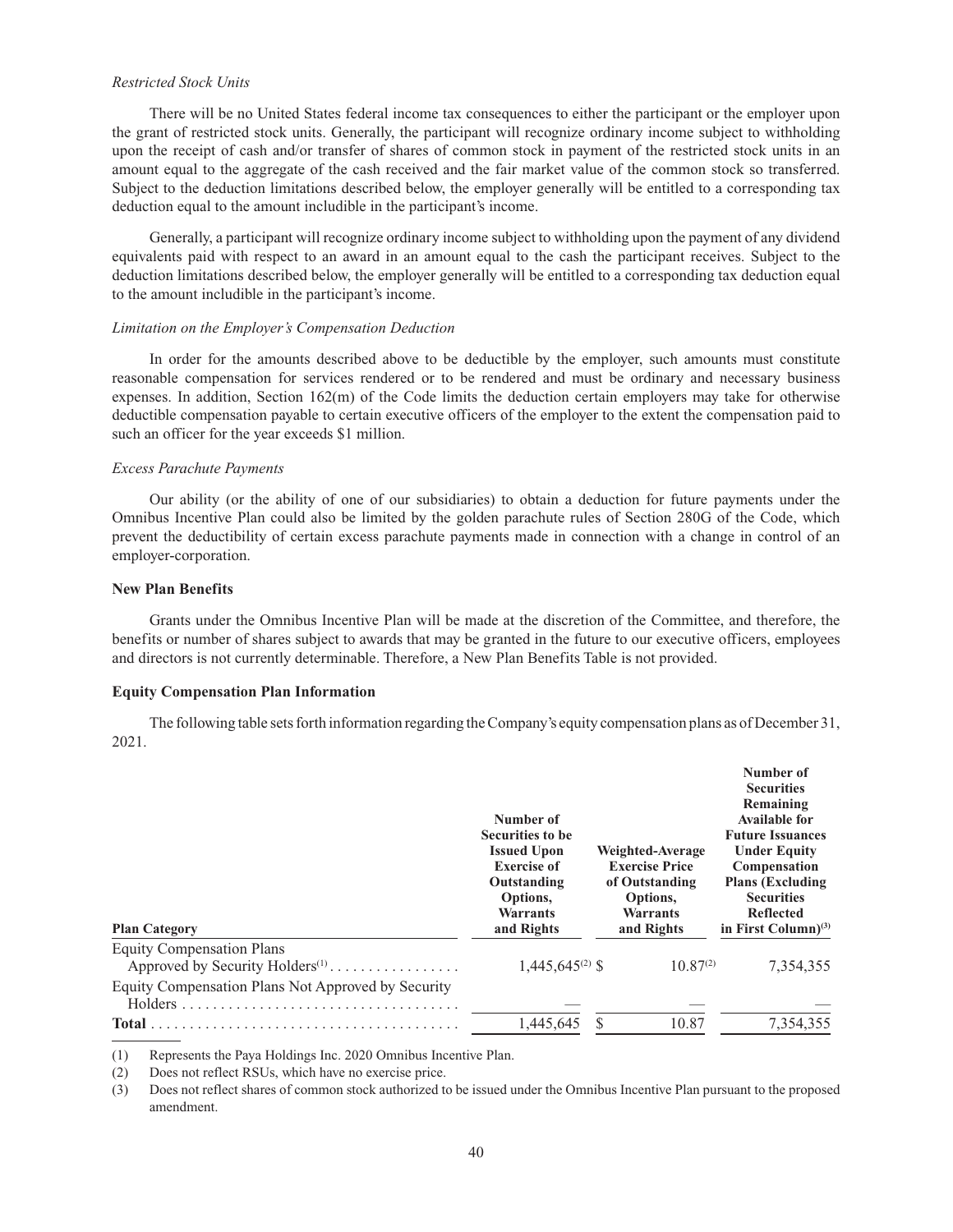### **Total Awards under the Omnibus Incentive Plan**

The number of awards that an employee, director, or consultant may receive under the Omnibus Incentive Plan is in the discretion of the Committee and therefore cannot be determined in advance. The following table sets forth, as of April 20, 2022: (i) the aggregate number of shares subject to RSUs and options granted under the Omnibus Incentive Plan since inception to each of our Named Executive Officers; executive officers, as a group; directors who are not executive officers, as a group; and all employees who are not executive officers, as a group; and (ii) the grant date value of shares subject to such restricted stock units and options.

| <b>Name and Position</b>                                                    | Number of<br><b>Shares of</b><br><b>Common Stock</b><br><b>Subject to</b><br>Options $(\#)^{(1)}$ | <b>Average Per</b><br><b>Share Exercise</b><br><b>Price of Option</b><br>Grants (\$) | Number of<br><b>Shares of</b><br><b>Common Stock</b><br><b>Subject to RSUs</b><br>$(#)^{(2)}$ | <b>Dollar Value</b><br>of Options and<br><b>RSUs Granted</b><br>$({\mathbb S})^{(2)(3)}$ |
|-----------------------------------------------------------------------------|---------------------------------------------------------------------------------------------------|--------------------------------------------------------------------------------------|-----------------------------------------------------------------------------------------------|------------------------------------------------------------------------------------------|
| Jeffrey Hack                                                                | 448,260                                                                                           | 5.12                                                                                 | 149,420                                                                                       | 1,999,987                                                                                |
| Chief Executive Officer                                                     |                                                                                                   |                                                                                      |                                                                                               |                                                                                          |
|                                                                             | 280,514                                                                                           | 9.04                                                                                 | 261,838                                                                                       | 3,748,364                                                                                |
| Chief Commercial Officer                                                    |                                                                                                   |                                                                                      |                                                                                               |                                                                                          |
| Benjamin Weiner                                                             | 112,065                                                                                           | 5.12                                                                                 | 130,292                                                                                       | 1,789,033                                                                                |
| Chief Strategy Officer                                                      |                                                                                                   |                                                                                      |                                                                                               |                                                                                          |
| All current executive officers (includes<br>named executive officers above) | 1,351,341                                                                                         | 6.67                                                                                 | 838,384                                                                                       | 11,839,217                                                                               |
| All current directors who are not<br>executive officers                     |                                                                                                   |                                                                                      | 110,176                                                                                       | 1,286,503                                                                                |
| All employees who are not executive.                                        |                                                                                                   |                                                                                      |                                                                                               |                                                                                          |
| officers                                                                    | 708.569                                                                                           | 7.80                                                                                 | 1,816,067                                                                                     | 14,333,782                                                                               |

(1) These options have an expiration date of ten years from the date of grant.

(2) RSUs were the only category of full-value awards outstanding as of April 20, 2022.

(3) Reflects the aggregate grant date fair value of awards computed in accordance with ASC 718.

### **Vote Required for Approval**

Assuming a quorum is present, the affirmative vote of a majority of the shares of common stock present in person or represented by proxy at the meeting and entitled to vote thereon is required to approve this proposal. Abstentions will be counted as present and entitled to vote on this proposal and will therefore have the effect of a negative vote. Broker non-votes will not be counted as entitled to vote on this proposal and will therefore have no effect on this proposal.

### **Recommendation of the Board**

# **THE BOARD OF DIRECTORS UNANIMOUSLY RECOMMENDS THAT OUR SHAREHOLDERS VOTE "FOR" THE AMENDMENT TO THE OMNIBUS INCENTIVE PLAN.**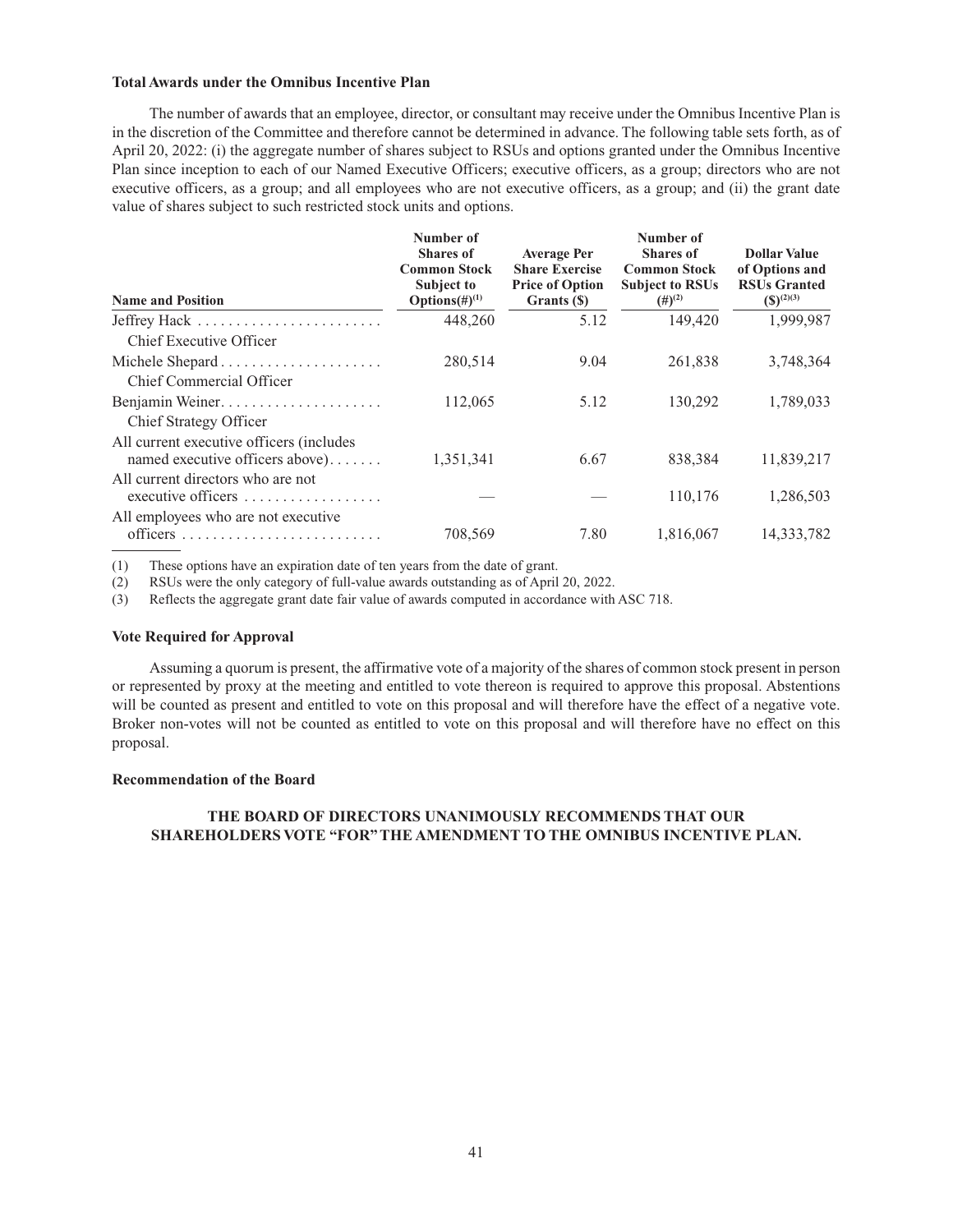## **PROPOSAL 5 — RATIFICATION OF APPOINTMENT OF INDEPENDENT REGISTERED PUBLIC ACCOUNTING FIRM**

The Audit and Risk Committee has appointed Ernst & Young LLP as our independent registered public accounting firm for the year ending December 31, 2022. Services provided to the Company and its subsidiaries by Ernst & Young LLP for the year ended December 31, 2021 are described below and under "Audit and Risk Committee Report."

## **Fees and Services**

The following table summarizes the aggregate fees for professional audit services and other services rendered by Ernst & Young LLP for the years ended December 31, 2021 and 2020:

|  | 2021 | 2020                                       |
|--|------|--------------------------------------------|
|  |      |                                            |
|  |      |                                            |
|  |      | <b>Contract Contract Contract Contract</b> |
|  |      | $\sim$ $-$                                 |
|  |      |                                            |

(1) Consist of fees for the audit and other procedures in connection with the Annual Report on Form 10-K for the years ended December 31, 2021 and 2020.

(2) Consist of fees related to due diligence on various projects.

In considering the nature of the services provided by the independent auditor, the Audit and Risk Committee determined that such services are compatible with the provision of independent audit services. The Audit and Risk Committee discussed these services with the independent auditor and the Company's management to determine that they are permitted under the rules and regulations concerning auditor independence promulgated by the SEC to implement the Sarbanes-Oxley Act of 2002, as well as the American Institute of Certified Public Accountants.

The Audit and Risk Committee has adopted a policy that requires advance approval of all audit services as well as non-audit services to the extent required by the Exchange Act and the Sarbanes-Oxley Act of 2002. Unless the specific service has been previously pre-approved with respect to that year, the Audit and Risk Committee must approve the permitted service before the independent auditor is engaged to perform it. Each year, the Audit and Risk Committee will pre-approve audit services, audit-related services and tax services to be used by the Company.

The Audit and Risk Committee approved all services provided by Ernst & Young LLP. Representatives of Ernst & Young LLP are expected to be present at the Annual Meeting. They will have the opportunity to make a statement if they desire to do so, and we expect that they will be available to respond to questions.

Ratification of the appointment of Ernst & Young LLP requires affirmative votes from the holders of a majority of the shares present in person or represented by proxy at the Annual Meeting and entitled to vote. If the Company's shareholders do not ratify the appointment of Ernst & Young LLP, the Audit and Risk Committee will reconsider the appointment and may affirm the appointment or retain another independent accounting firm. Even if the appointment is ratified, the Audit and Risk Committee may in the future replace Ernst & Young LLP as our independent registered public accounting firm if it is determined that it is in the Company's best interests to do so.

## **THE AUDIT AND RISK COMMITTEE AND THE BOARD RECOMMENDS THAT YOU VOTE "FOR" THE RATIFICATION OF THE APPOINTMENT OF ERNST & YOUNG LLP AS THE INDEPENDENT REGISTERED PUBLIC ACCOUNTING FIRM FOR THE YEAR ENDING DECEMBER 31, 2022.**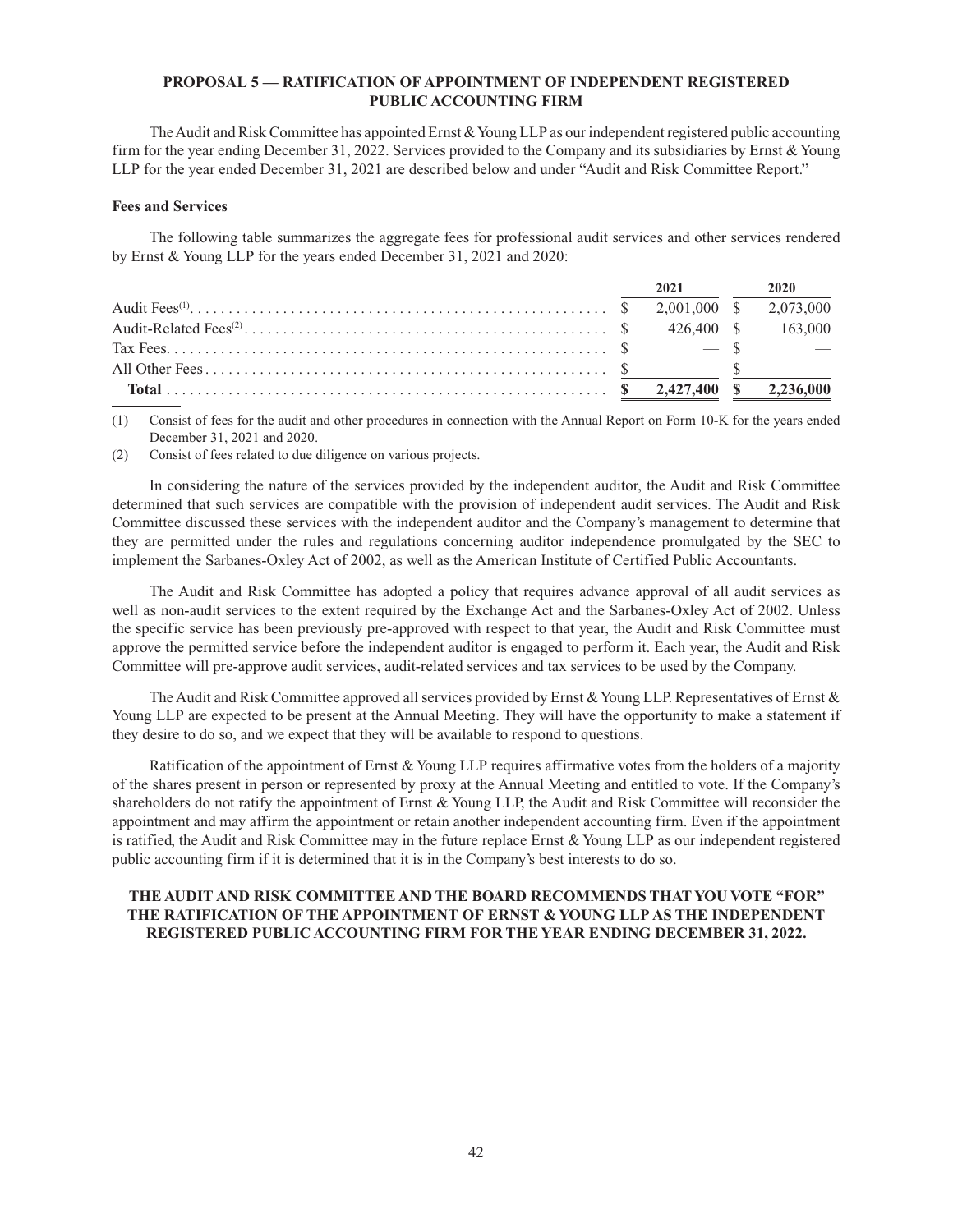### **AUDIT AND RISK COMMITTEE REPORT**

Notwithstanding anything to the contrary set forth in any of the Company's filings under the Securities Act or the Exchange Act that might incorporate by reference this Proxy Statement, in whole or in part, the following report shall not be incorporated by reference into any such filings.

The Audit and Risk Committee oversees our financial reporting process and Enterprise Risk Management program on behalf of the Board. The Audit and Risk Committee operates under a written charter, a copy of which is available on the "Investors" page of our website, *www.paya.com*, under the "Corporate Governance" tab. This report reviews the actions taken by the Audit and Risk Committee with regard to our financial reporting process during fiscal 2021 and particularly with regard to the audited consolidated financial statements as of December 31, 2021 and December 31, 2020 and for the three years ended December 31, 2021.

The Audit and Risk Committee is composed solely of independent directors. None of the committee members is or has been an officer or employee of the Company or any of our subsidiaries or has any current business or any family relationship with the Company or any of our subsidiaries or affiliates.

Our management has the primary responsibility for the financial statements and reporting process, including the systems of internal controls. The independent auditors are responsible for performing an independent audit of our consolidated financial statements in accordance with auditing standards generally accepted in the United States and issuing a report thereon. The Audit and Risk Committee's responsibility is to monitor and oversee these processes and to select annually the accountants to serve as our independent auditors for the coming year.

The Audit and Risk Committee has implemented procedures to ensure that during the course of each fiscal year it devotes the attention that it deems necessary or appropriate to fulfill its oversight responsibilities under the Audit and Risk Committee's charter.

In fulfilling its oversight responsibilities, the Audit and Risk Committee reviewed and discussed with management the audited consolidated financial statements in our Annual Report on Form 10-K for the year ended December 31, 2021, including a discussion of the quality, rather than just the acceptability, of the accounting principles, the reasonableness of significant judgments and the clarity of disclosures in the financial statements.

In addition, the Audit and Risk Committee reviewed the Enterprise Risk Management program and discussed with management the relevant enterprise risk management policies and procedures.

The Audit and Risk Committee also discussed with the independent auditors, who are responsible for expressing an opinion on the conformity of those audited consolidated financial statements with accounting principles generally accepted in the United States, their judgments as to the quality, rather than just the acceptability, of our accounting principles and such other matters as are required to be discussed with the Audit and Risk Committee under the applicable requirements of the Public Company Accounting Oversight Board ("PCAOB") and the SEC. In addition, the Audit and Risk Committee discussed with the auditors their independence from management and the Company, including the matters in the written disclosures and the letter required by the PCAOB regarding the independent auditors' communications with the Audit and Risk Committee regarding independence. The Audit and Risk Committee also considered whether the provision of services during the fiscal year ended December 31, 2021 by the auditors that were unrelated to their audit of the consolidated financial statements referred to above and to their reviews of our interim consolidated financial statements during the fiscal year is compatible with maintaining their independence.

Additionally, the Audit and Risk Committee discussed with the independent auditors the overall scope and plan for their audit. The Audit and Risk Committee met with the independent auditors, with and without management present, to discuss the results of their examination, their observations on our internal controls and the overall quality of our financial reporting.

In reliance on the reviews and discussions referred to above, the Audit and Risk Committee recommended to the Board that the audited consolidated financial statements be included in our Annual Report on Form 10-K for the year ended December 31, 2021 for filing with the SEC.

Audit and Risk Committee:

**Stuart Yarbrough, Chair Oni Chukwu Christine E. Larsen**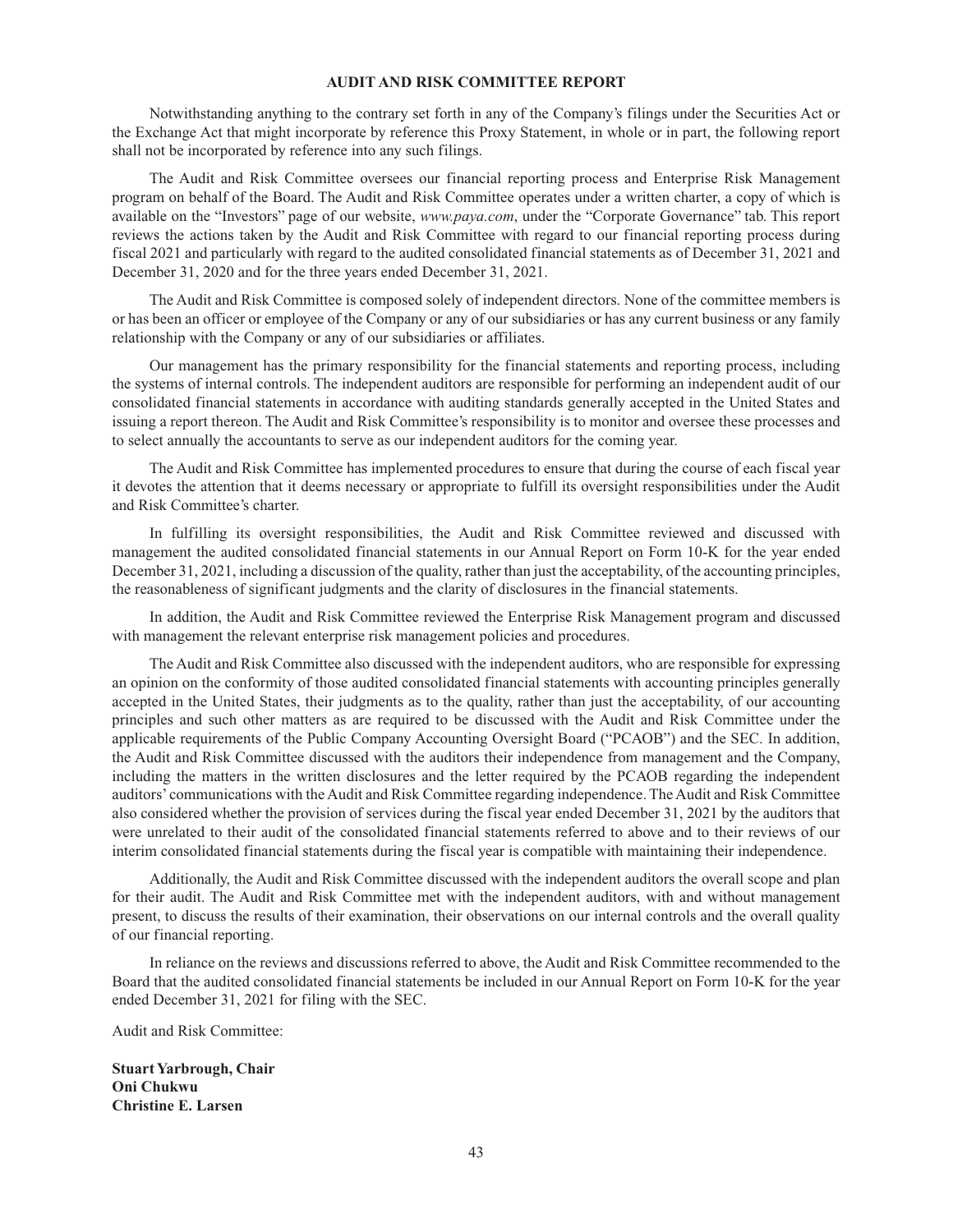## **OTHER MATTERS**

We are not aware of any matters other than those discussed in the foregoing materials contemplated for action at the Annual Meeting. The persons named in the proxy card will vote in accordance with the recommendation of the Board on any other matters incidental to the conduct of, or otherwise properly brought before, the Annual Meeting. The proxy card contains discretionary authority for them to do so.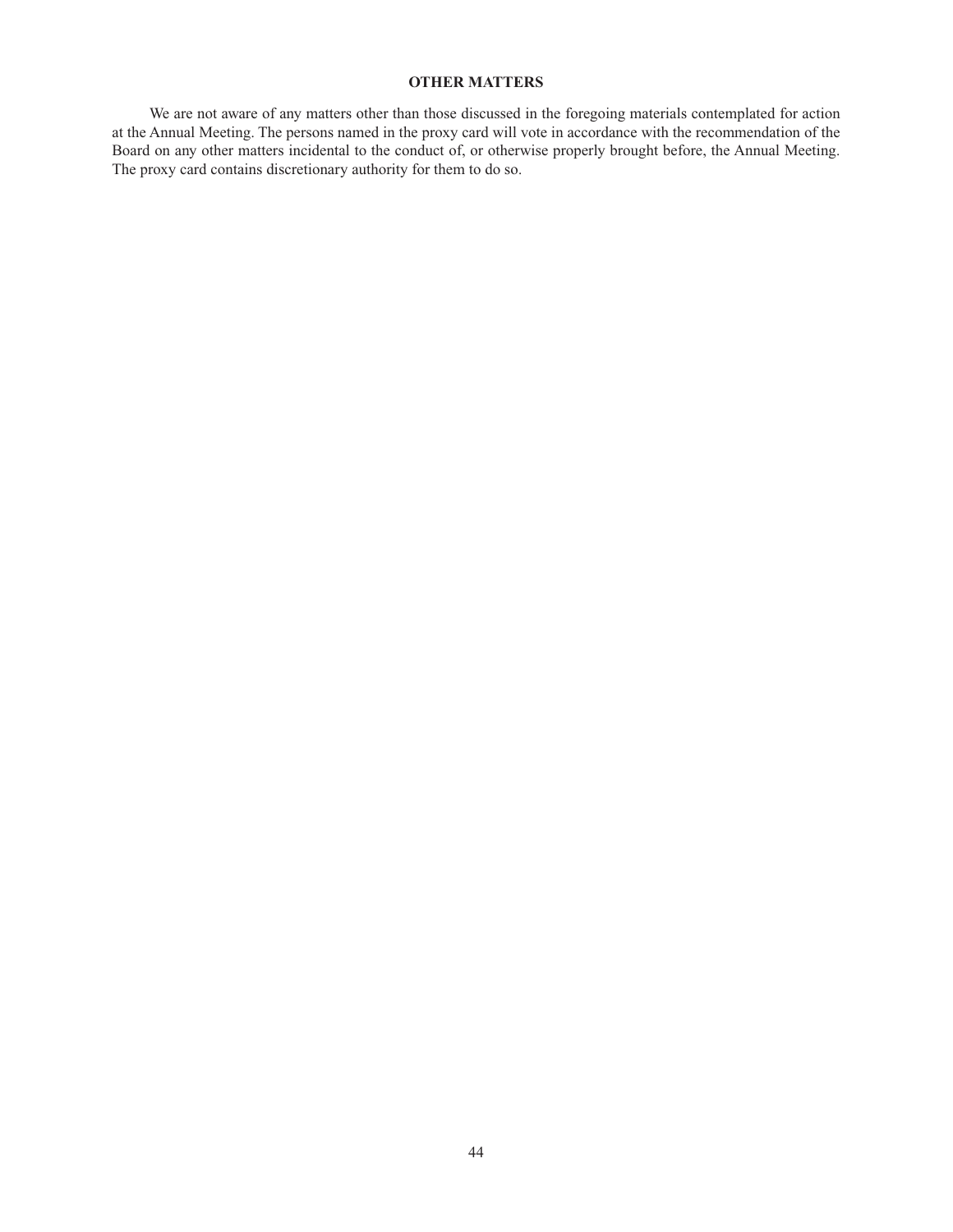### **AVAILABILITY OF SEC FILINGS, CODE OF CONDUCT AND COMMITTEE CHARTERS**

We are subject to the informational requirements of the Exchange Act and in accordance therewith, we file annual, quarterly and current reports and other information with the SEC. Such information may be accessed electronically by means of the SEC's home page on the Internet at *www.sec.gov*. We are an electronic filer, and the SEC maintains an Internet site at *www.sec.gov* that contains the reports and other information we file electronically.

Copies of our proxy statements and annual, quarterly and current reports and all amendments to those reports filed with the SEC, and our Code of Conduct, Corporate Governance Guidelines and the charters of the Audit and Risk Committee, Nominating and Corporate Governance Committee and Compensation Committee, and any reports of beneficial ownership of our common stock filed by executive officers, directors and beneficial owners of more than 10% of our outstanding common stock are posted on and may be obtained through our website, *https://investors.paya.com*, at no cost as soon as reasonably practicable after such material is electronically filed with or furnished to the SEC, as applicable.

Please note that our website address is provided as an inactive textual reference only. The information provided on or accessible through our website is not part of this proxy statement.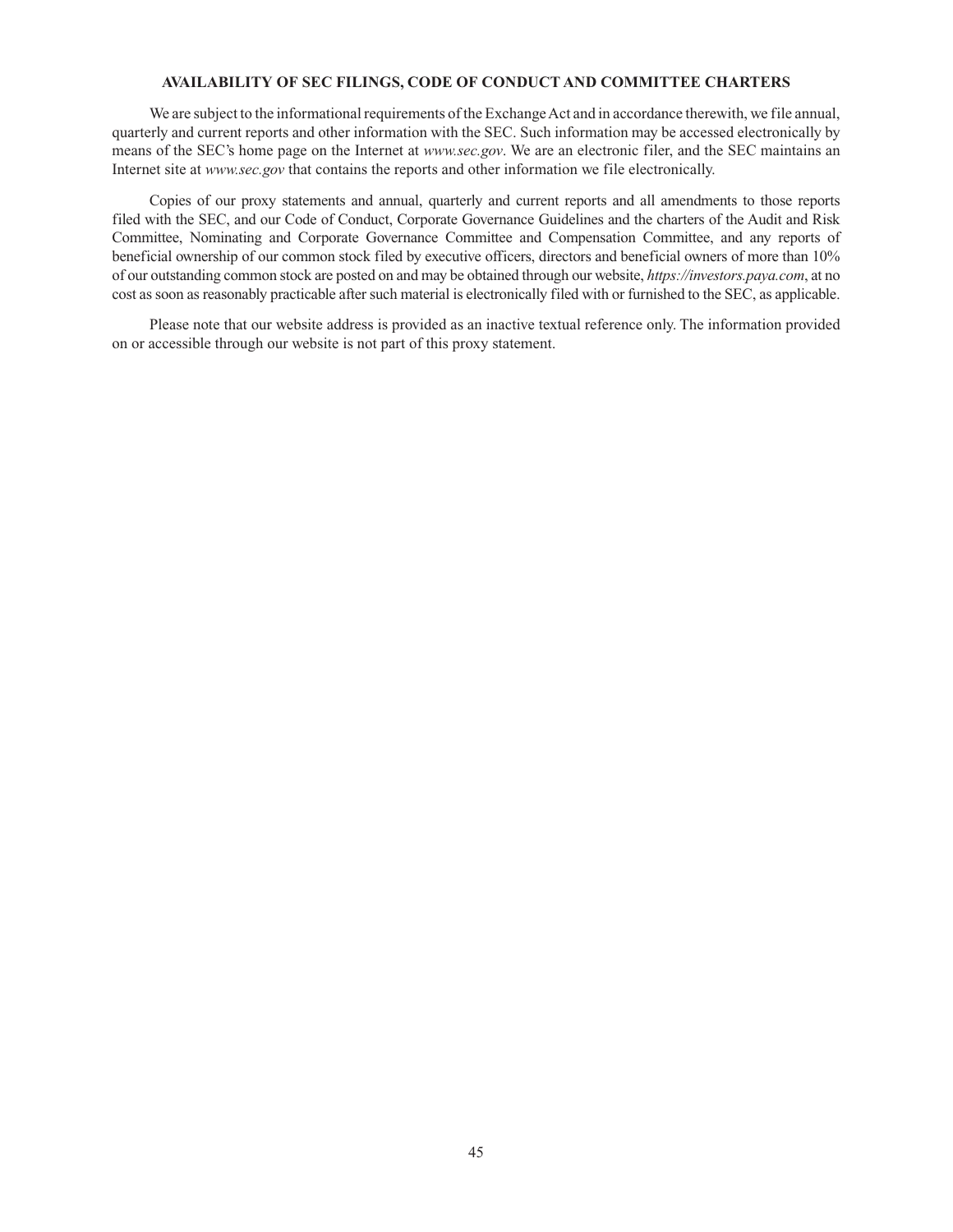## **COST OF PROXY SOLICITATION**

The Company is paying the expenses of this solicitation. The Company will also make arrangements with brokerage houses and other custodians, nominees and fiduciaries to forward proxy materials to beneficial owners of stock held as of the Record Date by such persons, and the Company will reimburse such persons for their reasonable out-of-pocket expenses in forwarding such proxy materials. In addition to solicitation by mail, directors, officers and other employees of the Company may solicit proxies in person or by telephone, facsimile, email or other similar means.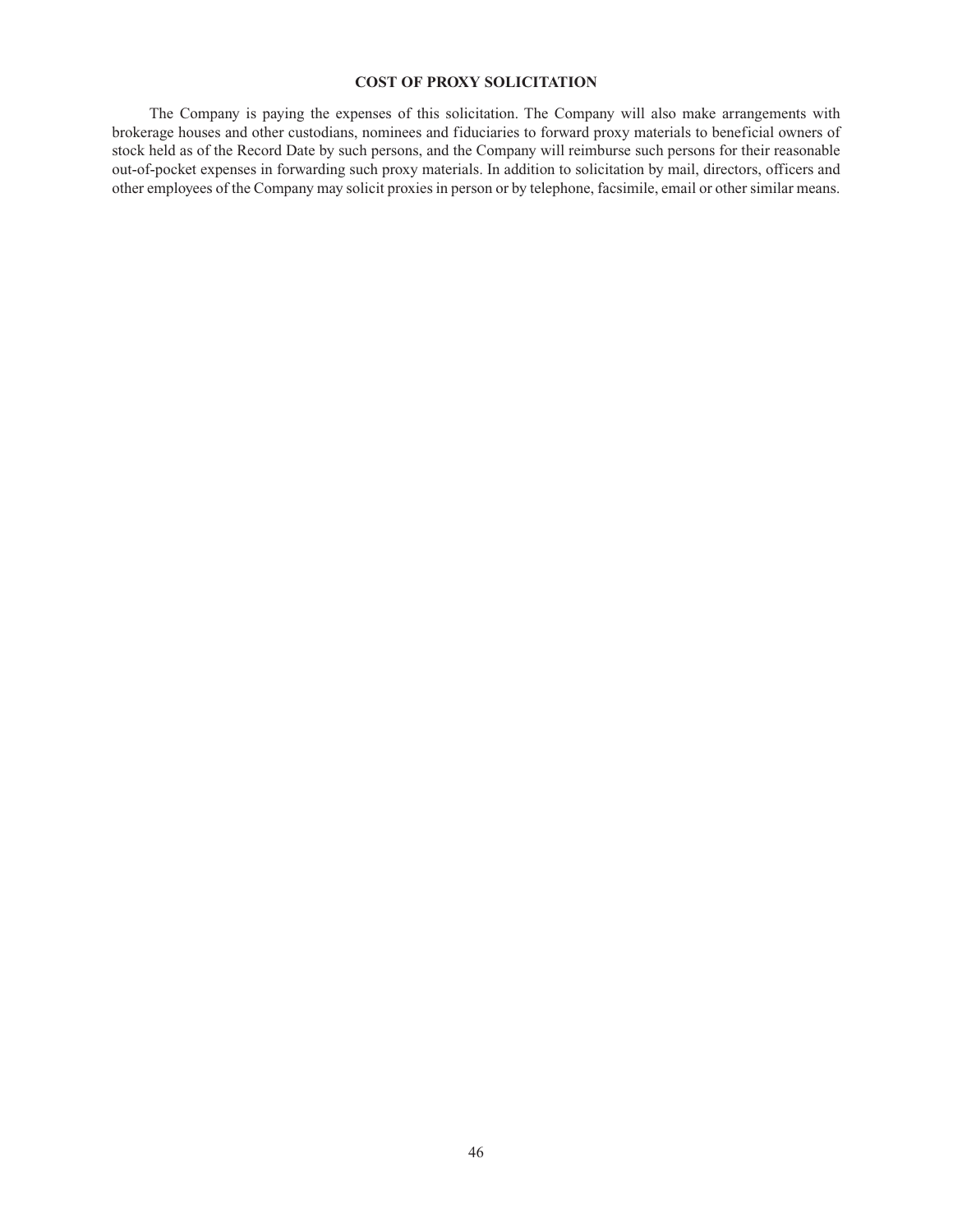## **ANNEX A AMENDMENT TO PAYA HOLDINGS INC. OMNIBUS INCENTIVE PLAN**

**WHEREAS**, Paya Holdings Inc., a Delaware corporation (the "**Company**"), maintains the Paya Holdings Inc. Omnibus Incentive Plan (the "**Plan**"); and

**WHEREAS**, the Company desires to amend the Plan to (i) increase the maximum number of Shares (as defined in the Plan) available for issuance under the Plan by 10,000,000 Shares, subject to stockholder approval, (ii) impose a minimum vesting requirement of at least one year for all awards granted pursuant to the Plan, and (iii) prohibit dividends and dividend equivalents to be paid on awards that have not yet vested or been earned.

**NOW, THEREFORE**, subject to approval by the Company's stockholders, the Plan is hereby amended effective as of \_\_\_\_\_\_\_\_\_\_, 2022, subject to stockholder approval, as follows:

- 1. Section 4.1(a)(i) of the Plan shall be amended in its entirety to read as follows:
	- "(i) The maximum number of Shares available for issuance with respect to Awards under the Plan may not exceed 18,800,000 Shares (subject to any increase or decrease under this Section 4.1 or Section 4.2) (the "**Share Reserve**"). The Shares to be delivered under the Plan shall be made available from (i) authorized and unissued Shares, (ii) Shares held in or acquired for the treasury of the Company, or (iii) previously issued Shares reacquired by the Company, including shares purchased on the open market. The maximum number of Shares with respect to which ISOs may be granted is 18,800,000 Shares."
- 2. A new Section 13.25 of the Plan shall be added to read as follows:

"Minimum Vesting. Subject to Section  $11.1(e)$ , any Award (or portion thereof) granted under the Plan shall vest no earlier than the first anniversary of the date the Award is granted; provided, however, that, notwithstanding the foregoing, Awards that result in the issuance of an aggregate of up to 5% of the Shares available pursuant to Section 4.1 may be granted to any one or more Eligible Individuals without respect to and/or administered without regard for this minimum vesting provision. For the avoidance of doubt, the grant of fully vested Awards will count against the 5% limit described in the immediately preceding sentence. No Award Agreement shall be permitted to reduce or eliminate the requirements of this Section 13.25. Nothing in this Section 13.25 shall preclude the Committee from taking action, in its sole discretion, to accelerate the vesting of any Award for any reason."

3. A new Section 13.26 of the Plan shall be added to read as follows:

"Dividends and Dividend Equivalents Subject to Forfeiture. Any dividend or dividend equivalent credited with respect to an Award (except for dividends paid following the grant of unrestricted (i.e., fully vested) Shares) shall be subject to restrictions and a risk of forfeiture to the same extent as the Award with respect to which such Shares or other property has been distributed and shall not be delivered unless and until such Award has vested and been earned."

- 4. Sections 9.2(d) and 10.2(b) are hereby removed in their entirety.
- 5. Section 8.3(b) of the Plan shall be amended in its entirety to read as follows:

"Rights as a Stockholder. Except as provided in Section 8.3(a) and this Section 8.3(b) or as otherwise determined by the Committee, the Participant will have, with respect to Restricted Shares, all of the rights of a Stockholder, including the right to vote such Restricted Shares, and, subject to and conditioned upon the full vesting of Restricted Shares, the right to tender those Shares, but excluding the right to receive dividends or distributions. For the avoidance of doubt, any dividend or distribution credited with respect to an award of Restricted Shares shall be subject to restrictions and a risk of forfeiture to the same extent as the Award with respect to which such Shares or other property has been distributed and shall not be delivered unless and until such Award has vested and been earned."

6. Except as amended hereby, the Plan is specifically reaffirmed.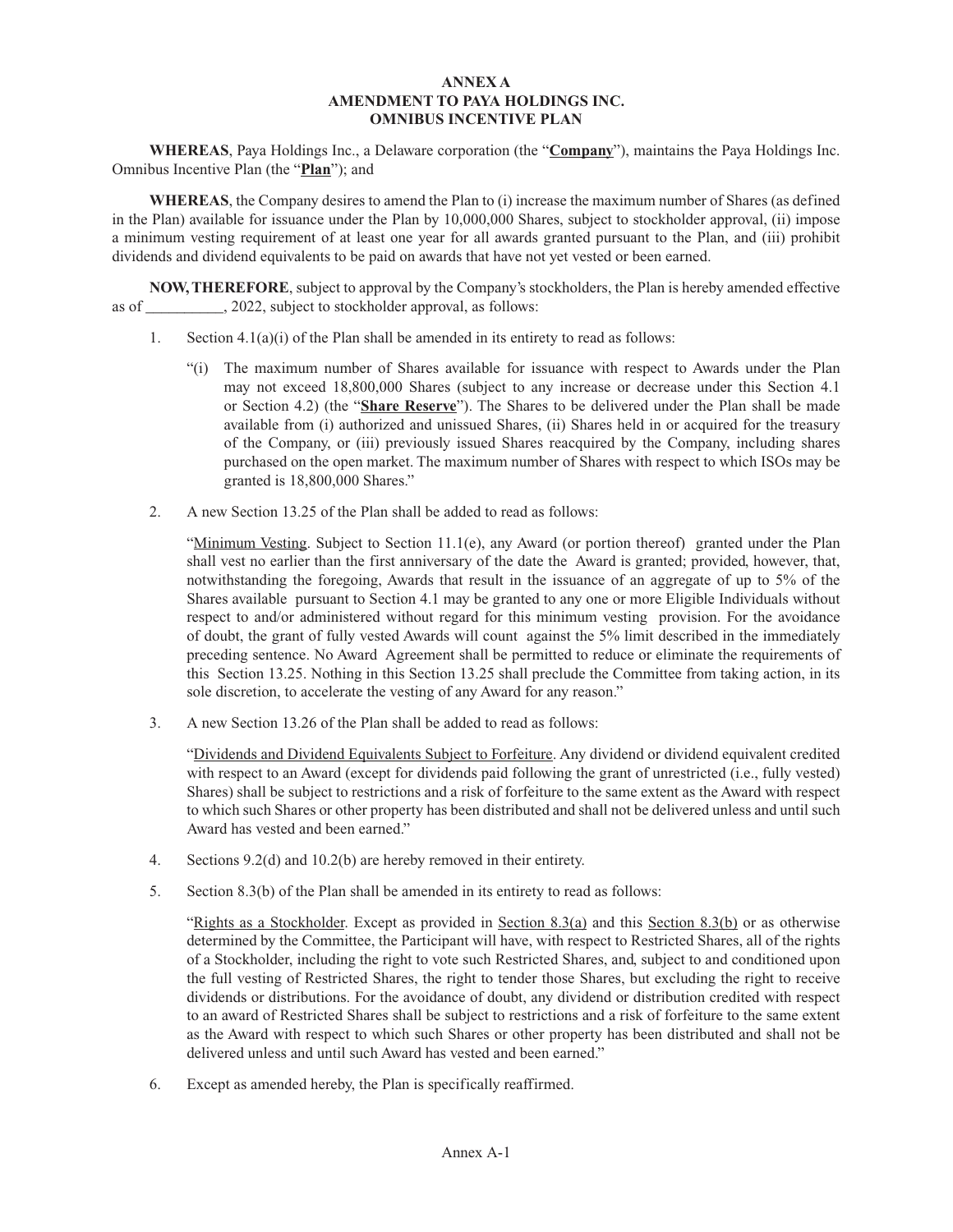|                                                                                                                                                                                                                                                                                                                                                                                                                                                                                                                 |                                                                                                                                   | <u> I din bili bilin bilin bilin bilin bili</u>                                                                                                                                                                                                        |
|-----------------------------------------------------------------------------------------------------------------------------------------------------------------------------------------------------------------------------------------------------------------------------------------------------------------------------------------------------------------------------------------------------------------------------------------------------------------------------------------------------------------|-----------------------------------------------------------------------------------------------------------------------------------|--------------------------------------------------------------------------------------------------------------------------------------------------------------------------------------------------------------------------------------------------------|
|                                                                                                                                                                                                                                                                                                                                                                                                                                                                                                                 |                                                                                                                                   | C123456789                                                                                                                                                                                                                                             |
| <b>ENDORSEMENT LINE</b><br>ՈկիրկրեսզորդորկվովիկՈվիկիզինվրկիկլը կնդՈւրսննե                                                                                                                                                                                                                                                                                                                                                                                                                                       | 000004<br><b>SACKPACK</b>                                                                                                         | 000000000.000000 ext<br>000000000.000000 ext<br>000000000.000000 ext<br>000000000.000000 ext<br>000000000.000000 ext<br>000000000.000000 ext                                                                                                           |
| <b>MR A SAMPLE</b><br><b>DESIGNATION (IF ANY)</b><br>ADD <sub>1</sub><br>ADD <sub>2</sub><br>ADD <sub>3</sub><br>ADD <sub>4</sub><br>ADD <sub>5</sub><br>ADD <sub>6</sub>                                                                                                                                                                                                                                                                                                                                       |                                                                                                                                   | Your vote matters - here's how to vote!<br>You may vote online or by phone instead of mailing this card.<br><b>Online</b><br>łО<br>Go to www.envisionreports.com/PAYA or<br>scan the QR code $-$ login details are<br>located in the shaded bar below. |
|                                                                                                                                                                                                                                                                                                                                                                                                                                                                                                                 |                                                                                                                                   | <b>Phone</b><br>Call toll free 1-800-652-VOTE (8683) within<br>the USA, US territories and Canada                                                                                                                                                      |
| Using a black ink pen, mark your votes with an X as shown in this example.<br>Please do not write outside the designated areas.                                                                                                                                                                                                                                                                                                                                                                                 |                                                                                                                                   | Save paper, time and money!<br>Sign up for electronic delivery at<br>www.envisionreports.com/PAYA                                                                                                                                                      |
| <b>2022 Annual Meeting Proxy Card</b>                                                                                                                                                                                                                                                                                                                                                                                                                                                                           |                                                                                                                                   | 1234 5678 9012 345                                                                                                                                                                                                                                     |
|                                                                                                                                                                                                                                                                                                                                                                                                                                                                                                                 | $\blacktriangledown$ if voting by mail, sign, detach and return the bottom portion in the enclosed envelope. $\blacktriangledown$ |                                                                                                                                                                                                                                                        |
| Proposals - The Board of Directors recommends a vote FOR all the nominees listed below, FOR Proposals 2, 4 and 5 and EVERY 1 YEAR<br>for Proposal 3.<br>1. Election of Directors:                                                                                                                                                                                                                                                                                                                               |                                                                                                                                   |                                                                                                                                                                                                                                                        |
| Withhold<br>For<br>01 - Kalen James (KJ) McConnell                                                                                                                                                                                                                                                                                                                                                                                                                                                              | Withhold<br>For<br>02 - Jeffrey Hack                                                                                              | Withhold<br>For<br>03 - Debora Boyda                                                                                                                                                                                                                   |
| 2. Approval, by non-binding advisory vote, of the compensation of<br>the Company's named executive officers.<br>3. Approval, by non-binding advisory vote, of the frequency<br>of future advisory votes to approve the compensation of                                                                                                                                                                                                                                                                          | Against Abstain<br>For<br>1 Year 2 Years 3 Years Abstain                                                                          | Against Abstain<br>For<br>5. Ratification of the appointment of Ernst & Young LLP as the<br>Company's independent registered public accounting firm for<br>the year ending December 31, 2022.                                                          |
| the Company's named executive officers<br>4. Approval of an amendment to the Company's 2020 Omnibus<br>Incentive Plan to increase the number of shares of common stock<br>authorized for issuance thereunder by 10,000,000 shares, impose<br>a minimum vesting requirement of at least one year for all awards<br>granted pursuant to the plan, and prohibit dividends and dividend<br>equivalents to be paid on awards that have not yet vested or been<br>earned as further described in the Proxy Statement. | Against Abstain<br>For                                                                                                            |                                                                                                                                                                                                                                                        |
| Authorized Signatures – This section must be completed for your vote to count. Please date and sign below.<br>В                                                                                                                                                                                                                                                                                                                                                                                                 |                                                                                                                                   | Please sign exactly as name(s) appears hereon. Joint owners should each sign. When signing as attorney, executor, administrator, corporate officer, trustee, quardian, or custodian, please give                                                       |
| full title.<br>Date ( $mm/dd/yyy$ ) - Please print date below.                                                                                                                                                                                                                                                                                                                                                                                                                                                  | Signature $1$ – Please keep signature within the box.                                                                             | Signature $2$ – Please keep signature within the box.                                                                                                                                                                                                  |
|                                                                                                                                                                                                                                                                                                                                                                                                                                                                                                                 |                                                                                                                                   |                                                                                                                                                                                                                                                        |
|                                                                                                                                                                                                                                                                                                                                                                                                                                                                                                                 |                                                                                                                                   | MR A SAMPLE (THIS AREA IS SET UP TO ACCOMMODATE<br>JNT<br>140 CHARACTERS) MR A SAMPLE AND MR A SAMPLE AND<br>MR A SAMPLE AND MR A SAMPLE AND MR A SAMPLE AND<br>MR A SAMPLE AND MR A SAMPLE AND MR A SAMPLE AND                                        |
| 03MWYH                                                                                                                                                                                                                                                                                                                                                                                                                                                                                                          |                                                                                                                                   |                                                                                                                                                                                                                                                        |